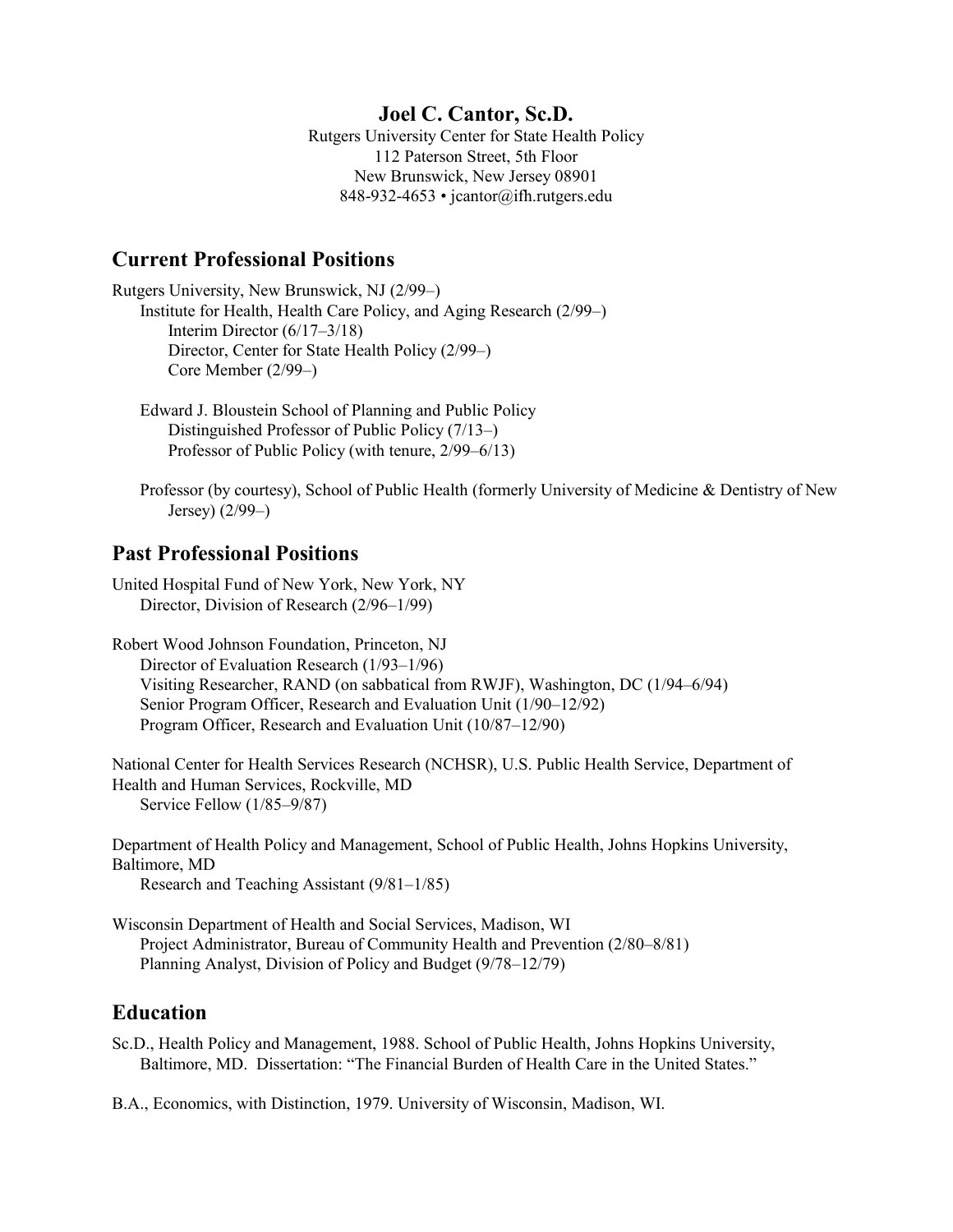# **Honors**

Member, National Academy of Social Insurance, elected January 2019.

Best of Annual Meeting Award, AcademyHealth & *Health Services Research,* October 2012.

Rutgers University President's Award for Research in Service to New Jersey, May 2006.

Fellow, AcademyHealth (formerly Association for Health Services Research), elected June 1996.

# **Grants and Contracts**

## **Current Grants**

Principal Investigator, The Role of Homelessness and Supportive Housing in Healthcare Disparities among Adults in Medicaid, National Institute on Minority Health and Health Disparities (NIMHD/NIH) (R01MD015261), May 2021–February 2026, \$3,202,220.

Multiple Principal Investigator (X. Dong, contact PI), New Jersey Population Health Cohort Study. Robert Wood Johnson Foundation, December 2020–November 2023, \$6,889,225.

Investigator (T. Mackie, N. Byatt, Dual PIs), Comparative Effectiveness of Perinatal Psychiatry Access Programs. Patient-Centered Outcomes Research Institute (PCORI), October 2020–April 2023, \$4,192,436.

Investigator (J. Tsui, PI, Univ. Southern California). Advancing Implementation of Evidence-Based Strategies for HPV Vaccination in Safety-Net Primary Care Settings. National Cancer Institute (R37CA242541), August 2020-April 2024, \$386,560 (current year).

Co-Mentor (F. Muchomba, PI), Mapping Maternal Health in New Jersey. Robert Wood Johnson Foundation, Policies for Action (P4A) Program, April 2020–March 2022, \$250,000.

Multiple Principal Investigator (X. Dong, contact PI), New Jersey Population Health Cohort Study Planning Grant. Robert Wood Johnson Foundation, December 2019–August 2021, \$1,110,775.

Principal Investigator, Rutgers Center for State Health Policy (Center infrastructure grant). Robert Wood Johnson Foundation, December 2019–June 2022, \$2,000,000.

Co-Mentor (J. Tsui, PI, Univ. of Southern California), Health Care Delivery and Care Transitions for Underserved Cancer Patients. American Cancer Society Mentored Research Scholar Grant. (MRSG-17- 099-01-CPHPS), July 2017–June 2022, \$729,000 (\$81,682 subcontract).

## **Current Contracts**

Principal Investigator, New Jersey Health Care Cost Growth Benchmark Program. New Jersey Department of Human Services, Office of Health Care Affordability and Transparency, March 2021–February 2022, \$256,077.

Principal Investigator, Implementation of the Integrated Population Health Data (iPHD) Project. New Jersey Department of Health, January 2019–June 2021, \$1,000,000.

Investigator (S. Chakravarty, PI), Evaluating the New Jersey FamilyCare Comprehensive Medicaid Waiver Demonstration (renewal). New Jersey Department of Human Services, Division of Medical Assistance and Health Services, January 2019–December 2023, \$3,531,411.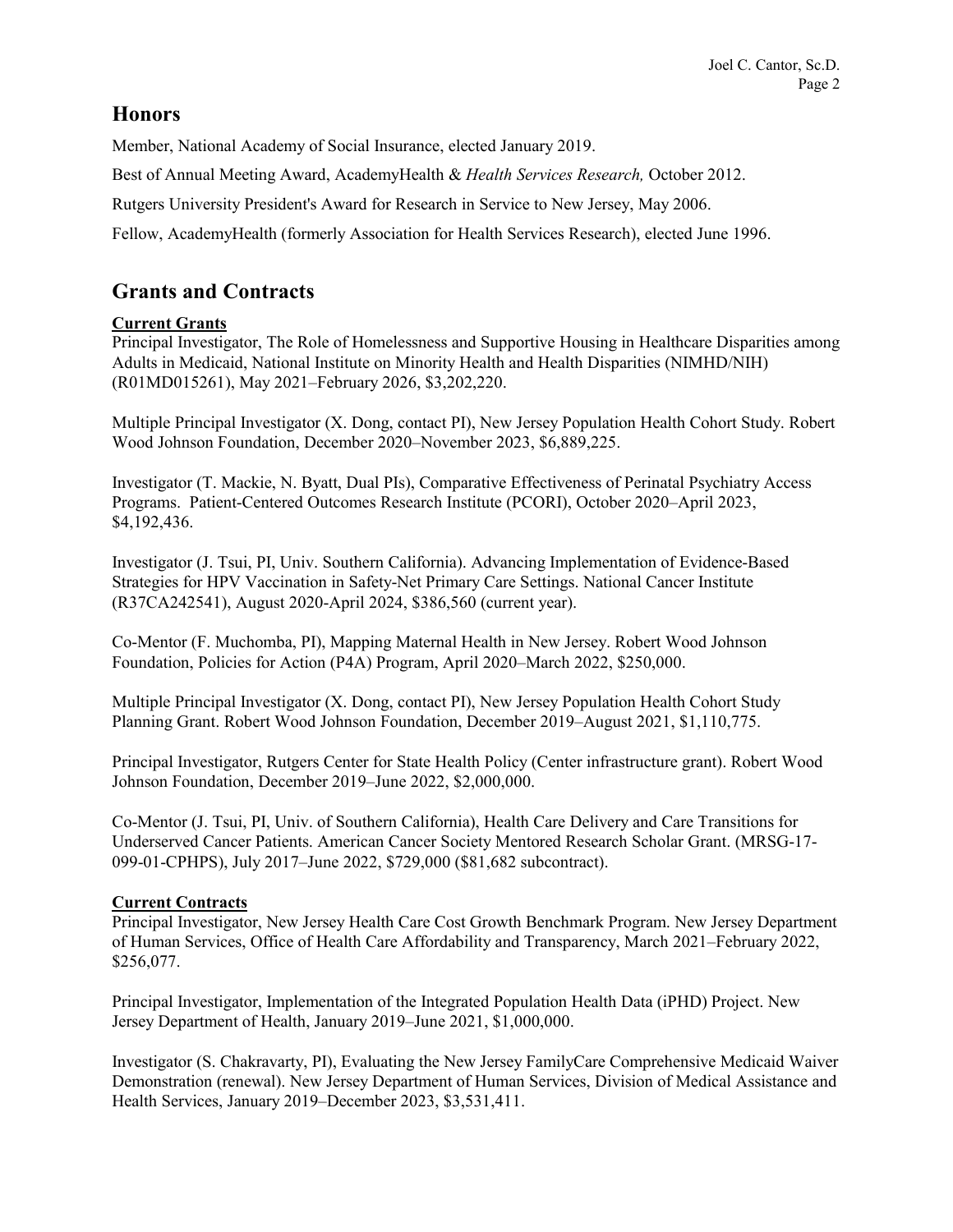Principal Investigator, Evaluation for the New Jersey In-Home Asthma Intervention Pilot Project. New Jersey Department of Health, January 2018–September 2021, \$391,715.

### **Past Grants**

Site Principal Investigator (A. Finkelstein PI, Massachusetts Institute of Technology), A Randomized Controlled Trial of Health Care Hotspotting. National Institute on Aging (R01-AG049897), July 2019– April 2021, \$46,412.

Investigator (S. Chakravarty, PI), Identifying and Addressing Patient and System Factors Associated with Racial and Ethnic Disparities in Care of Adults with Intellectual and Developmental Disabilities. Agency for Healthcare Research and Quality (R03), May 2018–April 2021, \$99,941.

Investigator (M. Yedidia, PI), Development and Performance of Medicaid ACOs. Agency for Healthcare Research and Quality (R18-HS023493) and MedStar Health Research Institute, July 2015–April 2021, \$1,195,434.

Principal Investigator, Assessing the Impact of the Project ECHO Endocrinology Hub on New Jersey Medicaid Patient Outcomes and Spending. The Nicholson Foundation, April 2019–December 2020, \$212,138.

Investigator (J. Tsui, project PI; X. Dong PI), Implementation of a Health-Related Social Needs Screening Tool in Primary Care Settings. Pilot Project Under the Rutgers Resource Center for Minority Aging Research, National Institute on Aging (P30-AG059304), February 2019-June 2020. \$40,000.

Principal Investigator, Rutgers Center for State Health Policy (Center infrastructure grant). Robert Wood Johnson Foundation, January 1999-December 2020, total awards \$20,020,000.

Renewal. January 2017–December 2020, \$3,020,000.

Renewal. January 2012–December 2016, \$3,000,000.

Renewal. January 2007–December 2011, \$3,000,000.

Initial Award (D. Mechanic, original PI), January 1999–December 2006, \$11,000,000.

Dual Principal Investigator (with F.J. Thompson), Implementation Challenges to Addressing Housing Needs in Medicaid Demonstration Waivers. Robert Wood Johnson Foundation, December 2018– November 2019, \$149,943.

Principal Investigator, New Jersey's Approach to Addressing the Opioid Epidemic: Rapid-Cycle Feedback and Early Lessons. Horizon Foundation for New Jersey, January 2018–November 2019, \$132,000.

Principal Investigator, Assessing New Jersey Perspectives on Health and Well-Being. Robert Wood Johnson Foundation, March 2016–August 2019, \$849,262.

Principal Investigator, Culture of Health Policy Options for New Jersey. Robert Wood Johnson Foundation, December 2017–May 2019, \$406,926.

Investigator (M. Yedidia, PI), Evaluation of Medicaid ACO Operations and Care Management Strategies. The Nicholson Foundation, January 2016–March 2019, \$374,309.

Principal Investigator, Strategic Review of the Commonwealth Fund's Health System Performance Scorecards. The Commonwealth Fund, May 2017–November 2017, \$75,484.

Principal Investigator, Evaluation of the Improving Management of Health Care Super Utilizers Program. Robert Wood Johnson Foundation, September 2012–August 2016, \$400,000.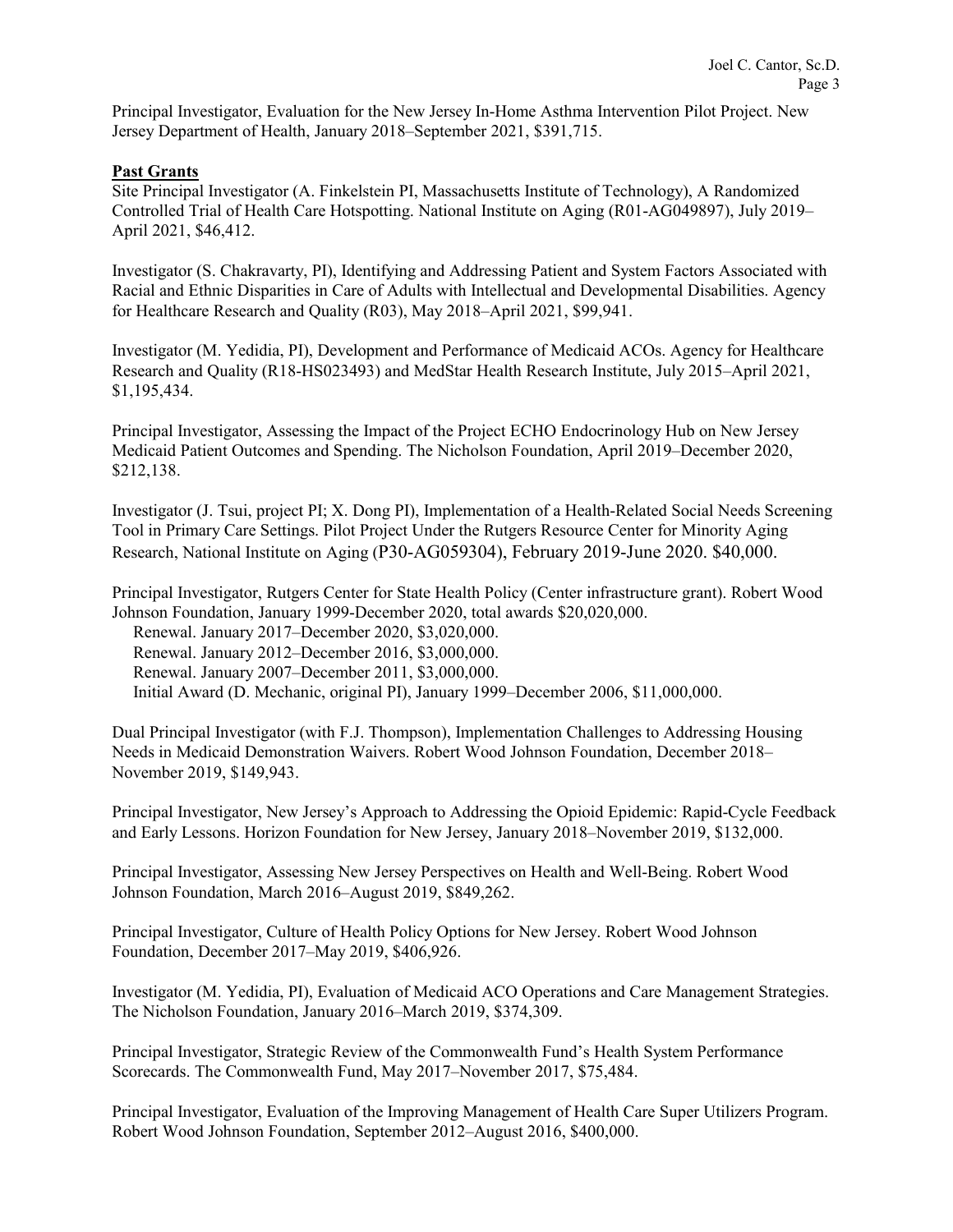Principal Investigator, Monitoring the Impact of Health Reform on the New Jersey Individual Health Coverage Market. New Jersey Department of Banking and Insurance and the Robert Wood Johnson Foundation, January 2014–July 2016, \$237,181.

Principal Investigator, New Jersey Healthcare Innovation Design Model Project. Center for Medicare and Medicaid Innovation, U.S. Department of Health and Human Services, February 2015–May 2016, \$3,000,000.

Principal Investigator, Sustainable High-Utilization Team Model. Health Care Innovation Award, Center for Medicare and Medicaid Innovation, U.S. Department of Health and Human Services (1C1CMS330995-01), July 2012–June 2015, \$14,347,807.

Principal Investigator, Massachusetts Health Care Delivery System Scorecard. Blue Cross Blue Shield of Massachusetts Foundation, September 2012–January 2015, \$153,139.

Principal Investigator, Informing Strategies for Better Care for Vulnerable Populations in New Jersey. The Nicholson Foundation, July 2013–September 2014, \$303,513.

Principal Investigator, Summarizing Social and Economic Indicators for Candidate New Jersey Medicaid ACO Communities. The Nicholson Foundation, June 2013–December 2013, \$17,000.

Investigator (original PI) (D. DeLia, PI), Comparative Effectiveness of Pre-Hospital and Hospital Emergency Care. Agency for Healthcare Research and Quality (R01-HS020097), September 2010– September 2013, \$1,397,861.

Principal Investigator, Infrastructure for Comparative Effectiveness Research on Innovative Delivery Systems for Complex Patients, Agency for Healthcare Research and Quality (R24-HS019678), September 2010–September 2013, \$983,802.

Principal Investigator, Supporting New Jersey Implementation of the Affordable Care Act. Robert Wood Johnson Foundation, April 2012–April 2013, \$160,000.

Principal Investigator, Evaluating the Early Impact of Extending Dependent Coverage to Age 26 under Health Reform. Robert Wood Johnson Foundation, State Health Access Reform Evaluation (SHARE) Program, November 2010–April 2013, \$250,000.

Principal Investigator, Advancing Development of Safety Net Accountable Care Organizations. The Nicholson Foundation, January 2012–March 2013, \$200,000.

Dual Principal Investigator (with L. Flynn), Enhancing Leadership and Team-Building Skills of Nurse Managers to Increase Patient Safety, Robert Wood Johnson Foundation, Interdisciplinary Nursing Quality Research Initiative (INQRI), November 2010–April 2012, \$299,987.

Principal Investigator, Aiding Implementation of Health Reform's Coverage Provisions in New Jersey, Robert Wood Johnson Foundation, September 2010–September 2011, \$200,000.

Principal Investigator, New Jersey Partnership for Healthy Kids Coalition Assessment, Robert Wood Johnson Foundation, September 2010–February 2011, \$40,000.

Investigator (M. Rosenthal, PI), New Jersey Hospital Quality Initiative - Year 3. The Healthcare Foundation of New Jersey, August 2008–September 2009, \$30,100.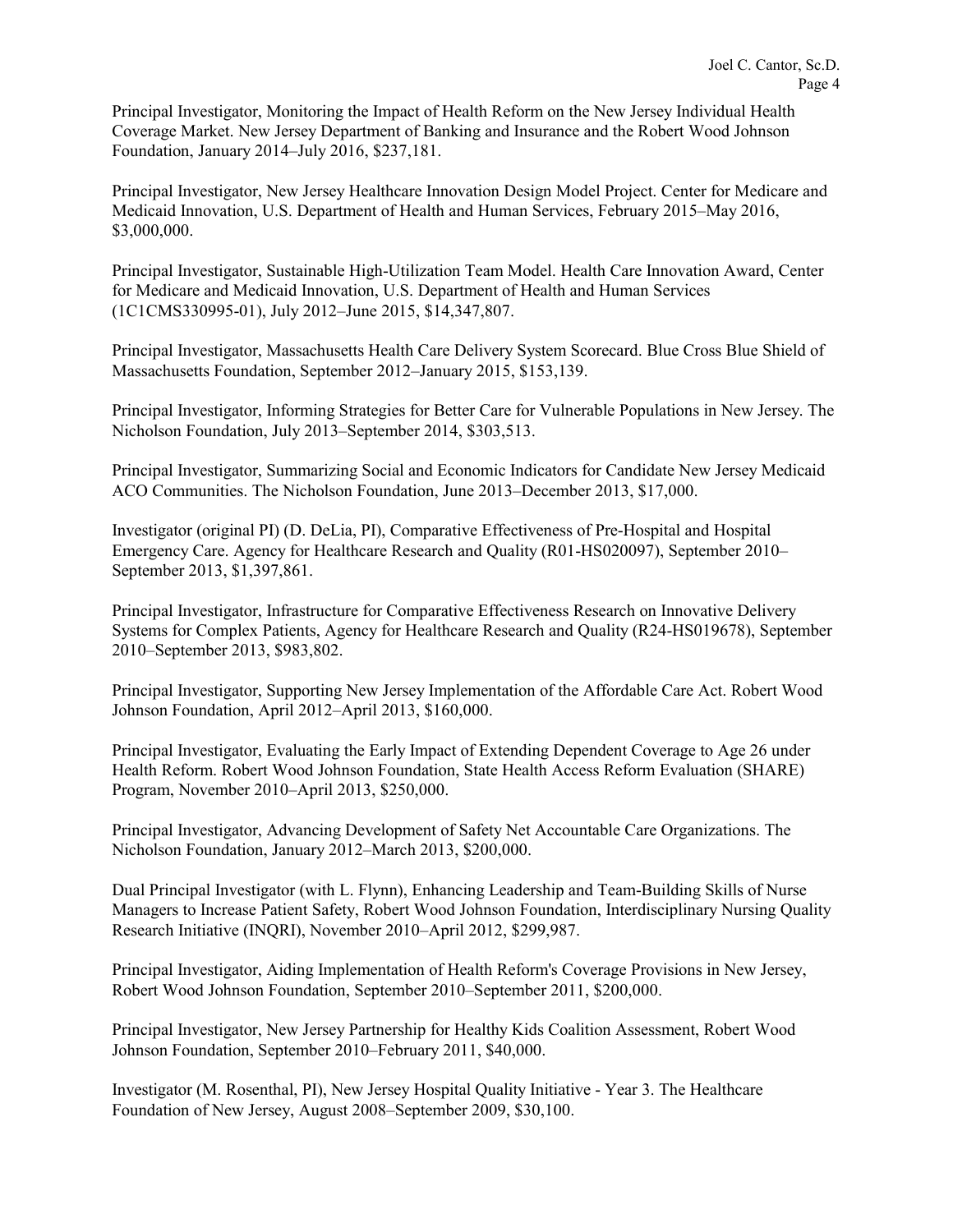Principal Investigator, Evaluating the Extension of Dependent Coverage to Young Adults. Robert Wood Johnson Foundation, State Health Access Reform Evaluation Program, May 2008–October 2010, \$359,567.

Investigator (M. Yedidia, PI), New Jersey Childhood Obesity Study. Robert Wood Johnson Foundation, May 2008–November 2010, \$1,683,000.

Principal Investigator, Second Commonwealth Fund State Scorecard on Health Care System Performance. The Commonwealth Fund, November 2007–October 2009, \$281,625.

Principal Investigator, New Jersey Hospital Quality Initiative. The Healthcare Foundation of New Jersey. April 2007–March 2008, \$123,700 (renewal) and September 2005–December 2006, \$125,000.

Investigator (S. Brownlee, PI), Public Opinion Poll on Health Care Reform in New Jersey. Robert Wood Johnson Foundation, April 2007–March 2008, \$155,000.

Principal Investigator (A. Tiedemann, original PI), Evaluation of New Jersey Health Initiative Expecting Success: Excellence in Cardiac Care. Robert Wood Johnson Foundation, March 2007–January 2011, \$210,000.

Principal Investigator (S. Reinhard, original PI), Economics of Nursing Invitational Conference. Robert Wood Johnson Foundation, December 2006–June 2007, \$210,000.

Principal Investigator, Commonwealth Fund State Scorecard on Health Care System Performance. The Commonwealth Fund, April 2006–March 2007, \$160,007.

Principal Investigator, Planning for the Commonwealth Fund State Scorecard on Health Care System Performance. The Commonwealth Fund, October 2005–March 2006, \$49,324.

Principal Investigator, Regulatory Reform and Angiography Disparities. Agency for Healthcare Research and Quality (R01-HS014191), August 2004–July 2008, \$944,060.

Investigator (M. Koller, PI), Policy Briefs Regarding the Pending Horizon Blue Cross Blue Shield Conversion to a For-Profit Corporation. Council of New Jersey Grantmakers, October 2002–December 2002, \$25,000.

Investigator (A. Coburn, PI), Using State Research and Analysis to Inform Federal and State Policy. University of Southern Maine (under a grant from the Commonwealth Fund), June 2002–May 2003, \$10,000.

Investigator (K. Fox, PI), Mandatory Hospital Medical Error Reporting Data. National Patient Safety Foundation, January 2002–December 2002, \$99,984.

Principal Investigator, Sustaining Individual Health Insurance Markets under Community Rating and Open Enrollment. Jointly funded by The Commonwealth Fund, January 2002–December 2003, \$85,979; and Robert Wood Johnson Foundation Health Care Financing and Organization Initiative, April 2002– September 2003, \$96,213.

Investigator (S. Crystal, PI), Center for Health Services Research. Agency for Healthcare Research and Quality (R24- HS11825), October 2001–September 2003, \$756,000.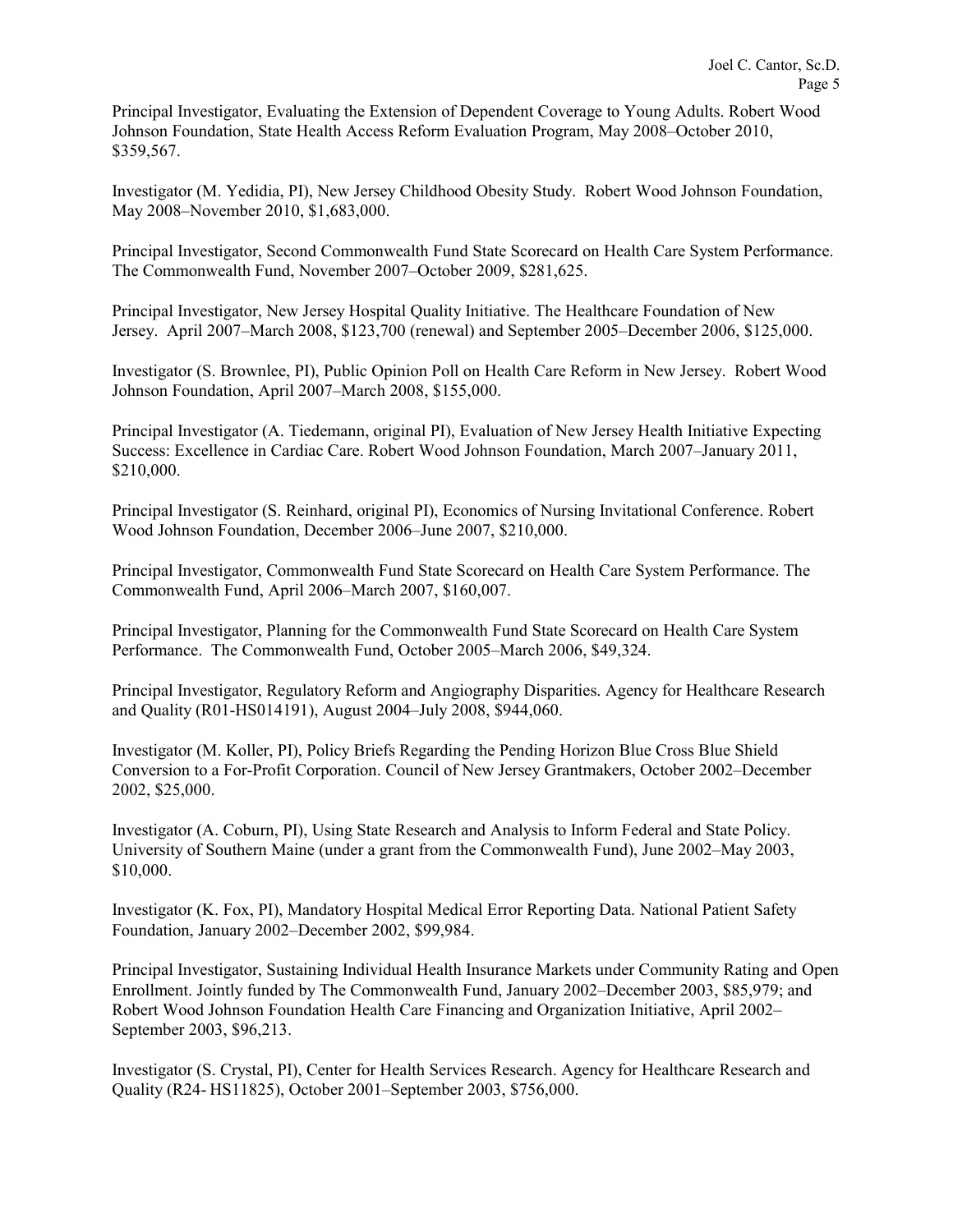Principal Investigator. Survey of New Jersey Physicians. Robert Wood Johnson Foundation, August 2001– December 2002, \$152,850.

Principal Investigator, New Brunswick Community Health Assessment. New Brunswick Tomorrow (under a grant from Johnson & Johnson), April 2001–April 2005, \$390,179.

Dual Principal Investigator (with S. Crystal), Comparative Analysis of State Pharmacy Assistance Programs. The Commonwealth Fund, August 2000–July 2002, \$223,063.

Principal Investigator, Comparative Evaluation of Newark School-Based Health Services. St. Barnabas Health System (under a grant from the Healthcare Foundation of New Jersey), April 2000–March 2001, \$28,000.

Principal Investigator, Connecting Newark School Health Services with Suitable Funding. Healthcare Foundation of New Jersey, April 15, 2000–April 15, 2001, \$93,930.

Principal Investigator, Safety Net Assessment Project. UCLA (under a grant from the Robert Wood Johnson Foundation), October 1999–September 2000, \$25,000.

Principal Investigator, Evaluation of the New York State Health Care Reform Act. Robert Wood Johnson Foundation (Health Care Financing and Organization Initiative), November 1997–February 2001, \$813,118.

Principal Investigator, Family Perspectives Survey on End of Life Care: A Survey of Surviving Next of Kin. The Fan Fox and Leslie R. Samuels Foundation, November 1997–October 1998, \$175,000.

Principal Investigator, Evaluation of the Robert Wood Johnson Foundation Minority Medical Education Program. Robert Wood Johnson Foundation, March 1996–May 1998, \$45,000.

Investigator (D. Gould, PI), Assessment of the Transition to Medicaid Managed Care in New York City. The Commonwealth Fund, Engelberg Foundation, New York Community Trust and others, December 1995–February 1999, Approx. \$2,000,000 per year.

### **Past Internal Rutgers Award**

Executive Committee and Investigator (S. Crystal, PI), Interdisciplinary Research Group on the Health System Response to the Opioid Epidemic, Rutgers Office of Research and Economic Development, January 2017–December 2017, \$100,000.

#### **Past Contracts**

Investigator (T. Mackie, PI), Evaluation and Return on Investment Analysis of the Promising Path to Success Program. New Jersey Department of Children and Families, Division of Children's System of Care, October 2015–March 2020, \$1,555,344.

Principal Investigator, Homeless Service Use and Medicaid Spending in New Jersey. New Jersey Department of Human Services, Division of Medical Assistance and Health Services (Medicaid) and The Nicholson Foundation, August 2017–October 2019, \$453,522.

Investigator (S. Chakravarty, PI), Evaluating the New Jersey Comprehensive Medicaid Waiver Demonstration. New Jersey Department of Human Services, Division of Medical Assistance and Health Services, supplemented by the Robert Wood Johnson Foundation, September 2013–August 2018, \$1,500,000.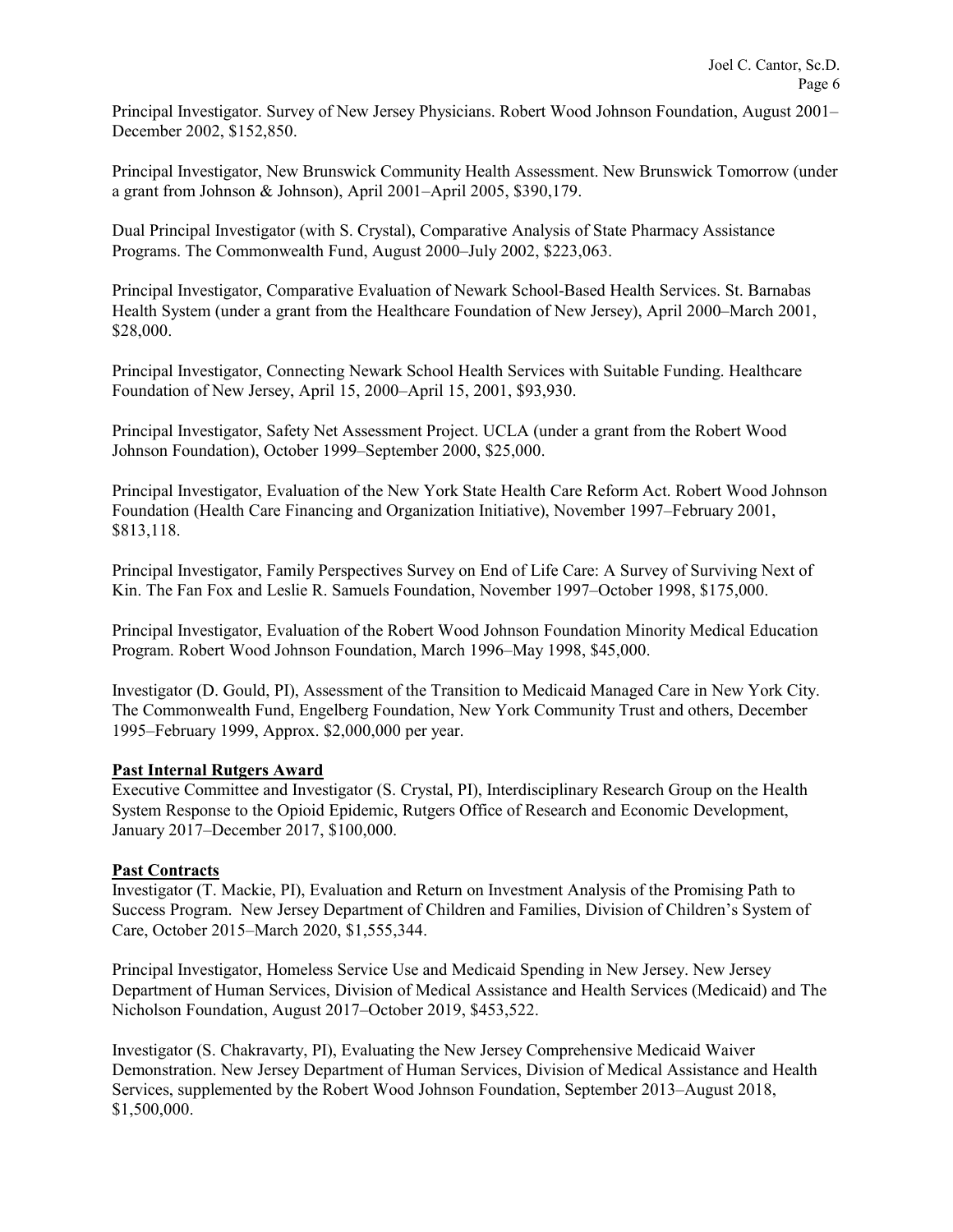Principal Investigator, Comprehensive Primary Care (CPC) Initiative – Regional Multi-Stakeholder Faculty Collaboration Support. TMF Health Quality Institute, August 2013–January 2017, \$402,230.

Principal Investigator, Health Insurance Premium Rate Review, Cycle 2. New Jersey Department of Banking and Insurance, February 2012–September 2015, \$340,000.

Principal Investigator, Design and Organize Health Care Sessions for the Seminar on Human Services and Health Care Policy. Lead New Jersey, February 2014–May 2014, \$14,000.

Principal Investigator, Stakeholder Convening for Comprehensive Primary Care Initiative. American Institutes for Research, January 2013–April 2013, \$31,111.

Principal Investigator, Diabetes and Childhood Asthma Mobilization Grants. New Jersey Department of Health and Senior Services, Office of Minority and Multicultural Health, October 2011–August 2012, \$40,000.

Principal Investigator, *ShapingNJ* Surveillance Profile. New Jersey Department of Health and Senior Services, Office of Nutrition and Fitness, May 2012–June 2012, \$25,000.

Principal Investigator, Consumer Organization Focus Groups on the New Jersey Health Insurance Premium Rate Review Process, New Jersey Department of Banking and Insurance, November 2010– September 2011, \$25,000.

Principal Investigator, Stakeholder Input on the Design of Health Insurance Exchanges for New Jersey under the Patient Protection and Affordable Care Act, New Jersey Department of Banking and Insurance, November 2010–December 2011, \$249,999.

Investigator (S. Brownlee, Ph.D., PI), Availability of Physician Services in New Jersey - 2006 Update. New Jersey Department of Banking and Insurance, January 2007–December 2007, \$26,135.

Principal Investigator, Horizon Blue Cross Blue Shield of New Jersey Impact Analysis Issue Brief. Horizon Blue Cross Blue Shield of New Jersey, September 2006–June 2007, \$57,952.

Principal Investigator, Health Information Security and Privacy Collaboration. New Jersey Department of Banking and Insurance (with funding from the Agency for Healthcare Research and Quality), July 2006– December 2006, \$41,269.

Principal Investigator, New Jersey State Planning Grant on Health Coverage, New Jersey Department of Human Services (under a grant from the Health Resources and Services Administration). Total awards \$493,380:

Supplement. September 2005–December 2006, \$169,700. Supplement. September 2004–August 2005, \$138,860. Initial Award. September 2003–August 2004, \$185,000.

Principal Investigator, Supply of Physician Services in New Jersey. New Jersey Department of Banking and Insurance, September 2004–June 2005, \$35,000.

Dual Principal Investigator (with C. Schur), Evaluation of HRSA Healthy Communities Access Program. National Opinion Research Center (under contract to the Health Resources and Services Administration), August 2004–December 2006, \$162,047.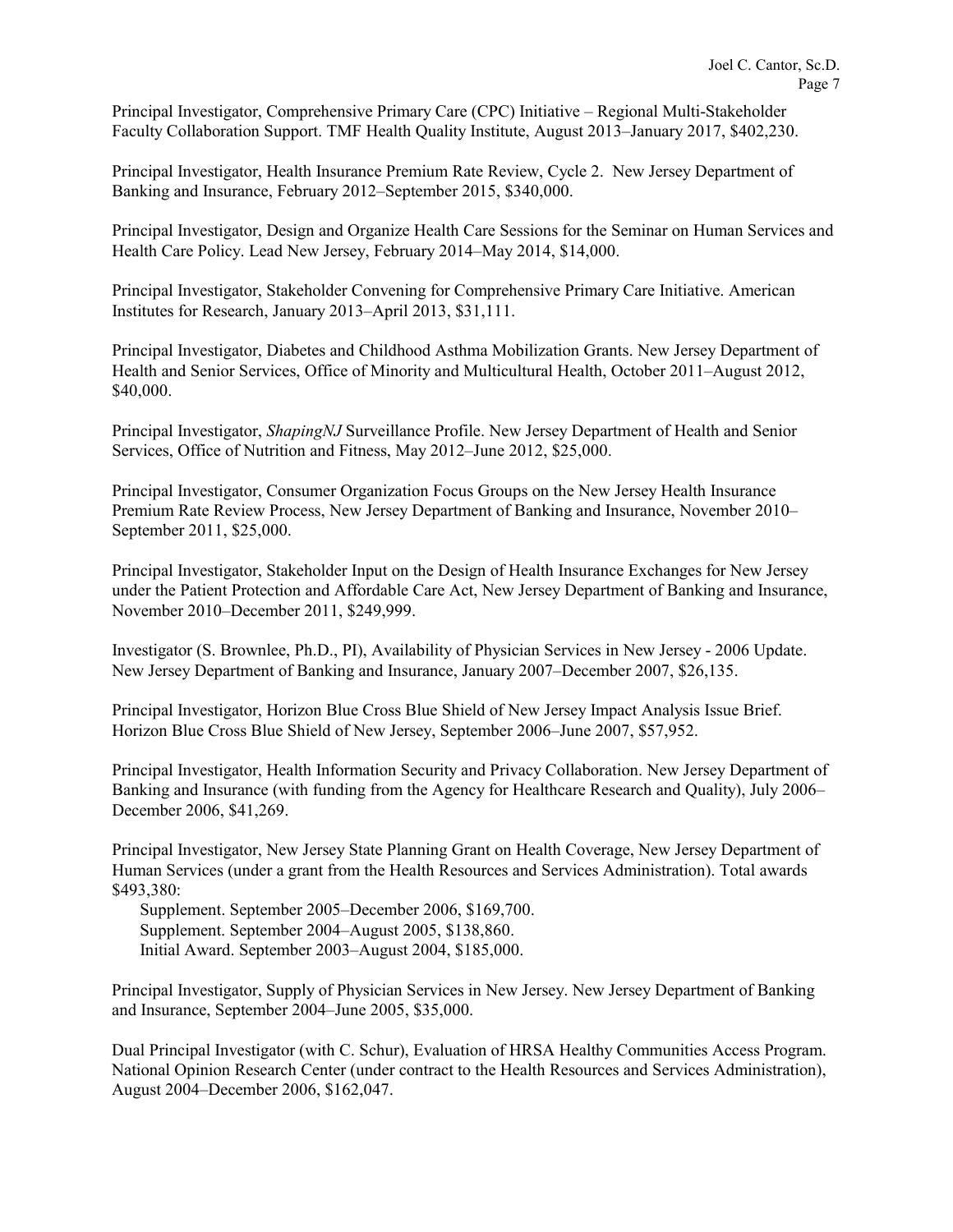Principal Investigator, White Paper on Cardiovascular Initiatives in New Jersey. New Jersey Department of Health and Senior Services, July 2004–June 2006, \$29,402.

Investigator (Derek DeLia, Ph.D., PI), Analytic Support for the New Jersey Health Care Access Monitor. New Jersey Department of Health and Senior Services, November 2002–January 2008, \$700,754.

Principal Investigator, New Jersey State Planning Grant on Health Coverage. New Jersey Department of Human Services (under a grant from the Health Resources and Services Administration), July 2002–June 2004, \$976,817.

Co-Principal Investigator, Washington State Planning Grant on Access to Health Insurance. University of Washington (with funding from the Health Resources and Services Administration). June 2001–April 2002, \$119,420.

Principal Investigator, Developing Process and Outcome Measures for Monitoring and Evaluation of the HRSA Community Access Program. New York University (under contract with the Health Services and Resources Administration), April 2001–December 2001. \$119,996.

Principal Investigator, Survey to Assess the Market for Subsidized Health Coverage. New Jersey Department of Health and Senior Services, October 2000–February 2001, \$99,890.

Principal Investigator, Development of a Methodology to Correct New Jersey Mortality Statistics for Under-Reporting of Hispanic Ethnicity. New Jersey Department of Health and Senior Services, January 2000–December 2000, \$30,000.

### **Past Internal Rutgers Grants**

Co-Principal Investigator (J. Miller, PI), Development of a Confidential Research Data Center for Social, Economic, and Health Studies at Rutgers. Rutgers University Academic Excellence Fund, April 2008– March 2009, \$50,000.

Co-Principal Investigator (S. Rubinstein, PI), Organizational Collaboration and Quality of Health Care Delivery. Rutgers University Academic Excellence Fund, January 2005–June 2006, \$32,000.

## **Mentorship, Teaching, and Student Advising**

### **Faculty Mentorship & Supervision (current)**

- Sujoy Chakravarty, PhD, Associate Professor and Health Economist, Center for State Health Policy, Rutgers Institute for Health (supervisor)
- Thomas Mackie, PhD, MPH, Assistant Professor, School of Public Health and Member, Institute for Health (primary mentor)
- Jennifer Tsui, PhD, MPH, Assistant Professor, Division of Population Studies, Rutgers Cancer Institute of New Jersey and School of Public Health, and Member, Institute for Health (co-mentor)
- Michael Yedidia, PhD, MPH, Professor and Senior Medical Sociologist, Center for State Health Policy, Rutgers Institute for Health (supervisor)

### **Courses Taught**

"Health Care Policy." Graduate Course. Edward J. Bloustein School of Planning and Public Policy, Rutgers, The State University of New Jersey (cross listed at School of Public Health), Fall Semesters, 2000–present.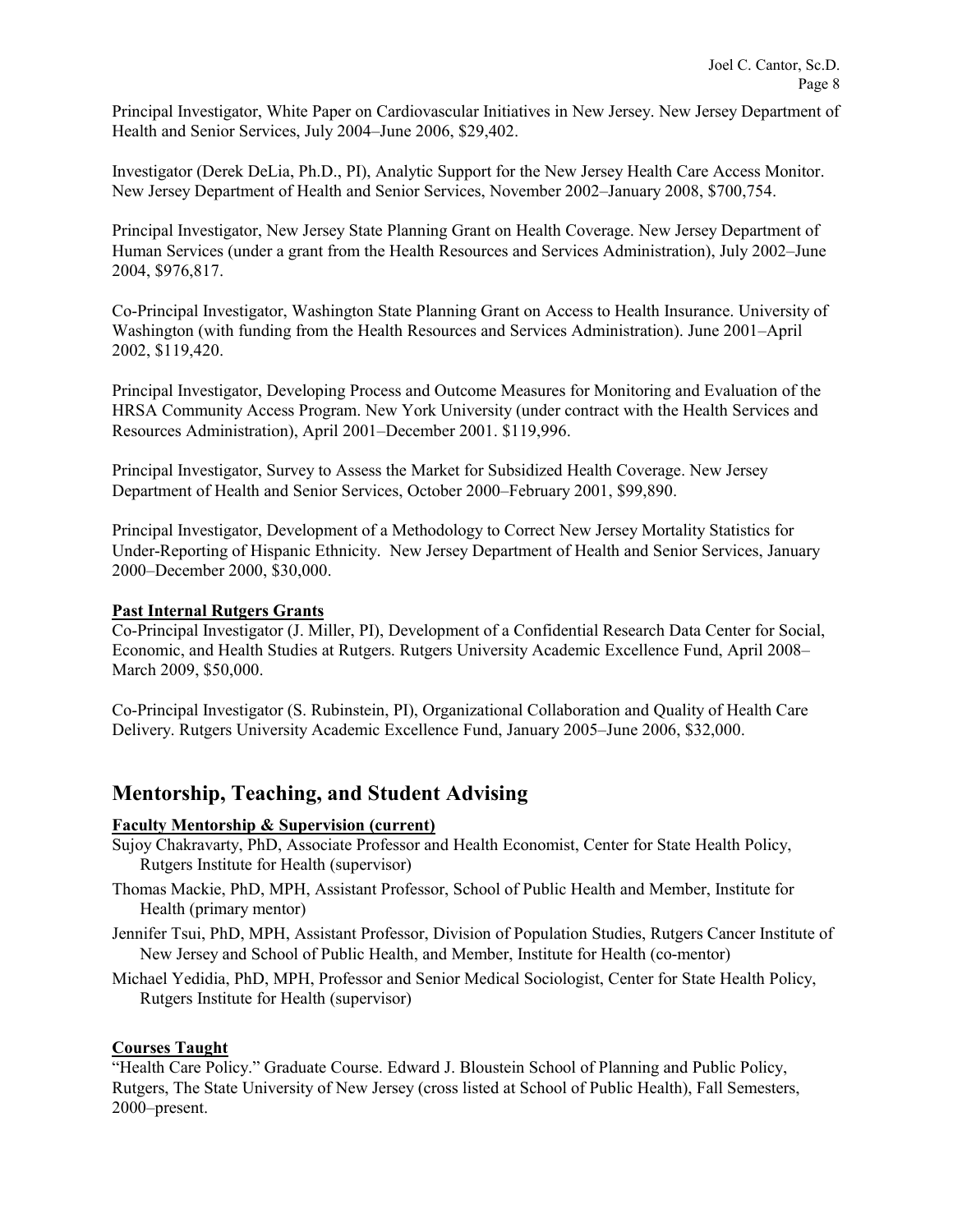"Surveys and Interviews." Graduate Course. Robert F. Wagner Graduate School of Public Service, New York University, Fall 1998/99.

"Current Issues in Health Policy." Graduate Course. Robert F. Wagner Graduate School of Public Service, New York University, Spring 1997/98.

### **Doctoral Advising (current)**

- David Seith, PhD pre-candidate, Edward J. Bloustein School Planning and Public Policy (committee member)
- Sergei Kostiaev, PhD pre-candidate, Edward J. Bloustein School Planning and Public Policy (committee member)

### **Doctoral Advising (completed)**

- Roxanne Kennedy, DSW 2020, School Social Policy and Practice, University of Pennsylvania (committee co-chair)
- Sana Ahmed, PhD, PhD 2019, MD-PhD program, Edward J. Bloustein School Planning and Public Policy (committee chair)
- Michelle Doose, PhD 2018, Epidemiology, Rutgers School of Public Health (committee member)
- Sylvia Twersky-Bumgartner, Ph.D. 2018, Health Systems and Policy, Rutgers School of Public Health (committee member)
- Shannon Sweeney, Ph.D. 2015, Public Policy, Rutgers E.J. Bloustein School (committee chair)
- Peng Avery, PhD pre-candidate, on extended leave, Planning and Public Policy, Rutgers E.J. Bloustein School (primary advisor)
- Margaret D. Aversa, Ph.D. pre-candidate, Planning and Public Policy, Rutgers E.J. Bloustein School (examiner)
- Marci Berger, Ph.D. 2011, Public Policy. Rutgers E.J. Bloustein School (committee chair)
- Monica Taylor-Jones, Ph.D. 2009, Public Policy, Rutgers E.J. Bloustein School (committee chair)
- Christopher Hanson, Ph.D. 2007, Public Policy, Rutgers E.J. Bloustein School (committee member)
- Debra Brucker, Ph.D. 2007, Public Policy, Rutgers E.J. Bloustein School (committee member)
- Nancy Scotto Rosato, Ph.D. 2006, Social Work, School of Social Work (committee member)

Winifred Quinn, Ph.D. 2006, Communications, Schools of Communications and Library Science (committee member)

### **Masters of Public Policy/ Masters of Public Affairs and Politics Advising (current)**

Jennifer Elliott (2019-present)

Brandon Espana (2019–present) Yingchen Zhang (2019–present)

### **Masters of Public Health Practicum Advisor**

Jennifer Rodriguez (2016–2018)

### **Masters of Public Policy/Masters of Public Affairs and Politics Advising (completed since 2006)**

Matthew Camarda (2018–2020) Eric English (2018–2020) Darmakusuma Le (2017–2019) Paul Sheiman (2016–2018) Jacqueline Cornell-Bechelli (2015–2016) James Lloyd (2012–2015) Amrita Nidhi (2012–2014) Mehreen Mian (2014–2015)

Kashyup Shah (2014–2015) Shari Wolinsky-Farmer (2011–2012) Robert Houston (2010–2012) Edward Coda (2010–2012) Manan Shah (2010–2012) David Drescher (2009–2010) Madhavi Kasinadhuni (2008–2009) Hila Berger (2008–2009)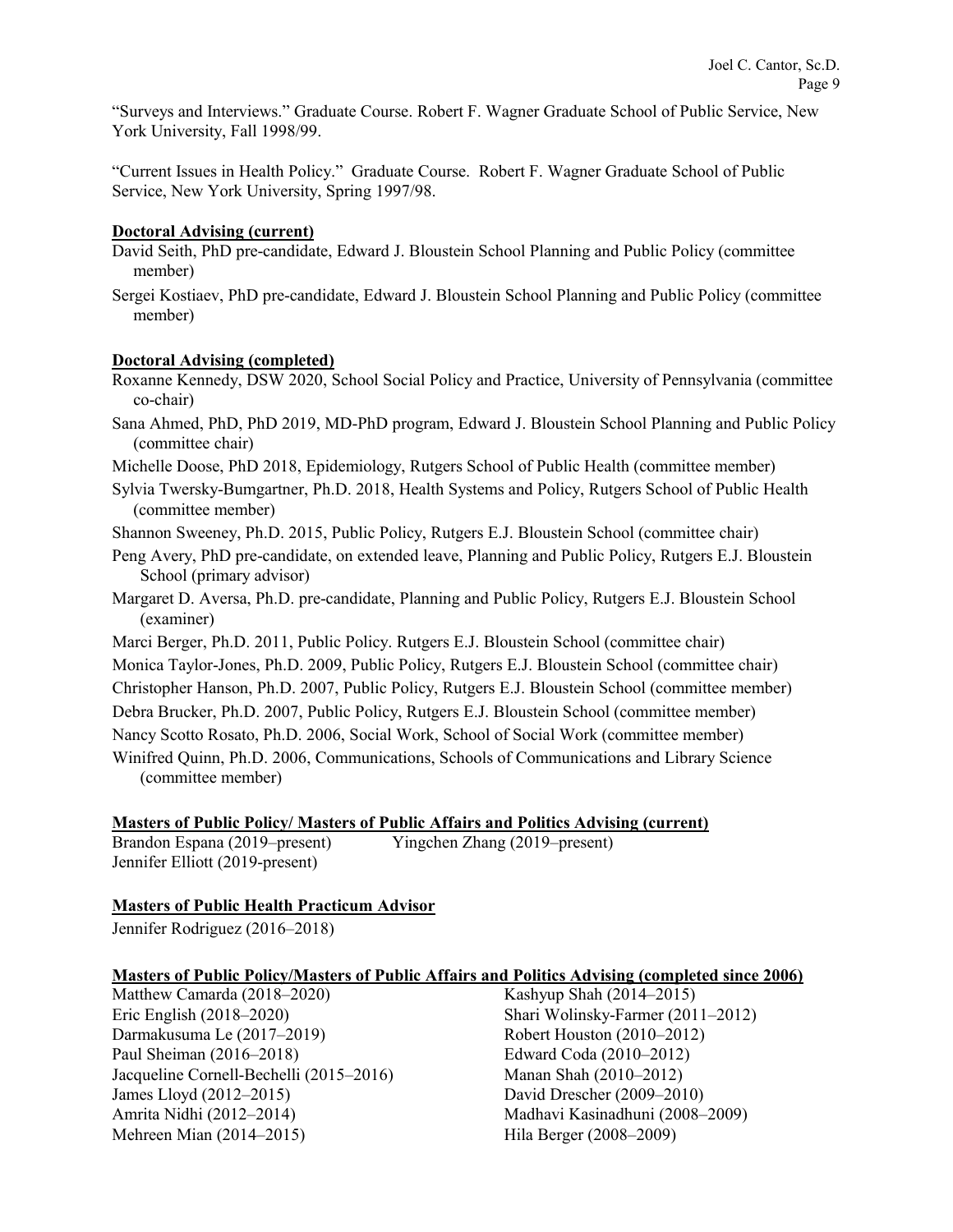Savannah Barnett (2007–2009) Ryan Urgo (2005–2007) Mary Angeline Cabanilla (2005–2007)

Jonathan Pushman (2004–2006) Elizabeth Wood (2003–2006)

### **Other**

Mentor, Margaret E. Mahoney Fellowships in Health Policy, New York Academy of Medicine, 2013.

Mentor, Project L/Earn (intensive summer research training institute for undergraduates from disadvantaged groups). Rutgers Institute for Health, Health Care Policy and Aging Research, Summers 2000–2004.

# **Publications**

### **Books Edited**

Monheit AC and **Cantor JC** (eds). *State Health Insurance Market Reform: Toward Inclusive and Sustainable Health Insurance Markets*. New York: Routledge, 173 pp., 2004.

**Cantor JC** (volume ed); Scheffler RM and Rossiter LF (series eds). *Advances in Health Economics and Health Services Research: Health Policy Reform and the States*, Volume 15. Greenwich, CT: JAI Press, 224 pp., 1995.

### **Chapters in Books**

Thompson FJ and **Cantor JC**. "Federalism and Health Care Policy." In *Health Politics and Policy*, 5th Ed, Morone JA and Ehlke DC (eds). Stamford, CT: Cengage Learning, 2013. pp. 94-115.

Monheit AC and **Cantor JC**. "Insurance Exchanges." In *Debates on U.S. Health Care*, Jacobs Kronenfeld J, Parmet WE and Zezza MA (eds). Thousand Oaks, CA: SAGE, 2012. pp. 241-252.

Billings J, **Cantor JC** and Clinton C. "Access to Care." In *Jonas & Kovner's Health Care Delivery in the United States*, 10<sup>th</sup> Ed, Kovner AR and Knickman JR (eds). New York: Springer, 2011. pp. 151-178.

Billings J and **Cantor JC**. "Access to Care." In *Jonas & Kovner's Health Care Delivery in the United States*, 9th Ed, Kovner AR and Knickman JR (eds). New York: Springer, 2008. pp. 444-476.

**Cantor JC**. "State Health Policy." In *The State of the State*, 4<sup>th</sup> Ed, Van Horn CE (ed). Washington, DC: CQ Press, 2006. pp. 192-217.

Cook ME and **Cantor JC**. "Cardiovascular Disease in New Jersey: Review of Current Strategies and Opportunities." In *Reaction and Reform in New Jersey*, Riccards MP (ed). Trenton, NJ: Hall Institute for Public Policy, 2007. pp. 193-221.

**Cantor JC**. "Local Data Collection Strategies for Safety Net Assessment." In *Book III: Tools for Monitoring the Health Care Safety Net*, Weinick RM and Billings J (eds). Rockville, MD: Agency for Healthcare Research and Quality, 2003. pp. 21-41. (AHRQ Publication No. 03-0027).

Billings J and **Cantor JC**. "Access." In *Jonas and Kovner's Health Care Delivery in the United States*, 7th Ed, Kovner AR and Jonas S (eds). New York: Springer, 2002. pp. 395-426.

Bergeisen L and **Cantor JC**. "The Minority Medical Education Program." In *To Improve Health and Health Care, 2000*, Isaacs SL and Knickman JR (eds). San Francisco: Jossey-Bass, 1999. pp. 41-61.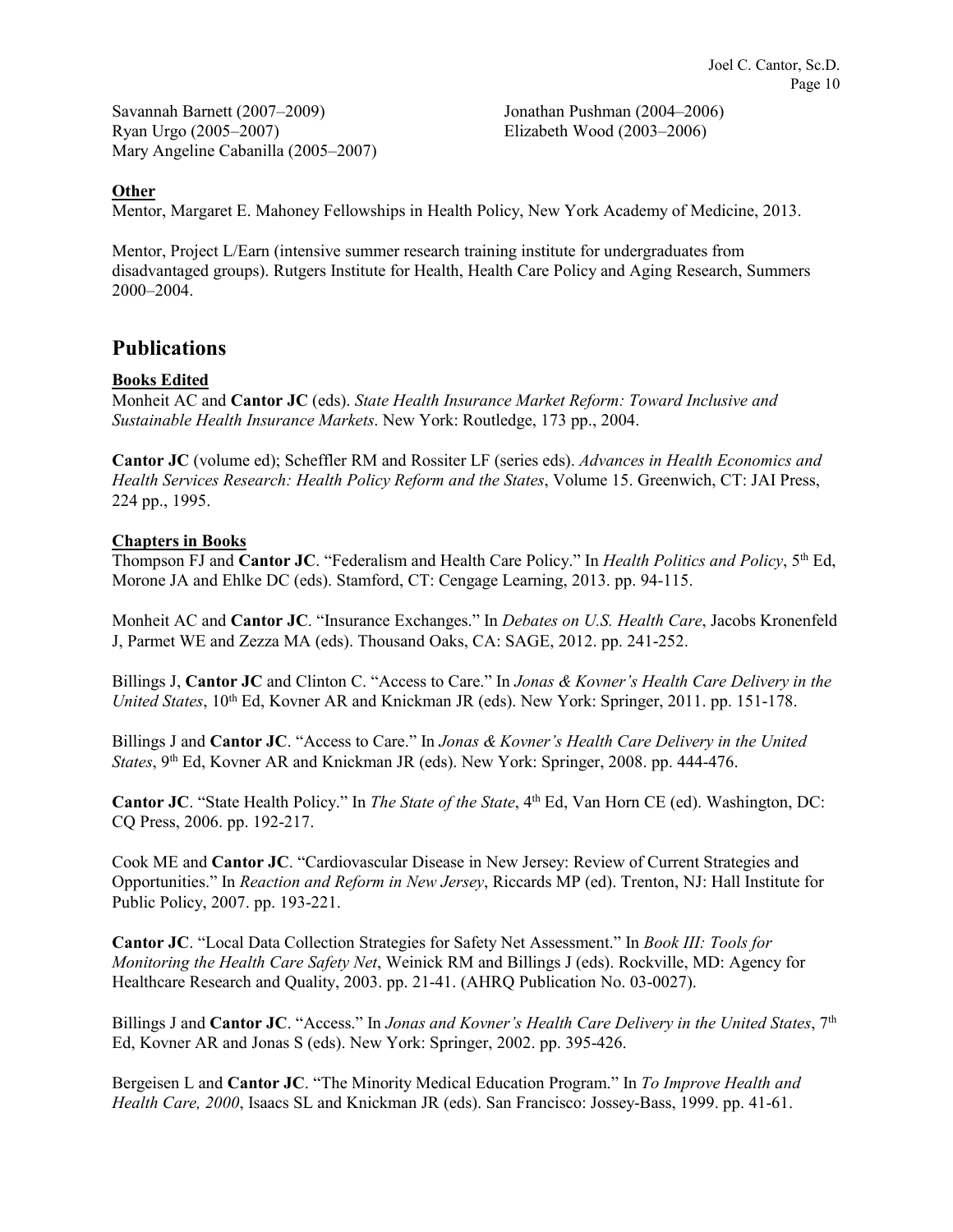**Cantor JC**, Weiss EW, Haslanger K, Madeala J, Heisler T, Kaplan SA and Billings J. "Ambulatory Care Providers and the Transition to Medicaid Managed Care in New York City." In *Remaking Medicaid: Managed Care for the Public Good*, Somers S and Davidson S (eds). San Francisco: Jossey-Bass, 1998. pp. 339-356.

**Cantor JC**, Berenson RA, Howard JS and Wadlington W. "Addressing the Problem of Medical Malpractice." In *To Improve Health and Health Care, 1997*, Isaacs SL and Knickman JR (eds). San Francisco: Jossey-Bass. 1997. pp. 109-131.

### **Articles in Refereed Journals**

DeLia D, Nova J, Chakravarty S, Tiderington E, Kelly T and **Cantor JC**. "Effects of Permanent Supportive Housing on Health Care Utilization and Spending among New Jersey Medicaid Enrollees Experiencing Homelessness." *Medical Care*, 59(4 Suppl 2): S199-S205, 2021. https://doi.org/10.1097/MLR.0000000000001443.

Doose M, Steinberg MB, Xing CY, Lin Y, **Cantor JC**, Hong C-C, Demissie K, Bandera EV and Tsui J. "Comorbidity Management in Black Women Diagnosed with Breast Cancer: The Role of Primary Care in Shared Care." *Journal of General Internal Medicine*, 36(1): 138-146, 2021. https://doi.org/10.1007/s11606-020-06234-x.

Kamitaki BK, Rishty S, Mani R, Wong S, Bateman LM, Thomas-Hawkins C, **Cantor JC** and Kleinman LC. "Using ICD-10 Codes to Identify Elective Epilepsy Monitoring Unit Admissions from Administrative Billing Data: A Validation Study." *Epilepsy & Behavior*, 111: 107194, 2020.

**Cantor JC** and Mouzon DM. "Are Hispanic, Black, and Asian Physicians Truly Less Burned Out than White Physicians? Individual and Institutional Considerations." *JAMA Network Open*, 3(8): e2013099, 2020. https://jamanetwork.com/journals/jamanetworkopen/fullarticle/2769130.

Tsui J, Sabik LM and **Cantor JC**. "Understanding the Impact of Insurance Coverage across the Cancer Care Continuum: Moving Beyond Fragmented Systems and Cross-Sectional Data to Inform Policy." *Journal of the National Cancer Institute*, 112(7): 657-658, 2020. https://academic.oup.com/jnci/article/112/7/657/5821429.

Lloyd K, Chakravarty S, Brownlee S, Farnham J and **Cantor JC**. "Hospital Responses to DSRIP Program Reforms in New Jersey." *The American Journal of Accountable Care*, 8(2): 4-12, 2020.

Yang A, Goldin D, Nova J, Malhotra J, **Cantor JC** and Tsui J. "Racial Disparities in Health Care Utilization at the End of Life among New Jersey Medicaid Beneficiaries with Advanced Cancer." *JCO Oncology Practice*, 16(6): e538-e548, 2020.

**Cantor JC**, Chakravarty S, Nova J, Kelly T, DeLia D, Tiderington E and Brown RW. "Medicaid Utilization and Spending among Homeless Adults in New Jersey: Implications for Medicaid-Funded Tenancy Support Services." *The Milbank Quarterly*, 98(1): 106-130, 2020.

Thompson FJ, **Cantor JC** and Houston R. "Control Versus Administrative Discretion in Negotiating Voluntary P4P Networks: The Case of Medicaid Accountable Care Organizations." *Administration & Society*, 52(1): 81-110, 2020.

Tsui J, DeLia D, Stroup AM, Nova J, Kulkarni A, Ferrante JM and **Cantor JC**. "Association of Medicaid Enrollee Characteristics and Primary Care Utilization with Cancer Outcomes for the Period Spanning Medicaid Expansion in New Jersey." *Cancer*, 125(8): 1330-1340, 2019.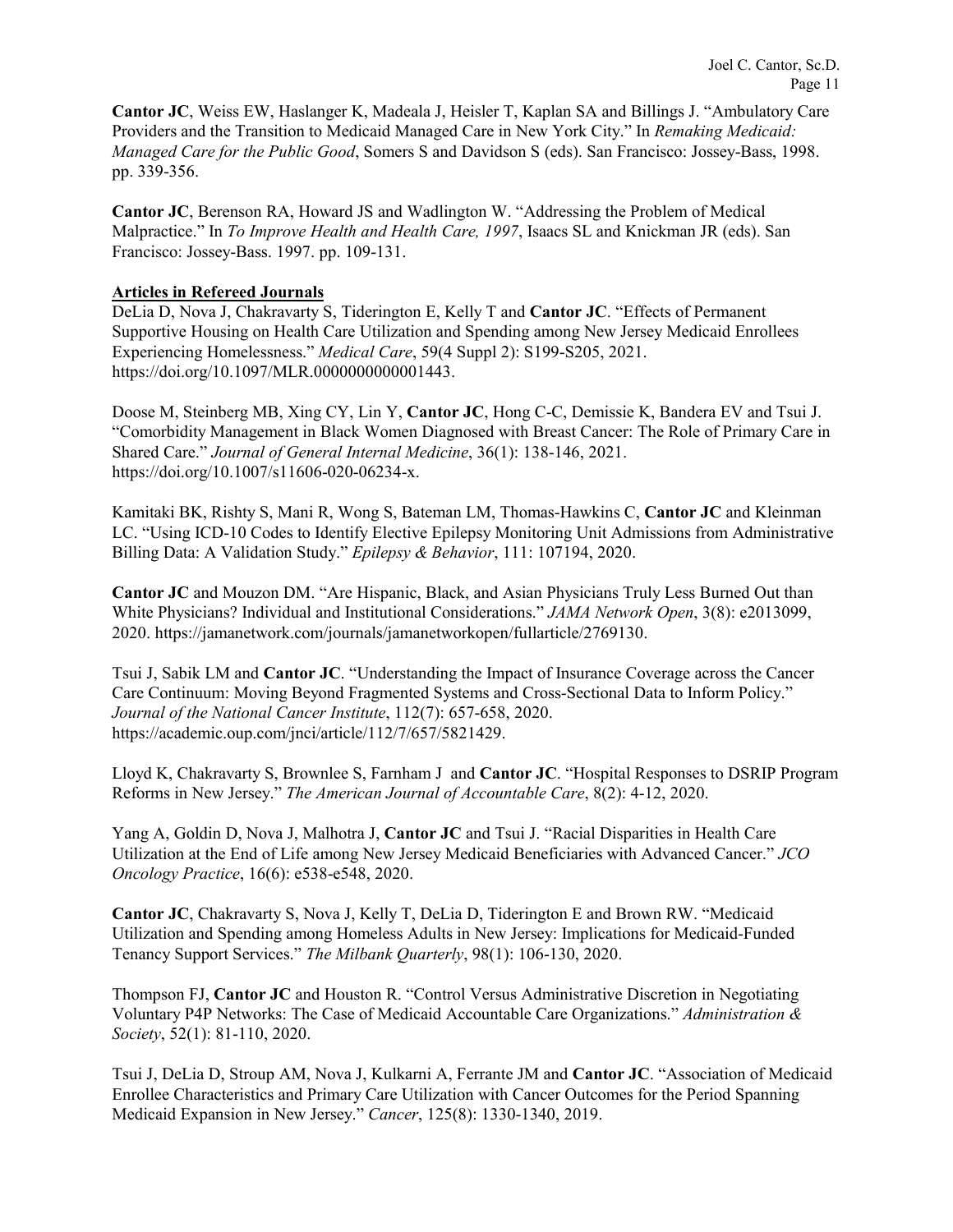Tsui J, DeLia D, Nova J, Rotter D, Kulkarni A, Demissie K, Stroup AM and **Cantor JC**. "Primary Care Utilization, Late-Stage Diagnosis, and Timeliness of Treatment among Medicaid Cancer Patients: Early Signals following the ACA Expansion." *Cancer Epidemiology, Biomarkers & Prevention*, 27(7 Suppl): PR07, 2018.

**Cantor JC** and Monheit AC. "Reform of the Individual Insurance Market in New Jersey: Lessons for the Affordable Care Act." *Journal of Health Politics, Policy and Law*, 41(4): 781-801, 2016.

Thompson FJ, **Cantor JC** and Farnham J. "Medicaid Long-Term Care: State Variation and the Intergovernmental Lobby." *Journal of Health Politics, Policy and Law*, 41(4): 763-780, 2016.

Hempstead K and **Cantor JC**. "State Medicaid Expansion Status and Changes in Hospital Volume According to Payer." *New England Journal of Medicine*, 374(2): 196-198, 2016.

**Cantor JC** and Koller M. "Payment Reform Comes to New Jersey." *MDAdvisor*, 9(4): 19-22, 2016.

DeLia D, Lloyd K, Feldman CA and **Cantor JC**. "Patterns of Emergency Department Use for Dental and Oral Health Care: Implications for Dental and Medical Care Coordination." *Journal of Public Health Dentistry*, 76(1): 1-8, 2016.

Chakravarty S and **Cantor JC**. "Informing the Design and Evaluation of Super-user Care Management Initiatives: Accounting for Regression-to-the-Mean." *Medical Care*, 54(9): 860-867, 2016.

DeLia D, Wang HE, Kutzin J, Merlin M, Nova J, Lloyd K and **Cantor JC**. "Prehospital Transportation to Therapeutic Hypothermia Centers and Survival from Out-of-Hospital Cardiac Arrest." *BMC Health Services Research*, 15(1): 533, 2015.

Monheit AC, **Cantor JC** and DeLia D. "Drawing Plausible Inferences about the Impact of State Dependent Coverage Expansions." *Health Services Research*, 50(3): 631-636, 2015.

Chakravarty S, Gaboda D, DeLia D, **Cantor JC** and Nova J. "Impact of Medicare Part D on Coverage, Access, and Disparities among New Jersey Seniors." *Medical Care Research and Review*, 72(2): 127-148, 2015.

Pandey SK, **Cantor JC** and Lloyd K. "Immigrant Health Care Access and the Affordable Care Act." *Public Administration Review*, 74(6): 749-759, 2014.

**Cantor JC**, Chakravarty S, Tong J, Yedidia MJ, Lontok O and DeLia D. "The New Jersey Medicaid ACO Demonstration Project: Seeking Opportunities for Better Care and Lower Costs among Complex Low-Income Patients." *Journal of Health Politics, Policy and Law*, 39(6): 1185-1211, 2014.

Hempstead K, DeLia D, **Cantor JC**, Nguyen T and Brenner J. "The Fragmentation of Hospital Use among a Cohort of High Utilizers: Implications for Emerging Care Coordination Strategies for Patients with Multiple Chronic Conditions." *Medical Care*, 52(3 Suppl 2): S67-S74, 2014.

**Cantor JC**, Thompson FJ and Farnham J. "States' Commitment to Medicaid before the Affordable Care Act: Trends and Implications." *Inquiry*, 50(1): 71-84, 2013.

DeLia D, Hoover DR and **Cantor JC**. "Statistical Uncertainty in the Medicare Shared Savings Program." *Medicare & Medicaid Research Review*, 2(4): E1-E16, 2012.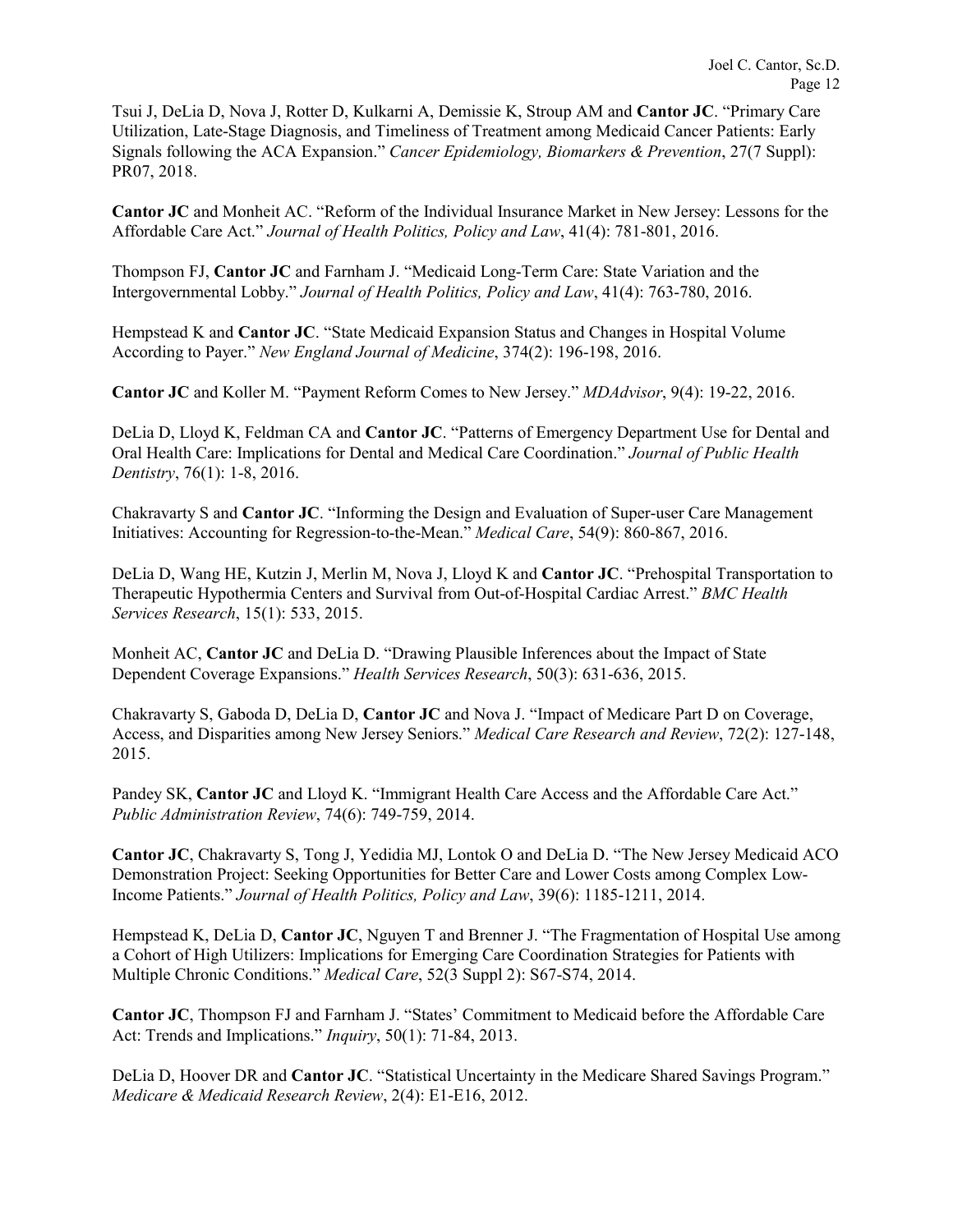**Cantor JC**, Monheit AC, DeLia D and Lloyd K. "Early Impact of the Affordable Care Act on Health Insurance Coverage of Young Adults." *Health Services Research*, 47(5): 1773-1790, 2012.

DeLia D, Wang HE, Kutzin J, Merlin M and **Cantor JC**. "Post-Cardiac Arrest Therapeutic Hypothermia in New Jersey Hospitals: Analysis of Adoption and Implementation." *Therapeutic Hypothermia and Temperature Management*, 2(2): 78-88, 2012.

**Cantor JC**, Belloff D, Monheit AC, DeLia D and Koller M. "Expanding Dependent Coverage for Young Adults: Lessons from State Initiatives." *Journal of Health Politics, Policy and Law*, 37(1): 99-128, 2012.

DeLia D, **Cantor JC**, Brownlee S, Nova J and Gaboda D. "Patient Preference for Emergency Care: Can and Should It Be Changed?" *Medical Care Research and Review*, 69(3): 277-293, 2012.

Miller JE, Macon T, Gaboda D and **Cantor JC**. "Unmet Need, Cost Burden, and Communication Problems in SCHIP by Special Health Care Needs Status." *Maternal and Child Health Journal*, 16(4): 850-859, 2012.

Schoenbaum SC, Schoen C, Nicholson JL and **Cantor JC**. "Mortality Amenable to Health Care in the United States: The Roles of Demographics and Health Systems Performance." *Journal of Public Health Policy*, 32(4): 407-429, 2011.

Miller JE, Gaboda D, Nugent CN, Simpson TM and **Cantor JC**. "Parental Eligibility and Enrollment in the State Children's Health Insurance Program: The Roles of Parental Health, Employment, and Family Structure." *American Journal of Public Health*, 101(2): 274-277, 2011.

Monheit AC, **Cantor JC**, DeLia D and Belloff D. "How Have State Policies to Expand Dependent Coverage Affected the Health Insurance Status of Young Adults?" *Health Services Research*, 46(1 Pt 2): 251-267, 2011.

**Cantor JC**. "Healthcare Reform and New Jersey, Perfect Together?" *MDAdvisor*, 3(3): 4-7, 2010.

**Cantor JC**, Brownlee S, Zukin C and Boyle J. "Implications of the Growing Use of Wireless Telephones for Health Care Opinion Polls." *Health Services Research*, 44(5): 1762-1772, 2009.

**Cantor JC**, DeLia D, Tiedemann A, Stanley A and Kronebusch K. "Reducing Racial Disparities in Coronary Angiography." *Health Affairs (Millwood)*, 28(5): 1521-1531, 2009.

DeLia D, **Cantor JC**, Tiedemann A and Huang C. "Effects of Regulation and Competition on Healthcare Disparities: The Case of Cardiac Angiography in New Jersey." *Journal of Health Politics, Policy and Law*, 34(1): 63-91, 2009.

Vogel TR, **Cantor JC**, Dombrovskiy VY, Haser PB and Graham AM. "AAA Repair: Sociodemographic Disparities in Management and Outcomes." *Vascular and Endovascular Surgery*, 42(6): 555-560, 2009.

Silberberg M and **Cantor JC**. "Making the Case for School-Based Health: Where Do We Stand?" *Journal of Health Politics, Policy and Law*, 33(1): 3-37, 2008.

Stanley A, **Cantor JC** and Guarnaccia P. "Holes in the Safety Net: A Case Study of Access to Prescription Drugs and Specialty Care." *Journal of Urban Health*, 85(4): 555-571, 2008.

**Cantor JC**, Monheit AC, Brownlee S and Schneider C. "The Adequacy of Household Survey Data for Evaluating the Non-Group Health Insurance Market." *Health Services Research*, 42(4): 1739-1757, 2007.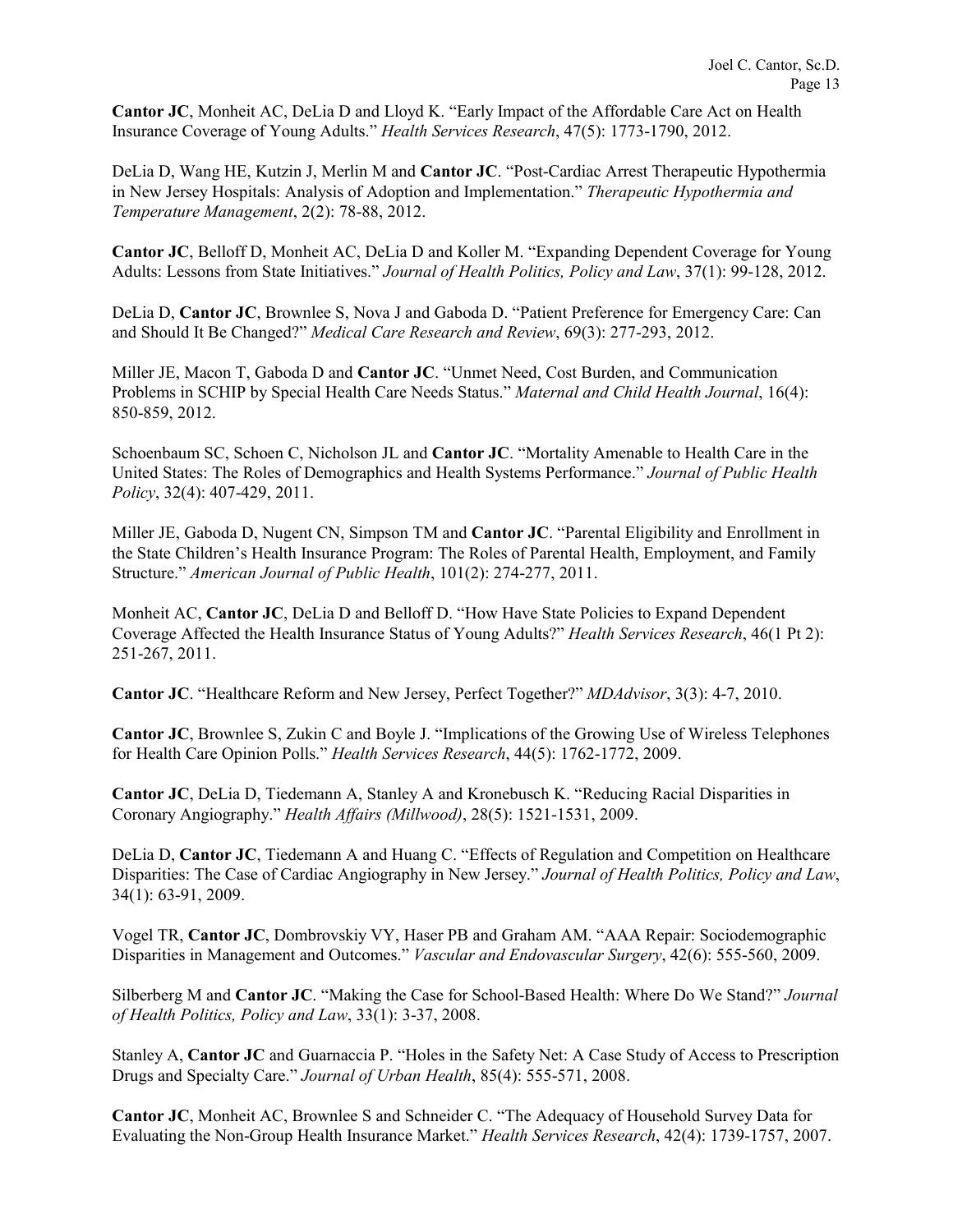Macon T, Miller JE, Gaboda G, Simpson T, and **Cantor JC**. "Is There Differential Retention of Children with Special Health Care Needs in the State Children's Health Insurance Program?" *Pediatrics*, 120(5): e1217-e1224, 2007.

Stanley A, DeLia D and **Cantor JC**. "Racial Disparity and Technology Diffusion: The Case of Cardioverter Defibrillator Implants, 1996-2003." *Journal of the National Medical Association*, 99(3): 201- 207, 2007.

Steinberg MB, Alvarez MS, Delnevo CD, Kaufman I and **Cantor JC**. "Disparity of Physicians' Utilization of Tobacco Treatment Services." *American Journal of Health Behavior*, 40(4): 275-386, 2006.

Miller JE, Gaboda D, **Cantor JC**, Videon T and Diaz Y. "Demographics of Disenrollment from SCHIP: Evidence from NJ KidCare." *Journal of Health Care for the Poor and Underserved*, 15(1): 113-126, 2004.

Monheit AC, **Cantor JC**, Koller M and Fox K. "Community Rating and Sustainable Individual Health Insurance Markets: Trends in the New Jersey Individual Health Coverage Program." *Health Affairs (Millwood)*, 23(4): 167-175, 2004.

Pandey SK and **Cantor JC**. "The Changing Profile of the Urban Uninsured: Exploring Implications of Rise in the Number of Moderate-Income Uninsured." *Journal of Urban Health*, 81(1): 135-149, 2004.

Phillips JA, Miller JE, **Cantor JC** and Gaboda D. "Context or Composition: What Explains Variation in SCHIP Disenrollment?" *Health Services Research*, 39(4): 865-885, 2004.

**Cantor JC**, Blustein J, Carlson MJ and Gould DA. "Next-of-Kin Perceptions of Physician Responsiveness to Symptoms of Hospitalized Patients Near Death." *Journal of Palliative Medicine*, 6(4): 231-541, 2003.

DeLia D, **Cantor JC** and Duck E. "Productivity versus Training in Primary Care: Analysis of Hospitals and Health Centers in New York City." *Inquiry*, 39(3): 314-326, 2002.

Hoover DR, Crystal S, Kumar R, Sambamoorthi U and **Cantor JC**. "Medical Expenditures During the Last Year on Life: Findings from the 1992-96 Medicare Current Beneficiary Survey." *Health Services Research*, 37(6): 1625-1642, 2002.

DeLia D, **Cantor JC** and Sandman D. "Medicaid Managed Care in New York City: Recent Performance and Ensuing Challenges." *American Journal of Public Health*, 91(3): 458-460, 2001.

Duck E, Delia D and **Cantor JC**. "Primary Care Productivity and Health Care Safety Net in New York City." *Journal of Ambulatory Care Management*, 24(1): 1-14, 2001.

Weiss E, Haslanger K and **Cantor JC**. "Accessibility of Primary Care Services in Safety Net Clinics in New York City." *American Journal of Public Health*, 91(8): 1240-1245, 2001.

Baker LC, **Cantor JC**, Long SH and Marquis MS. "HMO Market Penetration and Costs of Employer-Sponsored Health Plans." *Health Affairs (Millwood)*, 19(5): 121-128, 2000.

Benson JM, **Cantor JC**, Lynn J and Teno J. "National Perspective on Dying in America: Does Place of Death Matter?" *Journal of the American Geriatrics Society*, 48(5): S230-S231, 2000.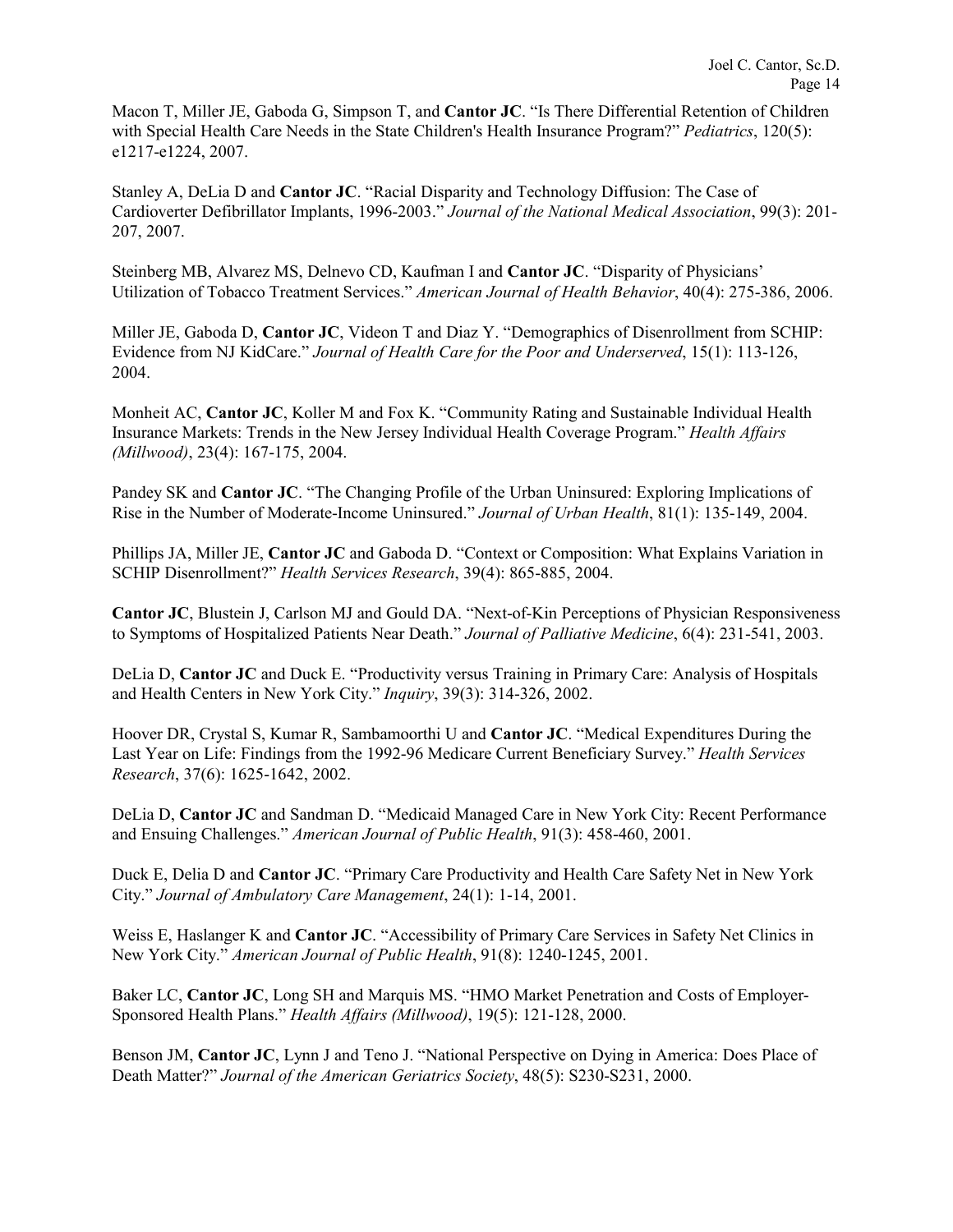Billings J, Mijanovich T, Frankel T and **Cantor JC**. "Analysis of Selection Effects in New York City's Medicaid Managed Care Population Prior to Mandatory Enrollment." *Journal of Urban Health*, 77(4): 625-644, 2000.

**Cantor JC**. "Strategies Designed to Foster Continuity of Care are Unlikely to Improve Health Behavior." *Evidence-Based Healthcare*, 2(4): 48, 2000.

**Cantor JC**. "Reaction to 'Asking About Access: Challenges for Surveys in a Changing Healthcare Environment' by Kasper JD." *Health Services Research*, 33(3 Pt 2): 761-762, 1998.

**Cantor JC**, Bergeisen L and Baker LC. "Effect of an Intensive Education Program for Minority College Students and Recent Graduates on the Probability of Acceptance to Medical School." *Journal of the American Medical Association*, 280(9): 772-776, 1998.

**Cantor JC**, Long SH and Marquis MS. "Challenges of State Health Reform: Variations in Ten States." *Health Affairs (Millwood)*, 17(1): 191-200, 1998.

**Cantor JC**, Miles EL, Barker LC and Baker DC. "Physician Service to the Underserved: Implications for Affirmative Action in Medical Education." *Inquiry*, 33(2): 167-180, 1996.

Berk M, Schur CL and **Cantor JC**. "Ability to Obtain Health Care: Recent Estimates from the Robert Wood Johnson Foundation National Access to Care Survey." *Health Affairs (Millwood)*, 14(3): 139-146, 1995.

**Cantor JC**, Long SH and Marquis MS. "Private Employment-Based Health Insurance in Ten States." *Health Affairs (Millwood)*, 14(2): 199-211, 1995.

**Cantor JC** and Wadlington WJ. "Addressing the Malpractice Problem: The Robert Wood Johnson Foundation Programs." *Health Affairs (Millwood)*, 13(5): 230-240, 1994.

Baker LC and **Cantor JC**. "Physician Satisfaction Under Managed Care." *Health Affairs (Millwood)*, 12 Supplement: 258-270, 1993.

Blendon RJ, Donelan K, Leitman R, Epstein A, **Cantor JC**, Cohen AB, Morrison I, Moloney T and Koeck C. "Health Reform Lessons Learned from Physicians in Three Nations." *Health Affairs (Millwood)*, 12(3): 194-203, 1993.

Blendon RJ, Donelan K, Leitman R, Epstein A, **Cantor JC**, Cohen AB, Morrison I, Moloney T, Koeck C and Levitt SW. "Physicians' Perspectives on Caring for Patients in the United States, Canada, and West Germany." *New England Journal of Medicine*, 328(14): 1011-1016, 1993.

**Cantor JC**. "Health Care Unreform: The New Jersey Approach." *Journal of the American Medical Association*, 270(24): 2968-2970, 1993.

**Cantor JC**, Baker LC and Hughes RG. "Preparedness for Practice: Young Physicians' Views of their Professional Education." *Journal of the American Medical Association*, 270(9): 1035-1040, 1993.

Hadley J, **Cantor JC**, Willke RJ, Feder J and Cohen AB. "Young Physicians Most and Least Likely to Have Second Thoughts About a Career in Medicine." *Academic Medicine*, 67(3): 180-190, 1992.

**Cantor JC**, Barrand NL, Desonia RA, Cohen AB and Merrill JC. "Business Leaders' Views on American Health Care." *Health Affairs (Millwood)*, 10(1): 98-105, 1991.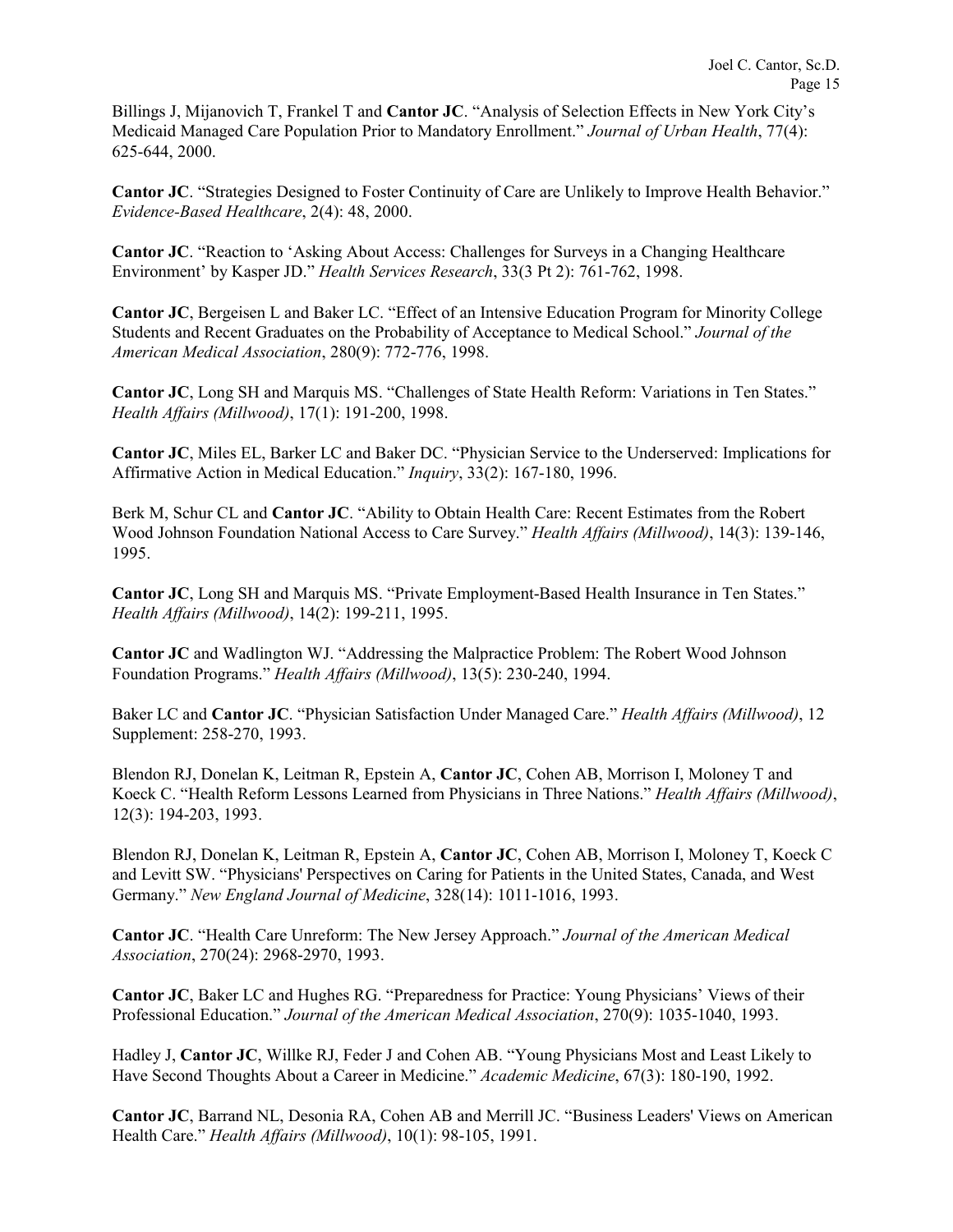**Cantor JC**, Barrand NL, Desonia RA, Cohen AB and Merrill JC. "Translating Opinion into Action." *Health Affairs (Millwood)*, 10(2): 222-223, 1991.

**Cantor JC**, Cohen AB, Barker DC, Shuster AL and Reynolds RC. "Medical Educators' Views on Medical Education Reform." *Journal of American Medical Association*, 265(8): 1002-1006, 1991.

Schroeder SA and **Cantor JC**. "On Squeezing Balloons: Cost Containment Fails Again." *New England Journal of Medicine*, 325(15): 1099-1100, 1991.

**Cantor JC**. "Expanding Health Insurance Coverage: Who Will Pay?" *Journal of Health Politics, Policy and Law*, 15(4): 755-778, 1990.

Cohen AB, **Cantor JC**, Barker DC and Hughes RG. "Young Physicians and the Future of the Medical Profession." *Health Affairs (Millwood)*, 9(4): 138-148, 1990.

Cohen AB, **Cantor JC** and Schroeder SA. "Perspectives: The Funders." Commentary on "Community Programs for Affordable Health Care: Lessons for Cost Containment Policy" by Brown LD and McLaughlin CG. *Health Affairs (Millwood)*, 9(1): 29-33, 1990.

Short PF, **Cantor JC** and Monheit AC. "The Dynamics of Medicaid Enrollment." *Inquiry*, 25(4): 504- 516, 1988.

Anderson GF, **Cantor JC**, Steinberg EP and Holloway J. "Capitation Pricing: Adjusting for Prior Utilization and Physician Discretion." *Health Care Financing Review*, 8(2): 27-34, 1986.

Anderson GF, Steinberg EP, Holloway J and **Cantor JC**. "Paying for HMO Care: Issues and Options for Setting Capitation Rates." *Milbank Quarterly*, 64(4): 548-565, 1986.

**Cantor JC**, Morisky DE, Green LW, Levine DM and Salkever DS. "Cost Effectiveness of Educational Interventions to Improve Patient Outcomes in Blood Pressure Control." *Preventive Medicine*, 14(6): 782- 800, 1985.

### **Articles in Non-Refereed Journals**

**Cantor JC**, Haslanger K and DeGuire K. "Health Care Plan Responses to Medicaid Managed Care Policy in New York City." *Managed Care Quarterly*, 8(2): 39-47, 2000.

**Cantor JC**, Berenson RA, Howard JS and Wadlington WJ. "Addressing the Problem of Medical Malpractice." *Journal of the Mississippi State Medical Association*, 39(1): 10-20, 1998.

Baker LC, **Cantor JC**, Miles EL and Sandy LG. "What Makes Young HMO Physicians Satisfied?" *HMO Practice*, 8(2): 230-240, 1994.

### **Research Reports, Non-Refereed**

Tsui J, Michael M, Koller M, Nova J, Davis SN, Carey PerezdeAlejo E, **Cantor JC**, and Kinney AY. *Trends in Cancer Screening among Medicaid Enrollees in New Jersey: 2011–2017*. New Brunswick, NJ: Rutgers Center for State Health Policy, 2021. http://www.cshp.rutgers.edu/Downloads/12040.pdf.

Bhuyan S, Rittweger A, Sass Rubin J, and **Cantor JC**. *Trends in COVID-19 Vaccination in the United States*. Policy Brief. New Brunswick, NJ: Edward J. Bloustein School of Planning and Public Policy, 2021. https://bloustein.rutgers.edu/wp-

content/uploads/2021/06/Health\_Policy\_Brief\_Vaccination\_US\_May21.pdf.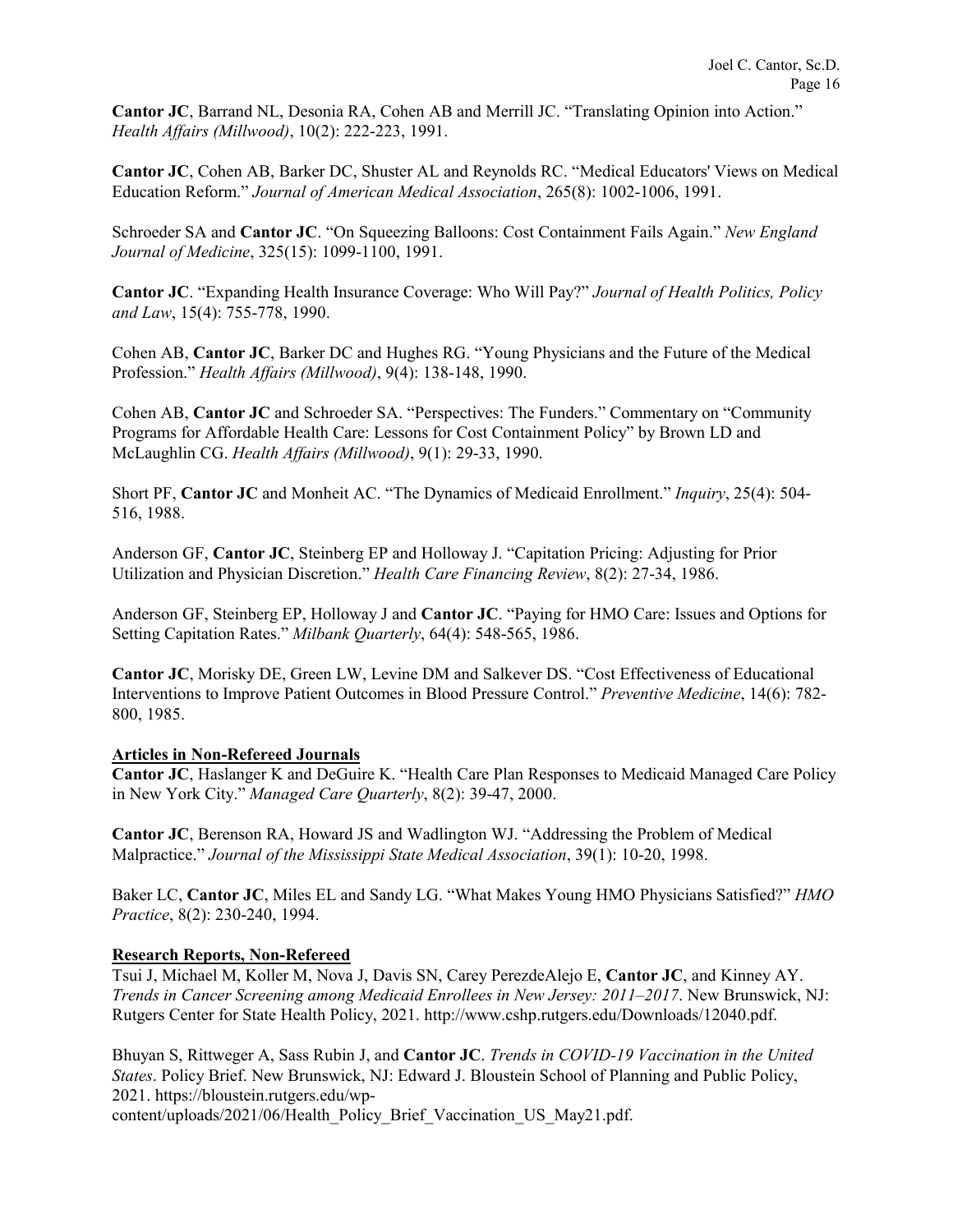**Cantor JC**, Monheit AC, Koller M, and Palatucci JS. *Envisioning Repeal of the Affordable Care Act: Lessons from New Jersey Experiments in the Individual Coverage Market*. New Brunswick, NJ: Rutgers Center for State Health Policy, 2020. http://www.cshp.rutgers.edu/Downloads/11780.pdf.

Chou J, **Cantor JC** and Goldin D. *Housing Instability and Health-Related Housing Quality in New Jersey*. Facts & Findings: New Jersey Health & Well-Being Poll. New Brunswick, NJ: Rutgers Center for State Health Policy, 2020. http://www.cshp.rutgers.edu/Downloads/11740.pdf.

**Cantor JC**. *Medicaid and the Future of Health Care Hot-Spotting*. Issue Brief. New York, NY: Milbank Memorial Fund, 2020. https://www.milbank.org/publications/medicaid-and-the-future-of-health-care-hotspotting/.

Agrawal M, Lloyd K, **Cantor JC**, Farnham J and Koller M. *Trends in Medicaid-Reimbursed Outpatient Opioid Prescriptions following New Jersey P.L. 2017, c.28*. Data Brief. New Brunswick, NJ: Rutgers Center for State Health Policy, 2019. http://www.cshp.rutgers.edu/Downloads/11720.pdf.

Agrawal M, Lloyd K, **Cantor JC**, Farnham J and Koller M. *Trends in Medicaid-Reimbursed Outpatient Buprenorphine, Naltrexone, and Naloxone Prescriptions following New Jersey P.L. 2017, c.28*. Data Brief. New Brunswick, NJ: Rutgers Center for State Health Policy, 2019. http://www.cshp.rutgers.edu/Downloads/11730.pdf.

Thompson FJ, **Cantor JC**, Farnham J, Gusmano MK and Tiderington E. *Medicaid Demonstration Waivers with Housing Supports: An Interim Assessment*. New Brunswick, NJ: Rutgers Center for State Health Policy, 2019. http://www.cshp.rutgers.edu/Downloads/11550.pdf.

**Cantor JC**, Tiderington E and Lontok O. *Learning from Supportive Housing Programs in New Jersey: Results from Interviews with Program Leaders*. New Brunswick, NJ: Rutgers Center for State Health Policy, 2019. http://www.cshp.rutgers.edu/Downloads/11500.pdf.

**Cantor JC**, Brownlee S and Zukin C. *The Time Change This Weekend Will Add to New Jerseyans' Sleep Woes*. New Jersey Health & Well-Being Poll. New Brunswick, NJ: Rutgers Center for State Health Policy, 2019. http://www.cshp.rutgers.edu/Downloads/11440.pdf.

**Cantor JC**, Brownlee S and Chou J. *Well-Being for Families: Public Support for New Jersey Policy Options*. Facts & Findings: New Jersey Health & Well-Being Poll. New Brunswick, NJ: Rutgers Center for State Health Policy, 2019. http://www.cshp.rutgers.edu/Downloads/11420.pdf.

**Cantor JC**, Brownlee S and Chou J. *Who Receives Surprise Medical Bills in New Jersey?* Facts & Findings: New Jersey Health & Well-Being Poll. New Brunswick, NJ: Rutgers Center for State Health Policy, 2018. http://www.cshp.rutgers.edu/Downloads/11340.pdf.

**Cantor JC**, Brownlee S and Chou J. *In the Shadow of ACA "Repeal and Replace": Public Views on How New Jersey Policymakers Should Respond*. Facts & Findings: New Jersey Health & Well-Being Poll. New Brunswick, NJ: Rutgers Center for State Health Policy, 2018. http://www.cshp.rutgers.edu/Downloads/11290.pdf.

Koller M, Pichardo M and **Cantor JC**; on behalf of the NJ State Innovation Model (SIM) Project Team. *New Jersey State Health Innovation Plan*. New Brunswick, NJ: Rutgers Center for State Health Policy, 2017. http://cshp.rutgers.edu/Downloads/11280.pdf.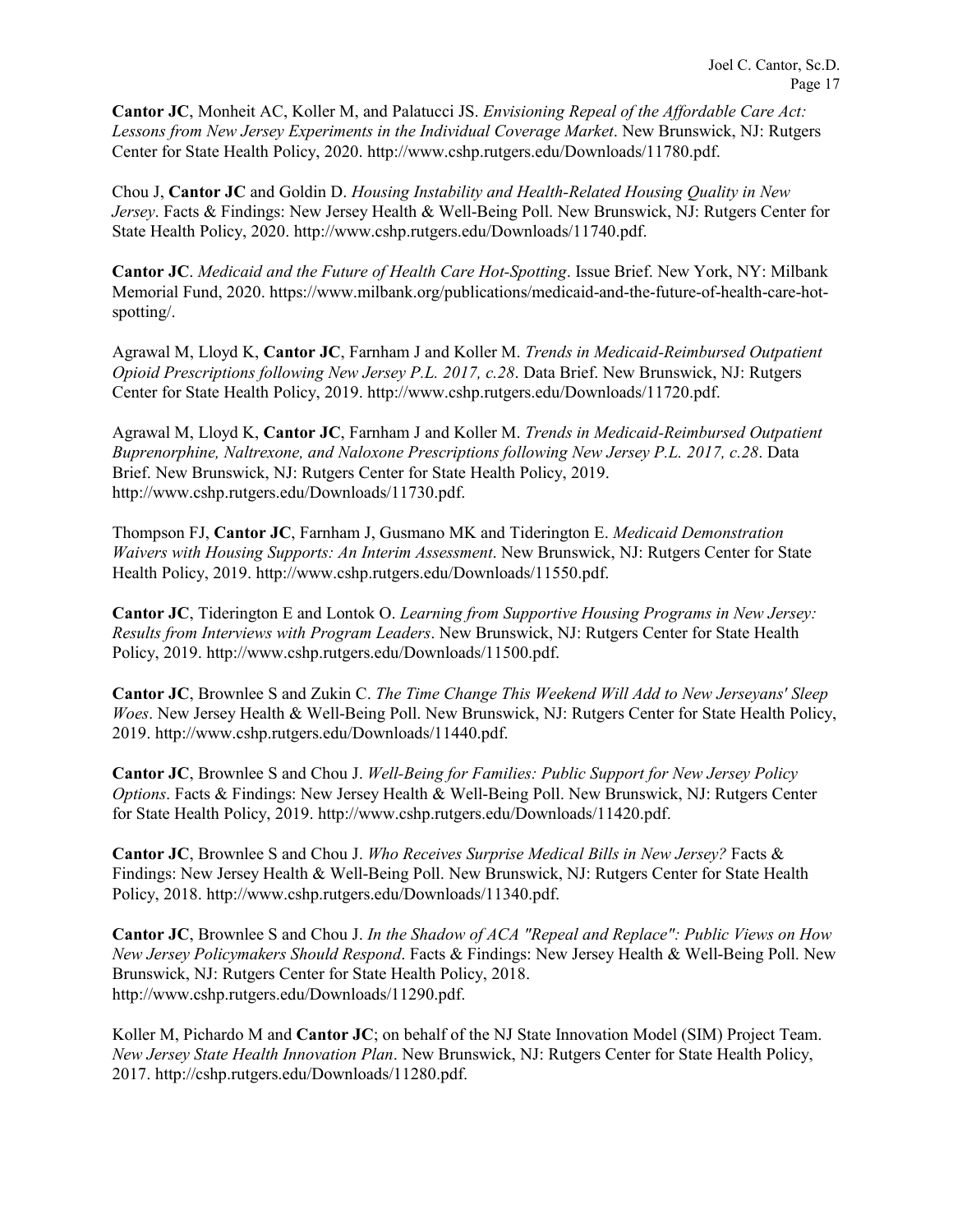Mouzon D, Brownlee S, Chou J and **Cantor JC**. *Stress in New Jersey*. 2016 Poll Brief, No. 2: New Jersey Health & Well-Being Poll. New Brunswick, NJ: Rutgers Center for State Health Policy, 2017. http://www.cshp.rutgers.edu/Downloads/11240.pdf.

**Cantor JC**, Brownlee S and Chou J. *Wide Differences in Perceptions of Well-Being in New Jersey Communities*. 2016 Poll Brief, No. 1: New Jersey Health & Well-Being Poll. New Brunswick, NJ: Rutgers Center for State Health Policy, 2017. http://www.cshp.rutgers.edu/Downloads/11200.pdf.

Gibbs L, Hawn Nelson A, Dalton E, **Cantor JC**, Shipp S and Jenkins D. *IDS Governance: Setting Up for Ethical and Effective Use*. Philadelphia, PA: Actionable Intelligence for Social Policy, 2017. https://www.aisp.upenn.edu/wp-content/uploads/2016/07/Governance.pdf.

Michael M, Koller M, **Cantor JC** and Kumar N. *The Affordable Care Act's Impact on Enrollment in the NJ Individual Health Coverage Market: Reflections and Comments from Assisters and Brokers*. New Brunswick, NJ: Rutgers Center for State Health Policy, 2016. http://cshp.rutgers.edu/Downloads/11040.pdf.

Frishman R, Chou J, Koller M and **Cantor JC**. *Improving Care for Complex Patients: Stories from Four Super-Utilizer Pilot Programs*. New Brunswick, NJ: Rutgers Center for State Health Policy, 2016. http://cshp.rutgers.edu/Downloads/11020.pdf.

Thompson FJ and **Cantor JC**. *The New Jersey Medicaid Accountable Care Organization Demonstration: Lessons from the Implementation Process*. New Brunswick, NJ: Rutgers Center for State Health Policy, 2016. http://cshp.rutgers.edu/Downloads/10950.pdf.

**Cantor JC**, Tallia AF, Koller M, DeLia D and Farnham J; for the Rutgers Biomedical and Health Sciences Working Group on Medicaid High Utilizers. *Analysis and Recommendations for Medicaid High Utilizers in New Jersey*. Newark, NJ: Rutgers Biomedical and Health Sciences, 2016. http://cshp.rutgers.edu/Downloads/10890.pdf.

**Cantor JC**, Hudson S and Brownlee S. *RBHS Community Health and Health Systems Emerging Signature Area: 2015 Faculty Web Survey*. Newark, NJ: Rutgers Biomedical and Health Sciences, 2016. http://www.cshp.rutgers.edu/Downloads/10900.pdf.

Yedidia MJ, Lontok O, Vaz S and **Cantor JC**. *Addressing Challenges in Serving High-Needs Patients: Preliminary Findings from Interviews with Clinical and Administrative Staff of Six Pilot Programs*. New Brunswick, NJ: Rutgers Center for State Health Policy, 2015. http://www.cshp.rutgers.edu/Downloads/10770.pdf.

**Cantor JC**, Chakravarty S, Farnham J and Tong J. *Opportunities to Improve: Health Care Delivery Performance in Massachusetts*. New Brunswick, NJ: Rutgers Center for State Health Policy, 2015. http://www.cshp.rutgers.edu/Downloads/10690.pdf.

Chakravarty S, **Cantor JC**, Walkup JT and Tong J. *Role of Behavioral Health Conditions in Avoidable Hospital Use and Cost*. New Brunswick, NJ: Rutgers Center for State Health Policy, 2014. http://www.cshp.rutgers.edu/Downloads/10530.pdf.

Hempstead K and **Cantor JC**. *Awareness of the ACA and Early Enrollment in New Jersey, Results from Late 2013*. Facts & Findings: Looking Toward Implementation of the Affordable Care Act. New Brunswick, NJ: Rutgers Center for State Health Policy, 2014. http://www.cshp.rutgers.edu/Downloads/10410.pdf.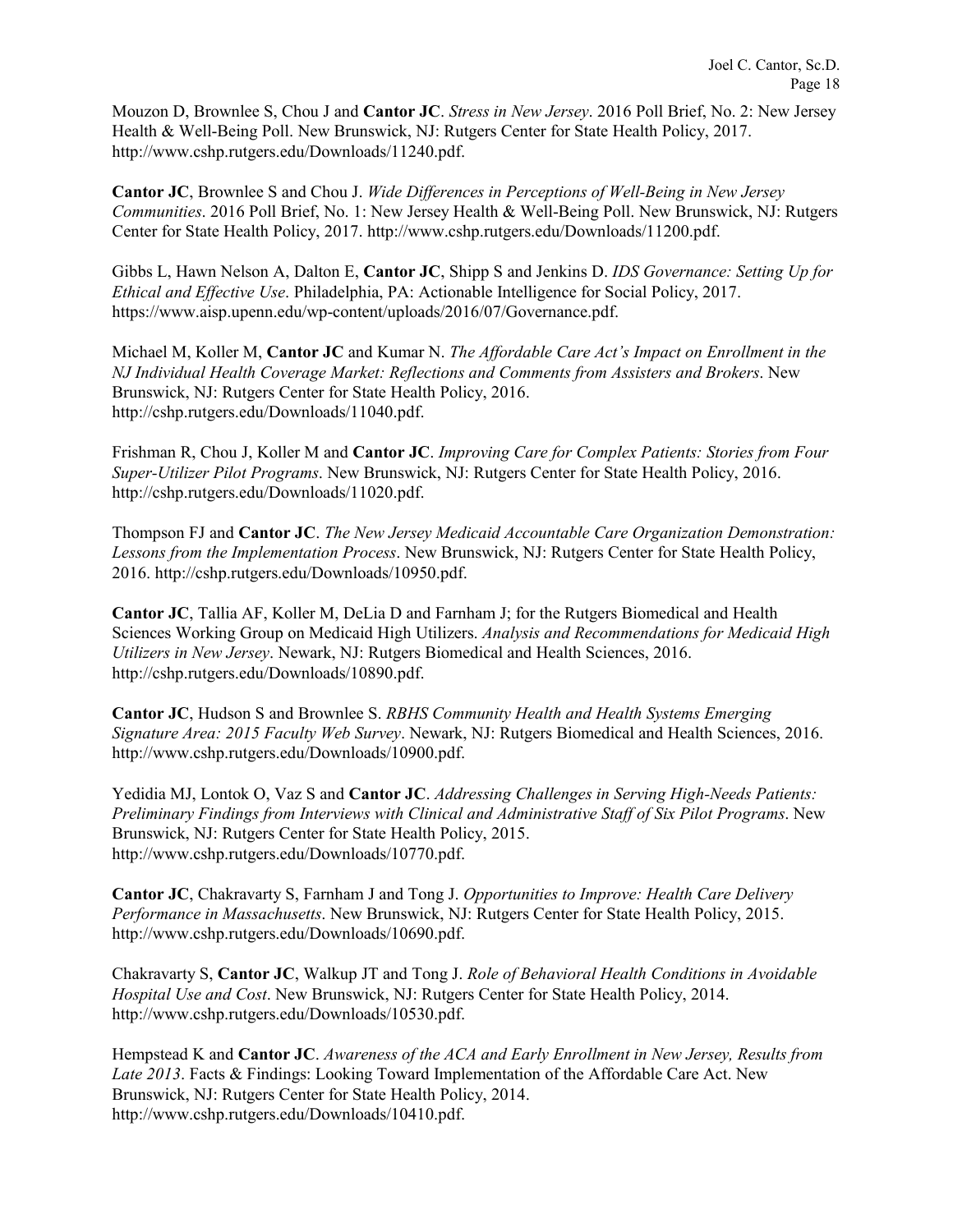Brownlee S, **Cantor JC**, Garcia L and Hempstead K. *Access to Physician Services in New Jersey before ACA Implementation, 2012–2013*. Facts & Findings: Looking Toward Implementation of the Affordable Care Act. New Brunswick, NJ: Rutgers Center for State Health Policy, 2014. http://www.cshp.rutgers.edu/Downloads/10340.pdf.

Chakravarty S, **Cantor JC** and Tong J. *Avoidable Hospital Utilization, High Use and Cost in 13 Low-Income New Jersey Communities: Further Analysis by Payer*. New Brunswick, NJ: Rutgers Center for State Health Policy, 2014. http://www.cshp.rutgers.edu/Downloads/10350.pdf.

Lloyd K, DeLia D and **Cantor JC**. *Use of Emergency Departments for Non-traumatic Oral Care in New Jersey*. Facts & Findings: Opportunities for Better Care and Lower Costs. New Brunswick, NJ: Rutgers Center for State Health Policy, 2014. http://www.cshp.rutgers.edu/Downloads/10360.pdf.

Lloyd K, DeLia D, **Cantor JC** and Monheit AC. *Expanded Young Adult Dependent Coverage under the Affordable Care Act and Its Implications for Risk Pooling*. Issue Brief. Minneapolis, MN: State Health Access Data Assistance Center, 2014. http://www.shadac.org/files/shadac/publications/YoungAdultsACA\_RiskPools\_SHAREBrief\_FINAL.pdf.

Brownlee S, **Cantor JC** and Lloyd K. *Challenges to Improving Local Health System Performance: Social Indicators of Well-Being in 13 Low-Income New Jersey Communities*. Data Brief: Opportunities for Better Care and Lower Costs. New Brunswick, NJ: Rutgers Center for State Health Policy, 2013. http://www.cshp.rutgers.edu/Downloads/10210.pdf.

Brownlee S, **Cantor JC** and Lloyd K. *Covering the Uninsured: Which New Jersey Adults Will Decide to Enroll in 2014?* Facts & Findings: Looking Toward Implementation of the Affordable Care Act. New Brunswick, NJ: Rutgers Center for State Health Policy, 2013. http://www.cshp.rutgers.edu/Downloads/10050.pdf.

Yedidia MJ, Lontok O and **Cantor JC**. *Development of Medicaid Accountable Care Organizations (ACOs) in Three New Jersey Communities*. New Brunswick, NJ: Rutgers Center for State Health Policy, 2013. http://www.cshp.rutgers.edu/Downloads/10040.pdf.

Lloyd K, Gaboda D and **Cantor JC**. *New Jersey's Long-Term Uninsured Adults Eligible for Coverage under the ACA*. Facts & Findings: Looking Toward Implementation of the Affordable Care Act. New Brunswick, NJ: Rutgers Center for State Health Policy, 2013. http://www.cshp.rutgers.edu/Downloads/9970.pdf.

Lloyd K, Gaboda D and **Cantor JC**. *Health Needs and Access to Care of the Working-Age Uninsured in New Jersey by Length of Time without Coverage*. Facts & Findings: Looking Toward Implementation of the Affordable Care Act. New Brunswick, NJ: Rutgers Center for State Health Policy, 2013. http://www.cshp.rutgers.edu/Downloads/9960.pdf.

Chakravarty S, **Cantor JC**, Tong J, DeLia D, Lontok O and Nova J. *Hospital Utilization Patterns in 13 Low Income Communities in New Jersey: Opportunities for Better Care and Lower Costs*. New Brunswick, NJ: Rutgers Center for State Health Policy, 2013. http://www.cshp.rutgers.edu/Downloads/9810.pdf. [*One of a series of 13 Data Briefs for selected New Jersey regions*.]

**Cantor JC**. *Preventing Adverse Risk Selection in New Jersey's Health Insurance Exchange and the Outside Individual and Small-Group Markets*. New Brunswick, NJ: Rutgers Center for State Health Policy, 2012. http://www.cshp.rutgers.edu/Downloads/9510.pdf.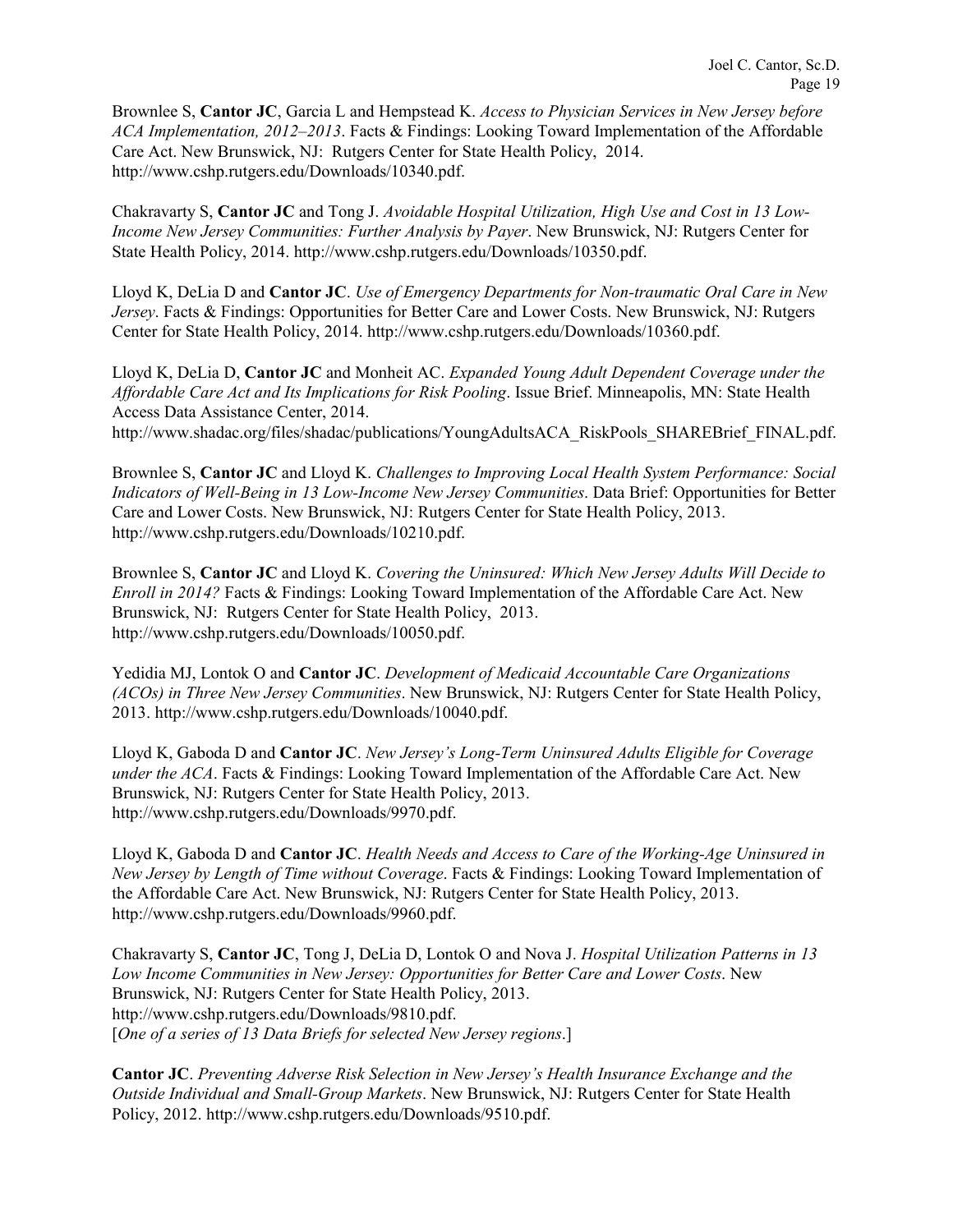DeLia D and **Cantor JC**. *Recommended Approach for Calculating Savings in the NJ Medicaid ACO Demonstration Project*. New Brunswick, NJ: Rutgers Center for State Health Policy, 2012. http://www.cshp.rutgers.edu/Downloads/9290.pdf.

**Cantor JC**, Monheit JC, DeLia D and Lloyd K. *The Role of Federal and State Dependent Coverage Eligibility Policies on the Health Insurance Status of Young Adults.* Cambridge, MA: National Bureau of Economic Research, 2012. http://www.nber.org/papers/w18254.

Michael M, Koller M and **Cantor JC**. *Summary of Proceedings: Preparing the Public for Implementation of the Affordable Care Act—Opportunities and Challenges*. New Brunswick, NJ: Rutgers Center for State Health Policy, 2012. http://www.cshp.rutgers.edu/Downloads/9300.pdf.

Belloff D and **Cantor JC**. *Consumer Advocate Input on New Jersey's Premium Rate Review and Reporting Process*. New Brunswick, NJ: Rutgers Center for State Health Policy, 2011. http://www.cshp.rutgers.edu/Downloads/8740.pdf.

**Cantor JC**. *Combining New Jersey's Individual and Small-Group Health Insurance Risk Pools*. New Brunswick, NJ: Rutgers Center for State Health Policy, 2011. http://www.cshp.rutgers.edu/Downloads/9140.pdf.

**Cantor JC**, DeLia D and Agrawal M. *Evaluation of the New Jersey Health Initiatives Expecting Success: Excellence in Cardiac Care Program*. New Brunswick, NJ: Rutgers Center for State Health Policy, 2011. http://www.cshp.rutgers.edu/Downloads/9030.pdf.

**Cantor JC**, Gaboda D, Nova J and Lloyd K. *Health Insurance Status in New Jersey After Implementation of the Affordable Care Act*. New Brunswick, NJ: Rutgers Center for State Health Policy, 2011. http://www.cshp.rutgers.edu/Downloads/8970.pdf.

**Cantor JC**, Koller M, Brownlee S, Michael M, Belloff D and Hughes R. *Stakeholder Views about the Design of Health Insurance Exchanges for New Jersey: Volume I: Findings from Stakeholder Forum Discussions & Survey*. New Brunswick, NJ: Rutgers Center for State Health Policy, 2011. http://www.cshp.rutgers.edu/Downloads/8980.pdf.

Michael M, Hughes R, Belloff D, Koller M and **Cantor JC**. *Stakeholder Views about the Design of Health Insurance Exchanges for New Jersey: Volume II: Proceedings from Stakeholder Forum Discussions*. New Brunswick, NJ: Rutgers Center for State Health Policy, 2011. http://www.cshp.rutgers.edu/Downloads/9000.pdf.

Michael M, Koller M and **Cantor JC**. *Summary of Proceedings: Stakeholder Forum to Discuss Governance Options for a New Jersey Health Insurance Exchange*. New Brunswick, NJ: Rutgers Center for State Health Policy, 2011. http://www.cshp.rutgers.edu/Downloads/9160.pdf

**Cantor JC**, Koller M, Brownlee S, Michael M, Belloff D and Hughes R. *Stakeholder Views about the Design of Health Insurance Exchanges for New Jersey: Volume III: Appendices*. New Brunswick, NJ: Rutgers Center for State Health Policy, 2011. http://www.cshp.rutgers.edu/Downloads/8990.pdf.

Chou J, Koller M, **Cantor JC** and Belloff D. *Examining a Defined Contribution Strategy in the SHOP Exchange*. New Brunswick, NJ: Rutgers Center for State Health Policy, 2011. http://www.cshp.rutgers.edu/Downloads/9130.pdf.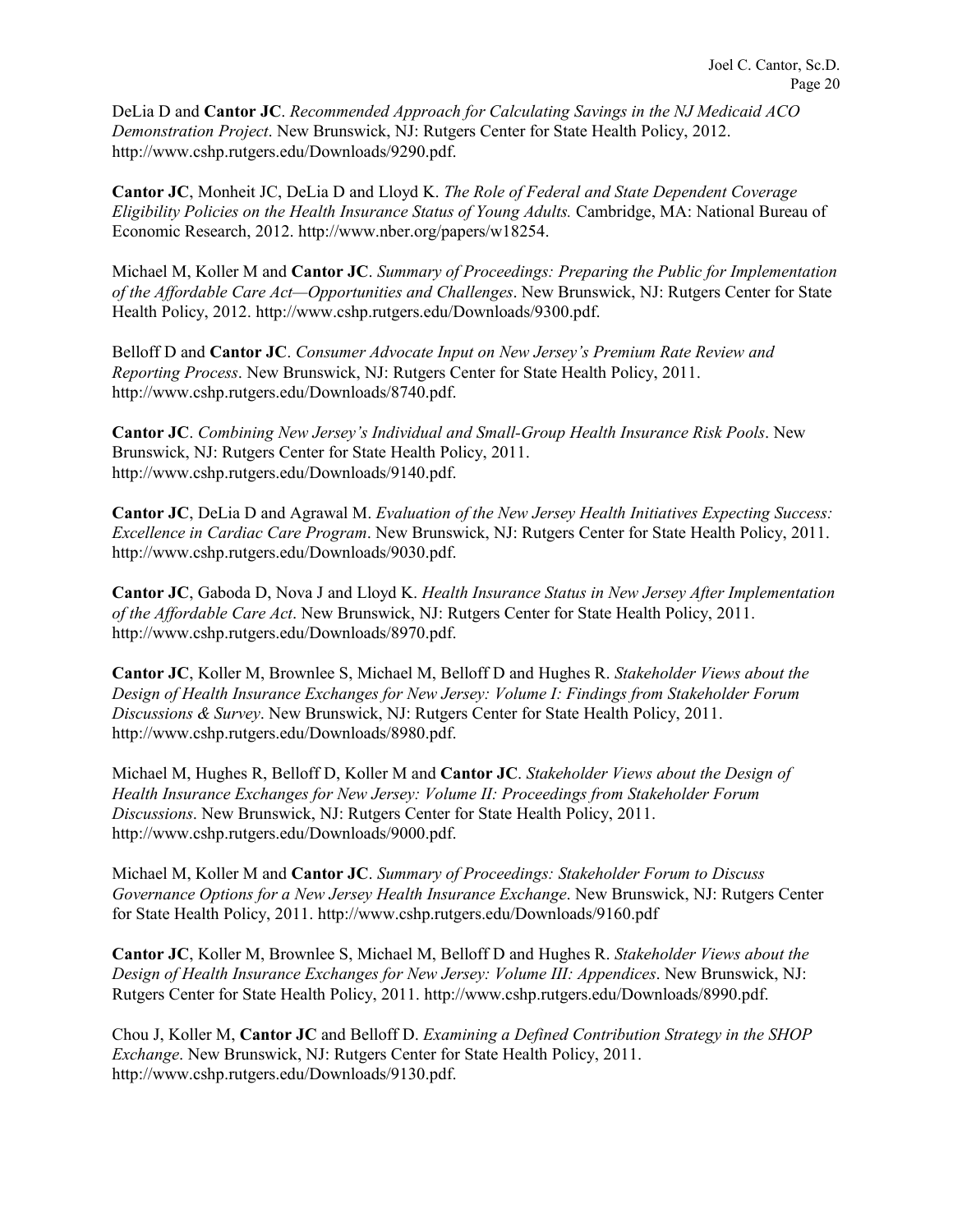Lloyd K, **Cantor JC**, Gaboda D and Guarnaccia P. *Health, Coverage, and Access to Care of New Jersey Immigrants: Findings from the New Jersey Family Health Survey*. Chart Book. New Brunswick, NJ: Rutgers Center for State Health Policy, 2011. http://www.cshp.rutgers.edu/Downloads/8880.pdf.

Brownlee S, **Cantor JC**, Gaboda D and Nova J. *The 2009 New Jersey Family Health Survey Methods Report*. New Brunswick, NJ: Rutgers Center for State Health Policy, 2010. http://www.cshp.rutgers.edu/Downloads/8610.pdf.

Brownlee S, **Cantor JC**, Gaboda D and Nova J. *The 2009 New Jersey Family Health Survey Questionnaire*. New Brunswick, NJ: Rutgers Center for State Health Policy, 2010. http://www.cshp.rutgers.edu/Downloads/8620.pdf.

**Cantor JC**, Gaboda D, DeLia D and Monheit AC. *Data for Planning a Temporary High Risk Health Insurance Pool in New Jersey*. New Brunswick, NJ: Rutgers Center for State Health Policy, 2010. http://www.cshp.rutgers.edu/Downloads/8500.pdf.

**Cantor JC**, Monheit AC, Belloff D, DeLia D and Koller M. *The Impact of State Dependent Coverage Expansions on Young Adult Insurance Status: Further Analysis*. Issue Brief. Minneapolis, MN: State Health Access Data Assistance Center, 2010. http://www.shadac.org/files/shadac/publications/DependentCoverageCompanionBrief.pdf.

**Cantor JC**, Monheit AC, Belloff D, DeLia D and Koller M. *Dependent Coverage Expansions: Estimating the Impact of Current State Policies*. Issue Brief. Minneapolis, MN: State Health Access Data Assistance Center, 2010.

http://www.shadac.org/files/shadac/publications/DependentCoverageExpansionsIssueBrief.pdf.

**Cantor JC**, Agrawal M, Rosenthal M and DeLia D. *Evaluation of the New Jersey Hospital Quality Initiative: Final Report*. New Brunswick, NJ: Rutgers Center for State Health Policy, 2009. http://www.cshp.rutgers.edu/Downloads/8100.pdf.

**Cantor JC** and Gaboda D. *Estimates of Children and Parents without Health Insurance in New Jersey: Report to the NJ FamilyCare Outreach, Enrollment, and Retention Work Group*. New Brunswick, NJ: Rutgers Center for State Health Policy, 2009. http://www.cshp.rutgers.edu/Downloads/8030.pdf.

DeLia D and **Cantor JC**. *Emergency Department Utilization and Capacity*. The Synthesis Project, Research Synthesis Report No.17. Princeton, NJ: Robert Wood Johnson Foundation, 2009. http://www.rwjf.org/files/research/45929.emergencyutilization.rpt.pdf.

Goodell S, DeLia D and **Cantor JC**. *Emergency Department Utilization and Capacity*. The Synthesis Project, Policy Brief No.17. Princeton, NJ: Robert Wood Johnson Foundation, 2009. http://www.rwjf.org/files/research/45929.emergencyutilization.brief.pdf.

McCarthy D, How SKH, Schoen C, **Cantor JC** and Belloff D. *Aiming Higher: Results from a State Scorecard on Health System Performance, 2009*. New York, NY: The Commonwealth Fund, 2009. http://www.commonwealthfund.org/~/media/Files/Publications/Fund%20Report/2009/Oct/1326\_McCarth y\_aiming\_higher\_state\_scorecard\_2009\_full\_report\_FINAL\_v2.pdf.

Belloff D and **Cantor JC**. *Private Insurance Coverage: A Case Study of the Small Group Market in New Jersey*. Albany, NY: The Nelson A. Rockefeller Institute of Government Health Policy Research Center, 2008. http://www.rockinst.org/pdf/health\_care/2008-08-private\_insurance\_coverage.pdf.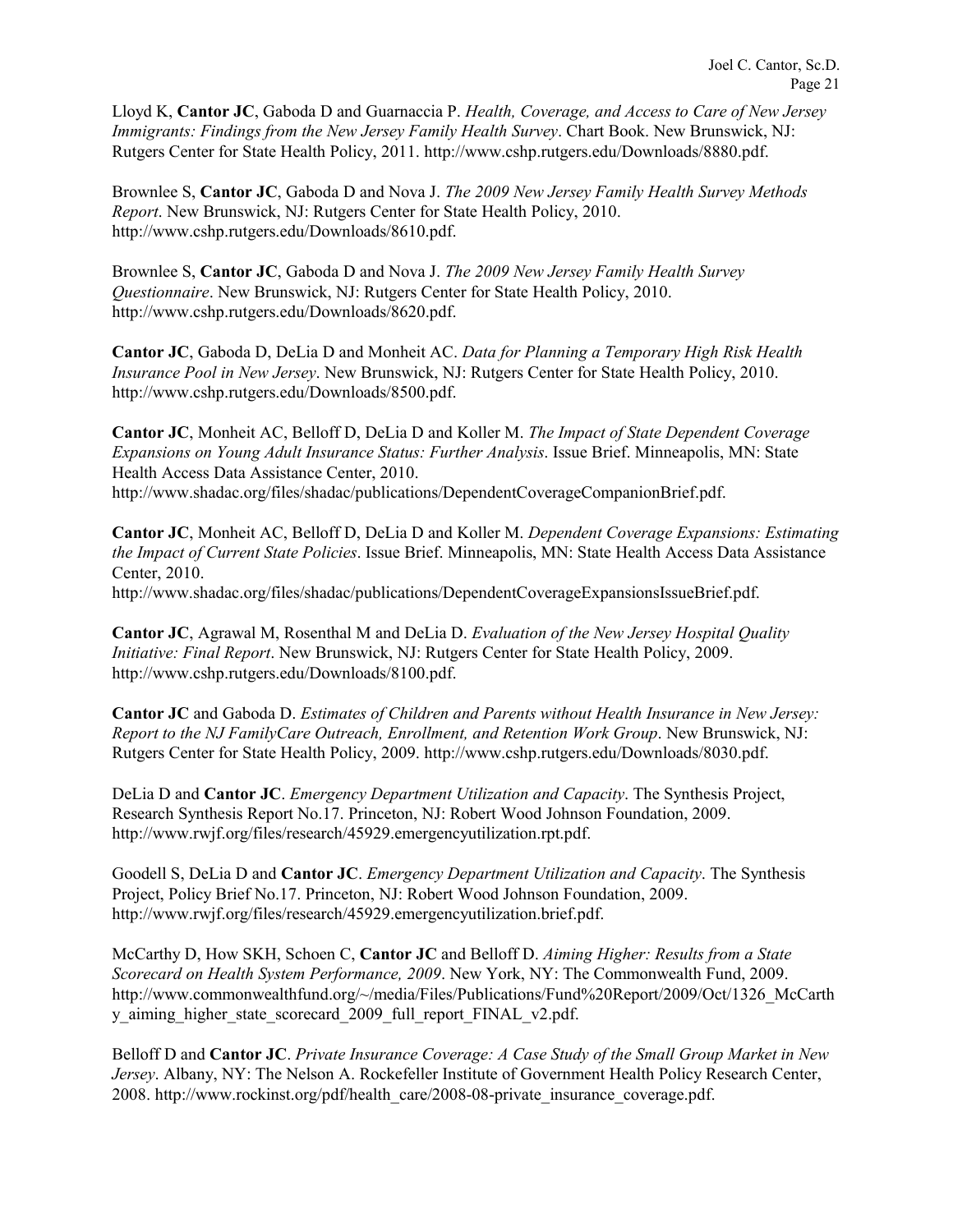DeLia D, **Cantor JC**, Brownlee S and Abramo J. *New Jersey Health Care Opinion Poll: Public Concern About Hospital Capacity*. Facts & Findings. New Brunswick, NJ: Rutgers Center for State Health Policy, 2008. http://www.cshp.rutgers.edu/Downloads/7670.pdf.

Belloff D, **Cantor JC**, Koller M and Monheit AC. *Reinsurance Options for New Jersey's Health Insurance Markets.* New Brunswick, NJ: Rutgers Center for State Health Policy, 2007. http://www.cshp.rutgers.edu/Downloads/7140.pdf.

Belloff D, Koller M and **Cantor JC**. *Horizon Blue Cross Blue Shield of New Jersey: An Overview of their Role in the State.* Issue Brief. New Brunswick, NJ: Rutgers Center for State Health Policy, 2007. http://www.cshp.rutgers.edu/Downloads/7380.pdf.

Brownlee S and **Cantor JC**. *Availability of Physician Services in New Jersey: 2001–2006*. New Brunswick, NJ: Rutgers Center for State Health Policy, 2007. http://www.cshp.rutgers.edu/Downloads/7410.pdf.

**Cantor JC**, Belloff D, Schoen C, How SKH and McCarthy D. *Aiming Higher: Results from a State Scorecard on Health System Performance*. New York, NY: The Commonwealth Fund, 2007. http://www.commonwealthfund.org/~/media/Files/Publications/Fund%20Report/2007/Jun/Aiming%20Hig her%20%20Results%20from%20a%20State%20Scorecard%20on%20Health%20System%20Performance /StateScorecard%20pdf.pdf.

**Cantor JC**, Brownlee S, Zukin C and Koller M. *New Jersey Health Care Opinion Poll: Public Concerns and Support for Reform*. Facts & Findings. New Brunswick, NJ: Rutgers Center for State Health Policy, 2007. http://www.cshp.rutgers.edu/Downloads/7530.pdf.

**Cantor JC**, Brownlee S, Zukin C and Koller M. *New Jersey Health Care Opinion Poll Technical Report: Questionnaire, Frequency Distributions and Methodology*. New Brunswick, NJ: Rutgers Center for State Health Policy, 2007. www.cshp.rutgers.edu/Downloads/7520.pdf.

**Cantor JC**, Brownlee S, Zukin C and Koller M. *New Jersey Health Care Opinion Poll: Views on Health Care and the Need for Reform in New Jersey - Chartpack*. New Brunswick, NJ: Rutgers Center for State Health Policy, 2007. http://www.cshp.rutgers.edu/Downloads/7650.pdf.

Jones T, Brownlee S, **Cantor JC** and Abramao J. *Accuracy of Available Data on the Supply of Patient Care Physicians in New Jersey*. Facts & Findings. New Brunswick, NJ: Rutgers Center for State Health Policy, 2007. http://www.cshp.rutgers.edu/Downloads/7320.pdf.

Monheit AC, Rizzo J, **Cantor JC** and Abramo J. *Assessing the Impact of Mandated Health Insurance Benefits on Cost and Coverage.* Issue Brief. New Brunswick, NJ: Rutgers Center for State Health Policy, 2007. http://www.cshp.rutgers.edu/Downloads/7120.pdf.

Rizzo J, **Cantor JC**, Brownlee S and Abramo J. *Evaluating the Adequacy of Physician Services*: *An Update on the Literature.* Issue Brief. New Brunswick, NJ: Rutgers Center for State Health Policy, 2007. http://www.cshp.rutgers.edu/Downloads/7310.pdf.

Brownlee S, **Cantor JC**, Sia J, Huang C and Abramo J. *Availability of Physician Services in New Jersey*. Facts & Findings. New Brunswick, NJ: Rutgers Center for State Health Policy, 2006. http://www.cshp.rutgers.edu/Downloads/6030.pdf.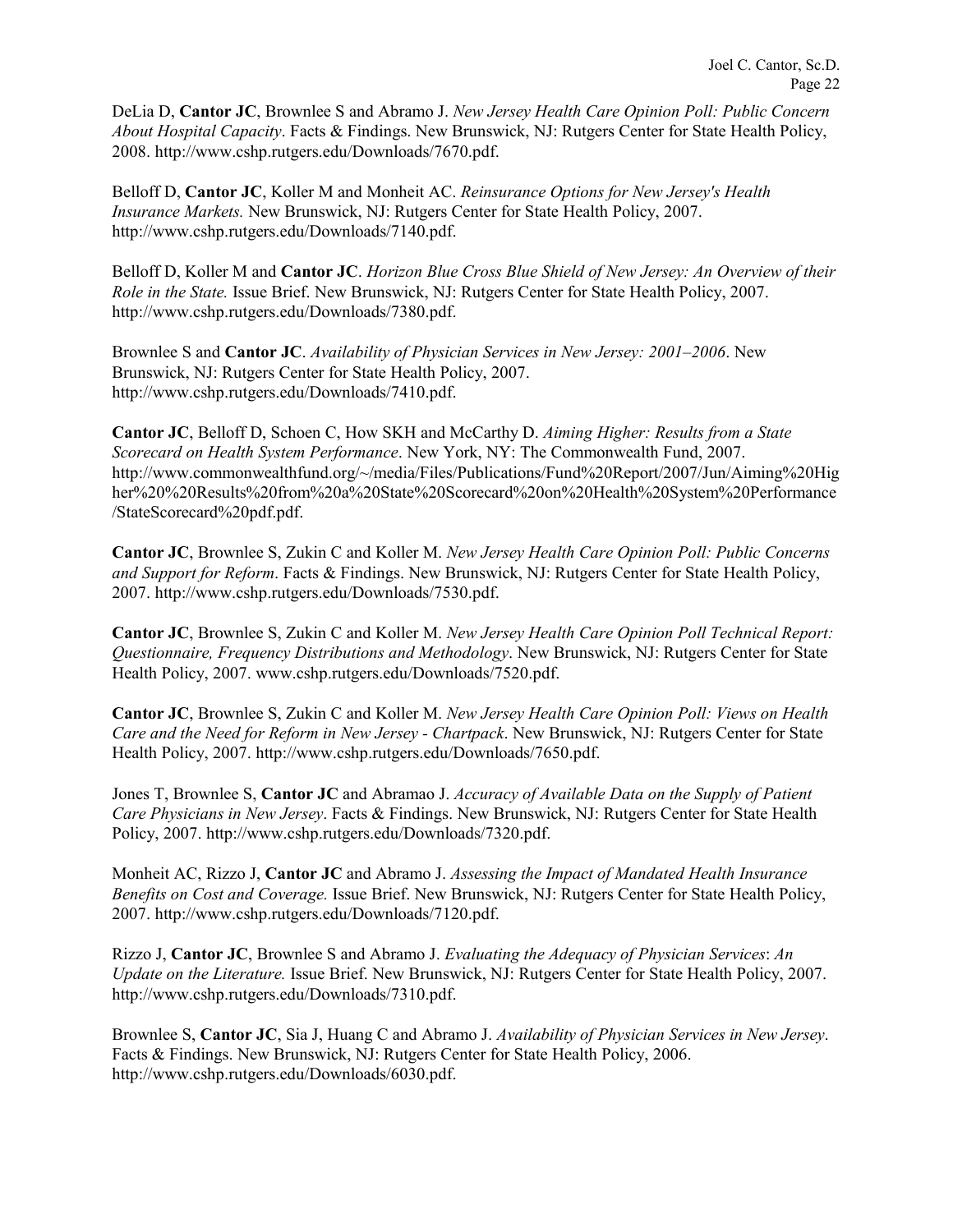**Cantor JC**, Brownlee S and Huang C. *Availability of Physician Services in New Jersey: 2001–2005*. New Brunswick, NJ: Rutgers Center for State Health Policy, 2006. http://www.cshp.rutgers.edu/Downloads/6050.pdf.

Cook ME and **Cantor JC**. *White Paper on Cardiovascular Disease in New Jersey: Review of Current Strategies and Opportunities.* New Brunswick, NJ: Rutgers Center for State Health Policy, 2006. http://www.cshp.rutgers.edu/Downloads/6760.pdf.

Jones T, Brownlee S, Weiss E, **Cantor JC** and Abramo J. *New Jersey Physician Participation in Medicaid and NJ FamilyCare*. Facts & Findings. New Brunswick, NJ: Rutgers Center for State Health Policy, 2006. http://www.cshp.rutgers.edu/Downloads/6040.pdf.

Monheit AC, **Cantor JC** and Banerjee P. *Assessing Policy Options for the Non-Group Health Insurance Market: Simulation of the Impact of Modified Community Rating in the New Jersey Individual Health Coverage Program*. New Brunswick, NJ: Rutgers Center for State Health Policy, 2006. http://www.cshp.rutgers.edu/Downloads/6600.pdf.

Pushman J, **Cantor JC** and Abramo J. *New Jersey Policy on Advance Directives and Options for the Future*. Issue Brief. New Brunswick, NJ: Rutgers Center for State Health Policy, 2006. http://www.cshp.rutgers.edu/Downloads/6230.pdf.

**Cantor JC**, Brownlee S, Sia J and Huang C. *Availability of Physician Services in New Jersey: 2001– 2004*. New Brunswick, NJ: Rutgers Center for State Health Policy, 2005. http://www.cshp.rutgers.edu/Downloads/5510.pdf.

Miller JE, Gaboda D, Trail T and **Cantor JC**. *Findings from the 2003 NJ Family Health Survey - NJ FamilyCare Supplement*. New Brunswick, NJ: New Jersey Department of Human Services and Rutgers Center for State Health Policy, 2005.

NORC, Rutgers Center for State Health Policy and NYU Center for Health and Public Service Research. *Evaluation of the Healthy Communities Access Program (HCAP)*. Draft Report to Congress. Bethesda, MD: NORC, University of Chicago, 2005.

DeLia D, **Cantor JC**, Davis D and Ahmad N. *State Subsidies for Federally Qualified Health Centers in New Jersey: Options for Reform*. New Brunswick, NJ: Rutgers Center for State Health Policy, 2004. http://www.cshp.rutgers.edu/Downloads/4730.pdf.

Fox K, Tiedemann AM, Davis D and **Cantor JC**. *Assessing Hospitals' Use of State-Mandated Adverse Event Reporting Data*. New Brunswick, NJ Rutgers Center for State Health Policy, 2004. http://www.cshp.rutgers.edu/Downloads/3840.pdf.

Trail T, Fox K, **Cantor JC**, Silberberg M and Crystal S. *State Pharmacy Assistance Programs: A Chartbook*. New York: The Commonwealth Fund, 2004. http://www.commonwealthfund.org/programs/child/trail\_spap\_chtbk\_758.pdf.

Crystal S, Trail T, Fox K and **Cantor JC**. *Enrolling Persons in Pharmacy Assistance Programs: How States Do It*. New York: The Commonwealth Fund, 2003.

http://www.commonwealthfund.org/~/media/Files/Publications/Fund%20Report/2003/Sep/Enrolling%20E ligible%20Persons%20in%20Pharmacy%20Assistance%20Programs%20%20How%20States%20Do%20I t/crystal\_pharmassistprogs\_590%20pdf.pdf.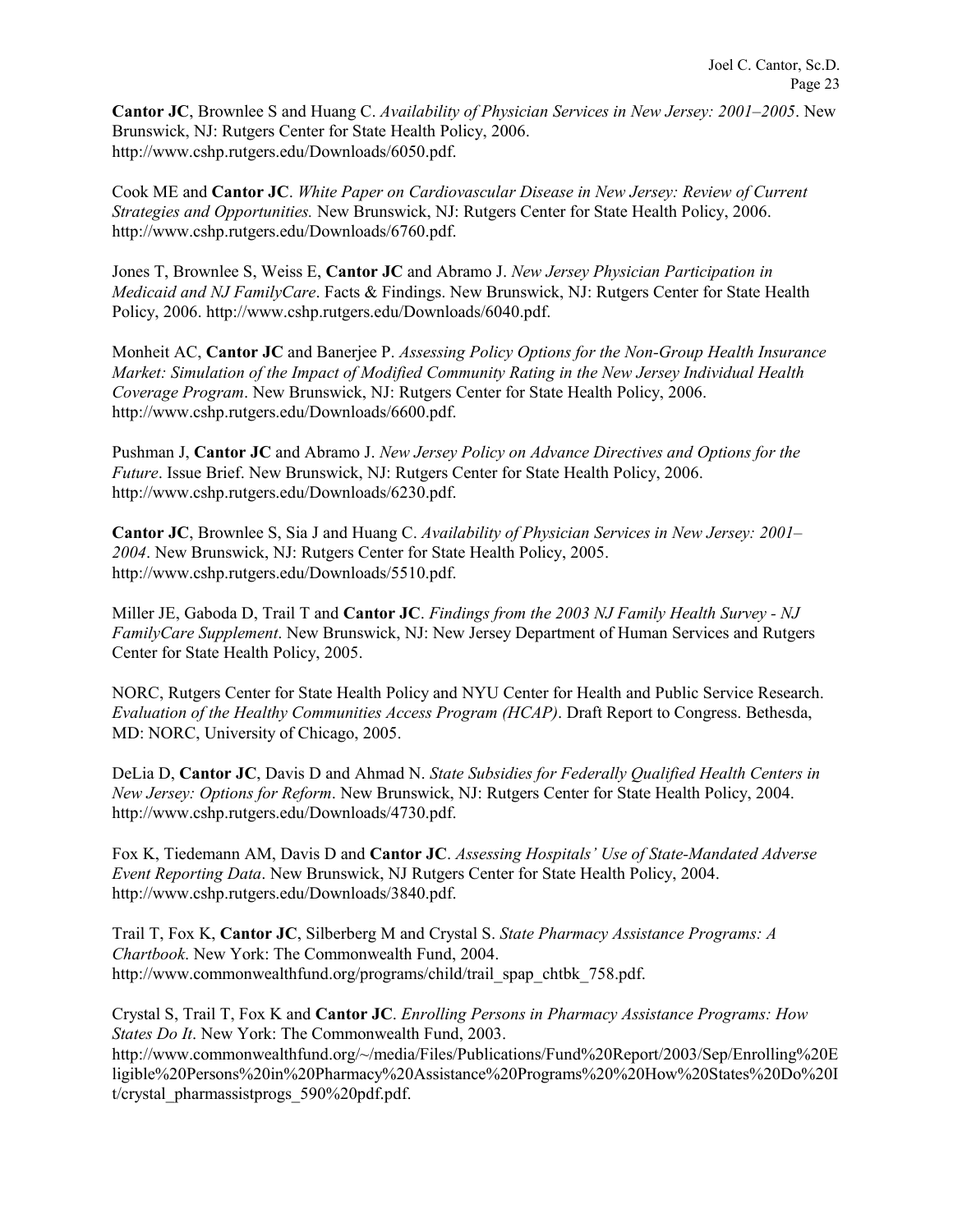Davis D, Tiedemann AM, **Cantor JC**, Kaplan S and Billings J. *HRSA Community Access Program: Local Achievements and Lessons Learned*. New Brunswick, NJ: Rutgers Center for State Health Policy, 2003. http://www.cshp.rutgers.edu/Downloads/270.pdf.

Koller M, **Cantor JC**, Glickman L, Tiedemann AM, Gaboda D and Harris D. *Horizon Blue Cross Blue Shield of New Jersey: Current and Historical Role in Providing Health Insurance Coverage in New Jersey*. Issue Brief. New Brunswick, NJ: Rutgers Center for State Health Policy, 2003. http://www.cshp.rutgers.edu/Downloads/290.pdf.

Silberberg M, Huston-Wong J, Fox K and **Cantor JC**. *Evaluation of the Newark School-Based Youth Services Program Part II: Report on Clinic Enrollment and Utilization, Academic Performance, and Teacher Perceptions*. New Brunswick, NJ: Rutgers Center for State Health Policy, 2003. http://www.cshp.rutgers.edu/Downloads/1670.pdf.

Tiedemann AM, **Cantor JC**, Koller M and Frankford DM. *Sustaining the Charitable Mission of Horizon Blue Cross Blue Shield after Conversion to a For-Profit Corporation: Issues and Best Practices*. New Brunswick, NJ: Rutgers Center for State Health Policy, 2003. http://www.cshp.rutgers.edu/Downloads/340.pdf.

**Cantor JC**, Cuite CL, Brownlee S and Fox K. *Data for Assessing Access to Health Insurance Coverage in Washington State*. Report 1.0, Washington State Planning Grant on Access to Health Insurance. Submitted to Office of Financial Management, Office of the Governor of Washington State, 2002. http://www.ofm.wa.gov/healthcare/datasources/10assessment.pdf.

Crystal S, Fox K, Silberberg M, Trail T, Reinhard S and **Cantor JC**. *Three States' Approaches to Pharmaceutical Assistance: A Guide for the Perplexed*. Washington, DC: AARP, 2002. http://assets.aarp.org/rgcenter/health/2002\_08\_pharm.pdf.

Davis D, Bogert C, **Cantor JC**, Kaplan S and Billings J. *Community Access Program: The First Six Months*. New Brunswick, NJ: Rutgers Center for State Health Policy, 2002. http://www.cshp.rutgers.edu/Downloads/1350.pdf.

Fox K, **Cantor JC** and Cuite CL. *Market and Regulatory Reforms to Expand Health Insurance Coverage*. Report 4.1.5, Washington State Planning Grant on Access to Health Insurance. Submitted to Office of Financial Management, Office of the Governor of Washington State, 2002. http://www.cshp.rutgers.edu/Downloads/1380.pdf.

Fox K, Gaboda D, Koller M, Glickman L, Reinhard S and **Cantor JC**. *Health Insurance Coverage in New Jersey: Recent Trends and Policy Challenges*. New Brunswick, NJ: Rutgers Center for State Health Policy, 2002. http://www.cshp.rutgers.edu/Downloads/1730.pdf.

Silberberg M and **Cantor JC**. *Creating Sustainable School-Based Health Centers: A Report on Clinic Financing*. New Brunswick, NJ: Rutgers Center for State Health Policy, 2002. http://www.cshp.rutgers.edu/Downloads/1710.pdf.

Silow-Carroll S, Waldman EK, Meyer JA, Williams C, Fox K and **Cantor JC**. *Assessing State Strategies for Health Coverage Expansion: Case Studies of Oregon, Rhode Island, New Jersey, and Georgia*. New York: The Commonwealth Fund, 2002.

http://www.commonwealthfund.org/~/media/Files/Publications/Fund%20Report/2002/Nov/Assessing%20 State%20Strategies%20for%20Health%20Coverage%20Expansion%20%20Case%20Studies%20of%20O regon%20%20Rhode%20Island%20%20New/silow%20carroll\_statestrategieslong\_565%20pdf.pdf.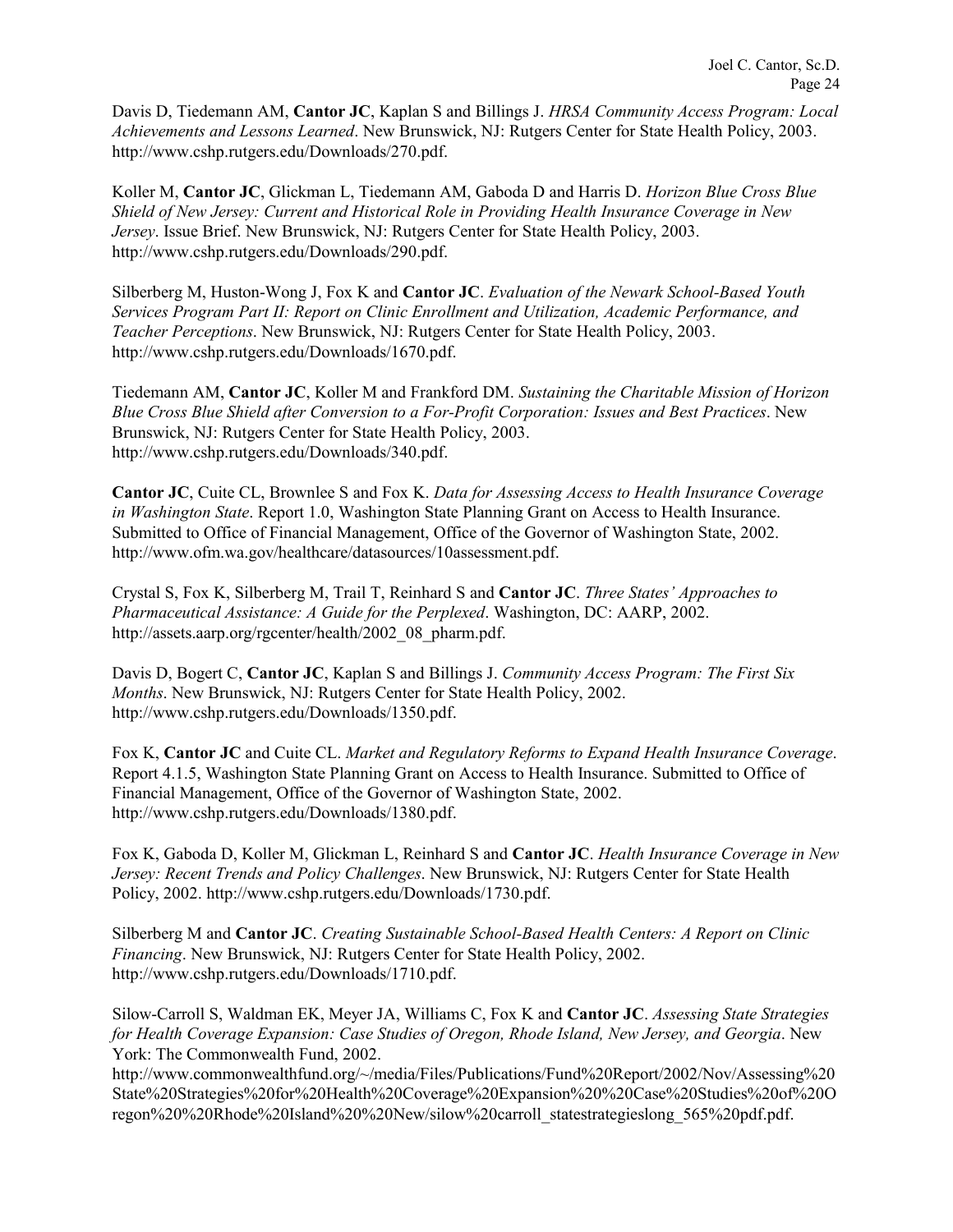**Cantor JC**, Hamborg P, Brownlee S and Harvey C. *Willingness to Purchase Health Insurance among the Uninsured in New Jersey: Results from a Survey of Uninsured in Three Counties*. New Brunswick, NJ: Rutgers Center for State Health Policy, 2001. http://www.cshp.rutgers.edu/Downloads/1320.pdf.

Fox K, Cuite CL, Diaz Y and **Cantor JC**. *Employer-Sponsored Health Insurance in New Jersey: A Databook*. New Brunswick, NJ: Rutgers Center for State Health Policy, 2001. http://www.cshp.rutgers.edu/Downloads/1400.pdf.

Prinz TS, Haslanger K, DeLia D, Fass S, Salit S and **Cantor JC**. *Hospital Markets, Policy Change, and Access to Care for Low-Income Populations in New York*. Working Paper. New York: United Hospital Fund, 2000. http://www.uhfnyc.org/assets/563.

Silberberg M, Fox K, Quinn W and **Cantor JC**. *Evaluation of the Newark School-Based Youth Services Program. Part 1: Report of Stakeholder Perceptions*. New Brunswick, NJ: Rutgers Center for State Health Policy, 2000. http://www.cshp.rutgers.edu/Downloads/1640.pdf.

**Cantor JC**, Haslanger K, Kaplan S, Tassi A, Weiss E and Finneran K. *Health Care in New York City: Providers' Response to an Emerging Market*. Occasional Paper #3, Assessing the New Federalism. Washington, DC: Urban Institute, 1998. http://www.urban.org/pdf/occ3.pdf.

Holahan J, Evans L, Liu K, Sulvetta M, Haslanger K and **Cantor JC**. *Health Policy for Low-Income People in New York*. State Reports Series, Assessing the New Federalism. Washington, DC: Urban Institute, 1997. Also published in abridged form in the March 1998 issue of *Highlights from State Reports* by the Urban Institute. http://www.urban.org/UploadedPDF/Hp\_nwyrk.pdf.

**Cantor JC** and DeLia D. *Employer-Sponsored Health Insurance Coverage in New York State*. Proceedings of Insurance Options Discussion. New York: United Hospital Fund, 22 pp. 1997.

### **Op. Eds. and Blog Posts**

Rosenbaum SR, Allen HL and **Cantor JC**. "Using State Reform Demonstrations to Build Back Better." (Commentary) *Milbank Quarterly Opinion*, December 14, 2020. https://doi.org/10.1599/mqop.2020.1214.

**Cantor JC** and Koller M. "We Must Rescue Health Insurance for Small Businesses and Their Workers." (Op. Ed.) *NJ Spotlight*, July 30, 2020. https://www.njspotlight.com/2020/07/opinion-we-must-rescuehealth-insurance-for-small-businesses-and-their-workers/.

**Cantor JC**. "Learning from Disappointing Results of Camden Coalition 'Hot-Spotting' Study." (Op. Ed.) *NJ Spotlight*, January 16, 2020. https://www.njspotlight.com/2020/01/opinion-learning-fromdisappointing-results-of-camden-coalition-hot-spotting-study/.

**Cantor JC** and Koller M. "A Roadmap to Better Health in New Jersey." (Op. Ed.) *NJ Spotlight*, April 25, 2019. https://www.njspotlight.com/stories/19/04/24/opinion-a-roadmap-to-better-health-in-new-jersey/.

**Cantor JC**. "A Health Insurance Marketplace for New Jersey." (Op. Ed.) *NJ Spotlight*, March 27, 2019. http://www.njspotlight.com/stories/19/03/25/opinion-a-health-insurance-marketplace-for-new-jersey/.

**Cantor JC**. "Family-Friendly Laws Help Us All. Here's What Murphy Can Do to Improve Our Quality of Life." (Op. Ed.) *Star-Ledger*, January 13, 2019. https://www.nj.com/opinion/2019/01/family-friendlylaws-help-us-all-heres-what-murphy-can-do-to-improve-our-quality-of-life.html.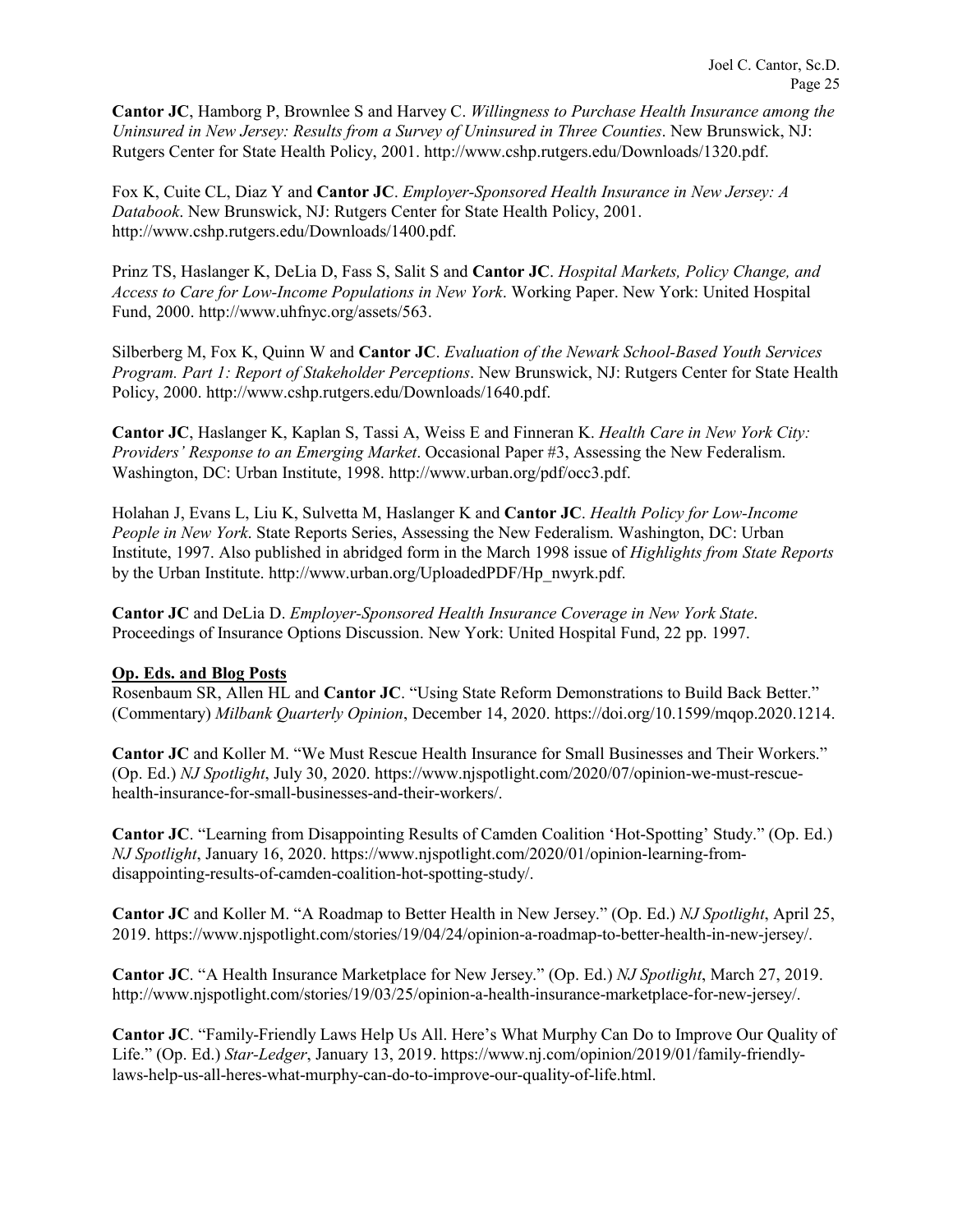**Cantor JC**. "Free or Reduced-Cost Health Insurance for a Limited Time Only." (Op. Ed.) *NJ Spotlight*, November 14, 2018. https://www.njspotlight.com/stories/18/11/13/opinion-free-or-reduced-cost-healthinsurance-for-a-limited-time-only/.

**Cantor JC** and Hempstead K. "New Jersey and the ACA, Perfect Together." (Op. Ed.) *NJ Spotlight*, July 31, 2018. http://www.njspotlight.com/stories/18/07/30/opinion-new-jersey-and-the-aca-perfect-together/.

**Cantor JC**. "Saving the ACA, One Step at a Time." (Op. Ed.) *NJ Spotlight*, April 17, 2018. http://www.njspotlight.com/stories/18/04/16/opinion-saving-the-aca-one-step-at-a-time/.

**Cantor JC**. "New Year's Resolution – Clean out Your Medicine Chest." (Op. Ed.) *NJ Spotlight*, December 21, 2017. http://www.njspotlight.com/stories/17/12/20/opinion-new-year-s-resolution-clean-outyour-medicine-chest/.

**Cantor JC**. "Real Implications of Affordability – It's Not Just Political Rhetoric." (Op. Ed.) *NJ Spotlight*, October 24, 2017. http://www.njspotlight.com/stories/17/10/23/opinion-the-very-real-implications-ofaffordability-it-s-not-just-political-rhetoric/.

**Cantor JC**. "Communities Matter for Better Health." (Op. Ed.) *NJ Spotlight*, June 6, 2017. http://www.njspotlight.com/stories/17/06/05/opinion-communities-matter-for-better-health/.

**Cantor JC**. "Moving on to Trumpcare." (Op. Ed.) *NJ Spotlight*, November 28, 2016. http://www.njspotlight.com/stories/16/11/27/opinion-moving-on-to-trumpcare/.

**Cantor JC**. "Rising Premiums for Obamacare Plans, Some Hidden Good News." (Op. Ed.) *NJ Spotlight*, October 31, 2016. http://www.njspotlight.com/stories/16/10/30/opinion-rising-premiums-for-obamacareplans-some-hidden-good-news/.

Hempstead K and **Cantor JC**. "Small Rise in NJ Insurance Premiums, Even as Competition Declines." (Op. Ed.) *NJ Spotlight*, September 13, 2016. http://www.njspotlight.com/stories/16/09/13/opinionincreases-in-nj-insurance-premiums-moderate-even-as-competition-declines/.

**Cantor JC**. "Taking Stock of New Jersey Health Insurance Coverage under Obamacare." (Op. Ed.) *NJ Spotlight*, June 17, 2016. http://www.njspotlight.com/stories/16/06/16/opinion-taking-stock-of-new-jerseyhealth-insurance-coverage-under-obamacare/.

**Cantor JC**. "Improving the Lot of Some of New Jersey's Most-Overlooked Citizens." (Op. Ed.) *NJ Spotlight*, April 12, 2016. http://www.njspotlight.com/stories/16/04/11/opinion-improving-the-lot-of-someof-new-jersey-s-most-overlooked-citizens/.

**Cantor JC** and Farnham J. "Regulatory Change Could Improve Care for Many of NJ's Most Vulnerable." (Op. Ed.) *NJ Spotlight*, January 12, 2016. http://www.njspotlight.com/stories/16/01/06/opinion-regulatorychange-could-improve-care-for-many-of-nj-s-most-vulnerable/.

**Cantor JC**. "The OMNIA Alliance and the Future of New Jersey Safety-Net Hospitals." (Op. Ed.) *NJ Spotlight*, October 21, 2015. http://www.njspotlight.com/stories/15/10/19/opinion-the-omnia-alliance-andthe-future-of-new-jersey-safety-net-hospitals/.

Brenner J, **Cantor JC** and Rozario NM. "Lessons to Be Learned as Medicaid Turns 50." (Op. Ed.) *Philly.com*, July 31, 2015. http://www.philly.com/philly/opinion/20150731 Lessons to be learned as Medicaid turns 50.html.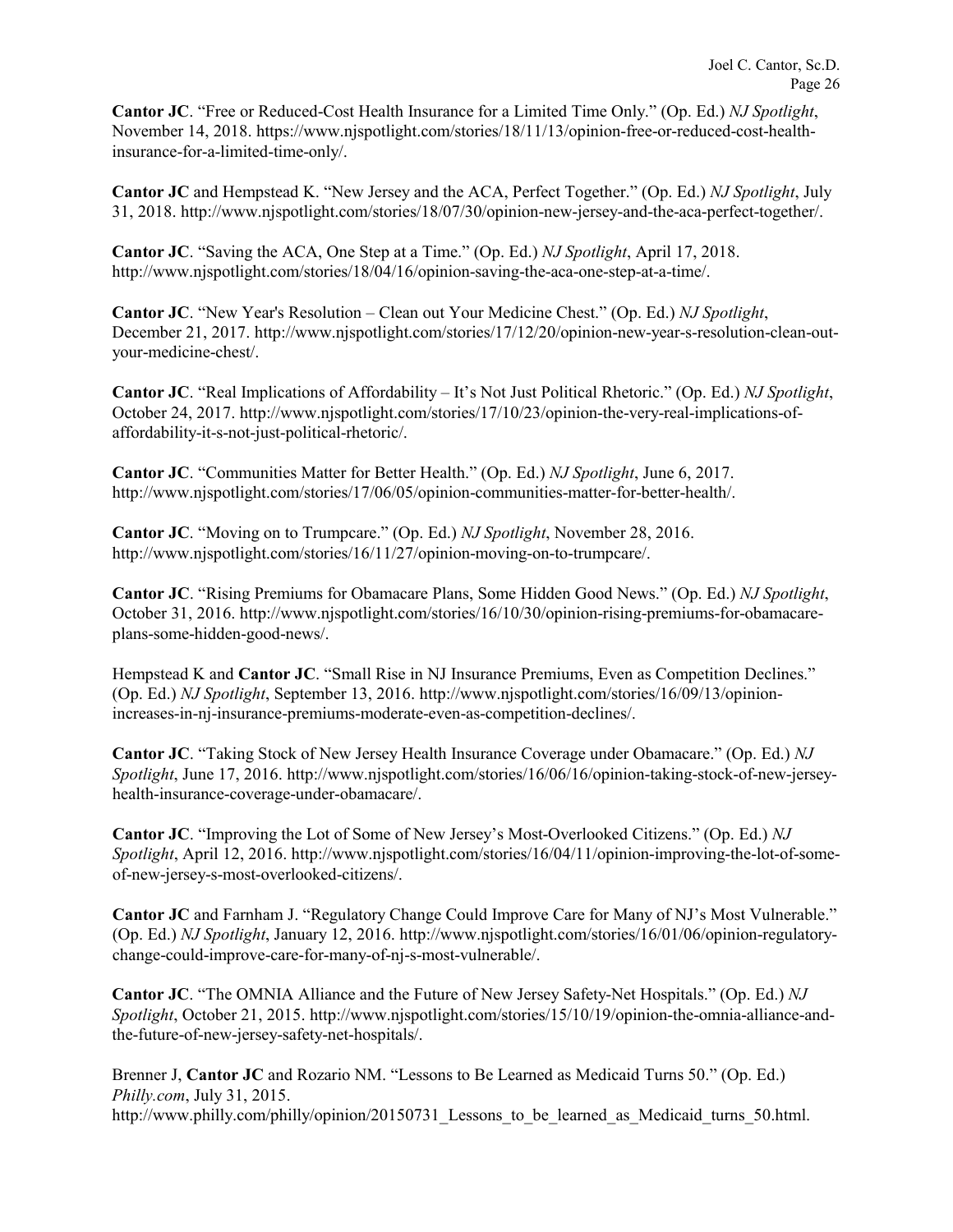**Cantor JC**, Brenner J and Rozario NM. "Half a Century after Its Inception, What Can Medicaid Teach Us?" (Op. Ed.) *NJ Spotlight*, July 30, 2015. http://www.njspotlight.com/stories/15/07/29/opinion-50-yearsafter-its-inception-what-can-medicaid-teach-us/.

**Cantor JC**. "Health Insurance's Future in NJ Hinges on High Court's King v. Burwell Ruling." (Op. Ed.) *NJ Spotlight*, June 19, 2015. http://www.njspotlight.com/stories/15/06/18/future-of-health-insurance-in-njhinges-on-supreme-court-s-king-v-burwell-ruling/.

**Cantor JC**. "A Quirk in Language That Could Cost Thousands Their Health Coverage." (Op. Ed.) *NJ Spotlight*, March 3, 2015. http://www.njspotlight.com/stories/15/03/03/opinion-a-quirk-in-language-thatcould-cost-thousands-their-health-coverage/.

**Cantor JC**. "How Good Is Access to Medicaid Services in NJ? Depends on Whom You Ask." (Op. Ed.) *NJ Spotlight*, February 20, 2015. http://www.njspotlight.com/stories/15/02/19/opinion-how-good-isaccess-to-care-for-medicaid-beneficiaries-in-nj-depends-on-whom-you-ask/.

**Cantor JC**. "The Importance of Behavioral Healthcare in Hospital Use and Cost." (Op. Ed.) *NJ Spotlight*, November 26, 2014. http://www.njspotlight.com/stories/14/11/25/opinion-the-important-role-ofbehavioral-health-conditions-in-hospital-use-and-cost/.

**Cantor JC**. "What Will It Take for New Jersey Healthcare to Get Better?" (Op. Ed.) *NJ Spotlight*, September 25, 2014. http://www.njspotlight.com/stories/14/09/24/opinion-what-will-it-take-for-newjersey-healthcare-to-get-better/.

**Cantor JC**. "New Scorecard Shows Room to Improve Healthcare in New Jersey." (Op. Ed.) *NJ Spotlight*, May 13, 2014. http://www.njspotlight.com/stories/14/05/12/opinion-new-state-scorecard-shows-room-toimprove-healthcare-in-new-jersey/.

**Cantor JC**. "How Is Affordable Care Act Implementation Going in New Jersey?" (Op. Ed.) *NJ Spotlight*, January 24, 2014. http://www.njspotlight.com/stories/14/01/23/how-is-aca-implementation-going-in-newjersey/.

**Cantor JC**. "One Healthcare Doughnut Hole Closes, but Another One Opens in NJ." (Op. Ed.) *NJ Spotlight*, November 14, 2013. http://www.njspotlight.com/stories/13/11/13/opinion-one-healthcaredoughnut-hole-closes-but-another-one-opens-in-new-jersey/.

**Cantor JC**. "Look Past Premiums to See How Health Insurance Will Change in 2014." (Op. Ed.) *NJ Spotlight*, October 1, 2013. http://www.njspotlight.com/stories/13/09/30/opinion-look-past-marketplacepremiums-to-see-how-health-insurance-will-change-in-2014/.

**Cantor JC**. "Beyond the Spin Doctors, Insurance Premiums Under Obamacare." (Op. Ed.) *NJ Spotlight*, August 9, 2013. http://www.njspotlight.com/stories/13/08/09/opinion-beyond-the-spin-doctors-insurancepremiums-under-obamacare/.

**Cantor JC**. "The Next Challenge for Obamacare -- Finding and Enrolling the Uninsured." (Op. Ed.) *NJ Spotlight*, May 13, 2013. http://www.njspotlight.com/stories/13/05/12/an-extraordinary-outreach-effortwill-have-to-be-mounted-to-bring-the-benefits-of-aca-to-many-who-need-insurance-the-most/.

**Cantor JC**. "The Health Reform Windfall." (Op. Ed.) *NJ Spotlight*, March 6, 2013. http://www.njspotlight.com/stories/13/03/05/opinion-the-health-reform-windfall/.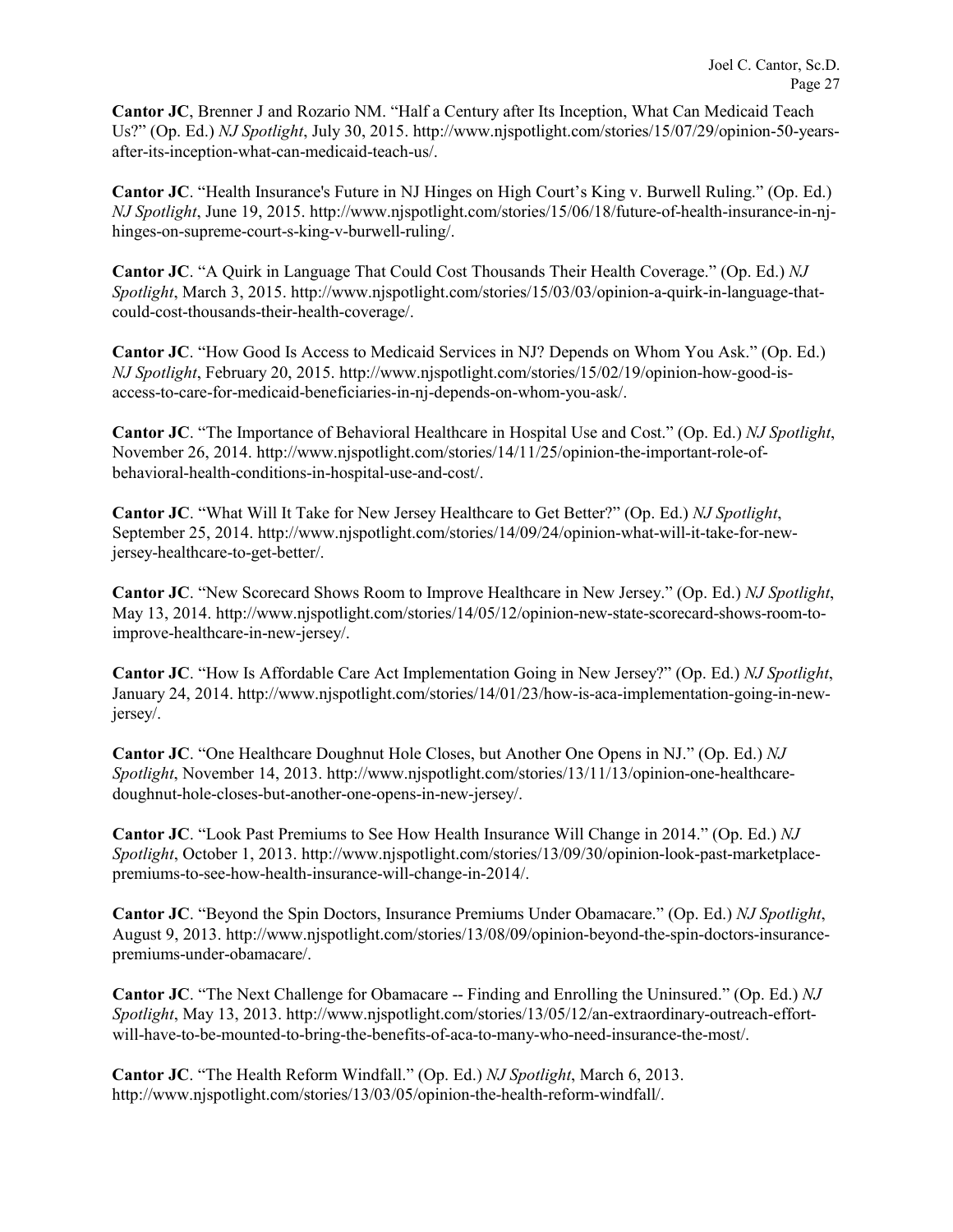**Cantor JC**. "Rediscovering NJ's Tradition of Healthcare Innovation." (Op. Ed.) *NJ Spotlight*, January 11, 2013. http://www.njspotlight.com/stories/13/01/10/rediscovering-nj-s-tradition-of-healthcare-innovation/.

**Cantor JC**. "Young Adult Health Coverage, a Bipartisan Success for the ACA." (Op. Ed.) *NJ Spotlight*, October 19, 2012. http://www.njspotlight.com/stories/12/10/17/opinion-young-adult-health-coverage-abipartisan-success-for-the-aca/.

**Cantor JC**. "The Hospital Charity Care Conundrum." (Op. Ed.) *NJ Spotlight*, August 13, 2012. http://www.njspotlight.com/stories/12/0808/2009/.

**Cantor JC**. "The Hidden Driver of Healthcare Costs." (Op. Ed.) *NJ Spotlight*, June 20, 2012. http://www.njspotlight.com/stories/12/0619/2039/.

**Cantor JC**. "The New Jersey Health Benefit Exchange, What's Next?" (Op. Ed.) *NJ Spotlight*, May 23, 2012. http://www.njspotlight.com/stories/12/0522/2202/.

**Cantor JC**. "The Embattled Individual Mandate." (Op. Ed.) *NJ Spotlight*, April 17, 2012. http://www.njspotlight.com/stories/12/0416/1837/.

**Cantor JC**. "Active or Passive, That Is the Question." (Op. Ed.) *NJ Spotlight*, March 12, 2012. http://www.njspotlight.com/stories/12/0311/2231/.

**Cantor JC**. "A Tale of Two ACOs." (Op. Ed.) *NJ Spotlight*, February 7, 2012. http://www.njspotlight.com/stories/12/0206/1910/.

**Cantor JC**. "Healthcare After 2014." (Op. Ed.) *NJ Spotlight*, August 25, 2011. http://www.njspotlight.com/stories/11/0824/1715/.

**Cantor JC**. "Winds of Change in New Jersey Health Care." (Op. Ed.) *The Record*, A-11, April 22, 2008.

## **Presentations**

### **Invited Legislative Testimony & Other Presentations to Governmental Bodies**

**Cantor JC**. "Homeless Service Use and Medicaid Spending in New Jersey: Research Plans," Homeless Management Information System Advisory Council, New Jersey Housing and Mortgage Finance Agency, December 2, 2016, Trenton, NJ.

**Cantor JC**. "Comment on a Bill to Establish the New Jersey Integrated Population Health Data System (iPHD)," Testimony before the New Jersey Assembly Health and Senior Services Committee and Senate Health, Human Services and Senior Citizens Committee, December 10, 2015, Trenton, NJ.

**Cantor JC**. "Comment on OMNIA Health Alliance Formed by Horizon Blue Cross Blue Shield of New Jersey," Testimony before the New Jersey Senate Commerce Committee and Senate Health, Human Services and Senior Citizens Committee, October 5, 2015, Trenton, NJ.

**Cantor JC**. "Achieving Stable and Affordable Health Insurance in New Jersey's Health Coverage Markets," Testimony before the New Jersey Senate Commerce Committee, December 5, 2013, Trenton, NJ.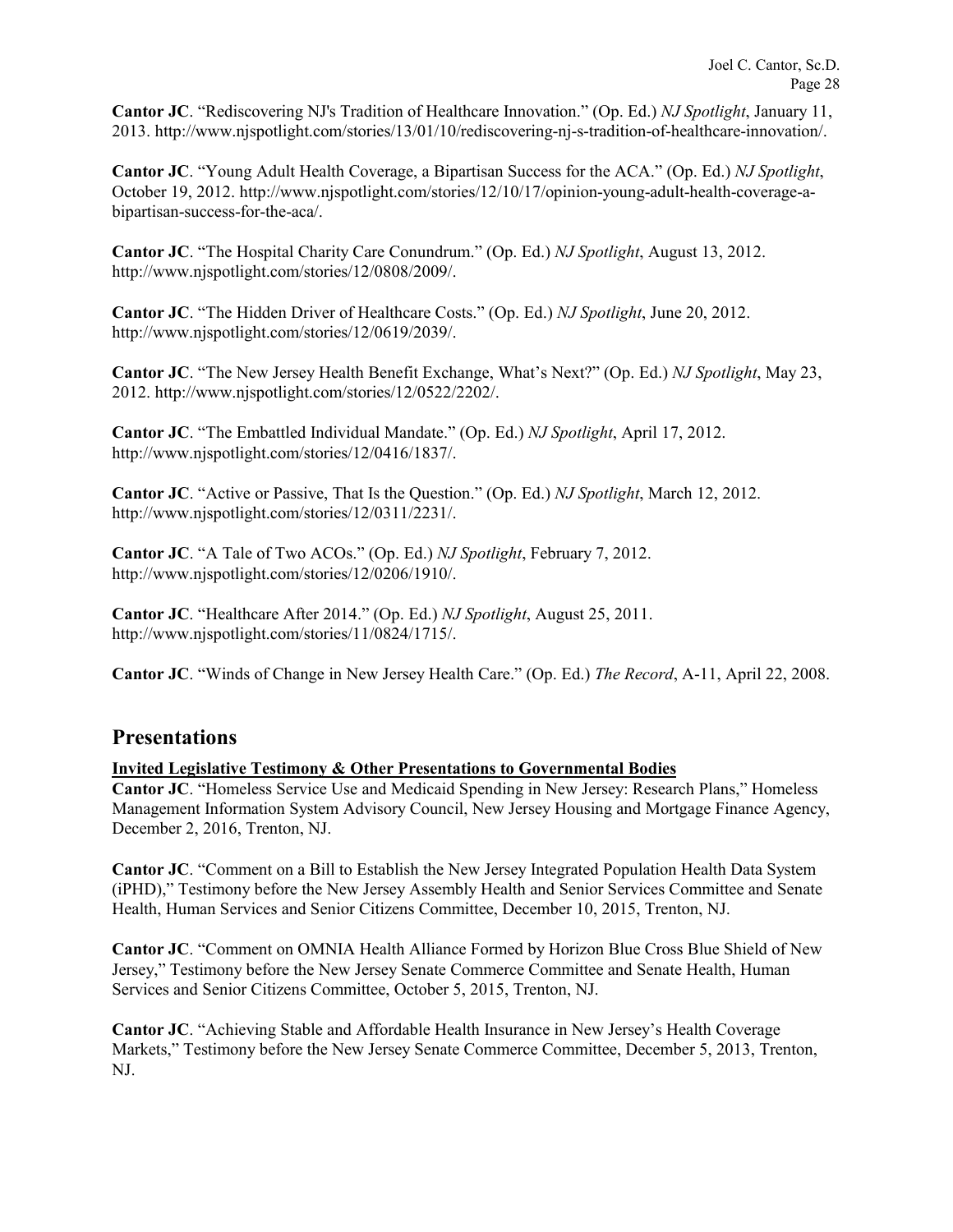**Cantor JC**. "Implications of Changing Demographics for New Jersey Health Care," New Jersey Presentation to Department of Health and Senior Services, Commissioner's Senior Staff Retreat, September 14, 2010, Trenton, NJ.

**Cantor JC**. "Briefing on the New Jersey Medicaid Program," Presentation to Governor Chris Christie and the Governor's Council of Economic Advisors, March 2, 2010, Princeton, NJ.

**Cantor JC**. "Preview of the 2009 Commonwealth Fund State Health System Performance Scorecard," Commissioner's Health Disparities Symposium, New Jersey Department of Health and Senior Services, September 21, 2009, Princeton, NJ.

DeLia D and **Cantor JC**. "Emergency Department Utilization and Capacity," Staff Briefing for the US General Accounting Office; Assistant Secretary of Planning and Evaluation, US Department of Health and Human Services; Medicare Payment Advisory Commission; and U.S. Congressional Budget Office, July 16, 2009, Washington, DC.

**Cantor JC**. "Comment on S1557: A Bill to Expand Health Insurance Coverage," Statement before the Senate Health, Human Services, and Senior Citizens Committee, New Jersey Senate, May 15, 2008, Trenton, NJ.

**Cantor JC**. "Recommendations of the Health Care Task Force, New Jersey Government Efficiencies and Reform (GEAR) Commission," Health Affairs Committee, New Jersey Business and Industry Association, January 30, 2008, Trenton, NJ.

**Cantor JC**. "2007 New Jersey Health Care Opinion Poll: Racial and Ethnic Differences in Issue Concerns and Support for Change," Commissioner's Roundtable on Health Disparities, NJ Department of Health and Senior Services, December 4, 2007, Princeton, NJ.

**Cantor JC**. "Employers' Role in Providing Health Insurance Coverage in New Jersey," Statement before the Senate Health, Human Services and Senior Citizen Committee and Senate labor Committee, March 2, 2006, Trenton, NJ.

**Cantor JC**. "Advance Directives for End-of-Life Health Care Decisions," Statement before the Senior Issues Committee, New Jersey General Assembly, June 13, 2005, Trenton, NJ.

**Cantor JC**. "Regulatory Reform and Angiography Disparities," Cardiovascular Health Advisory Panel, New Jersey Department of Health and Senior Services, December 15, 2004, Ewing, NJ.

**Cantor JC.** "The New Jersey Physician Workforce: Findings from the NJ State Physician Census," Legislative Staff Seminar, Office of Legislative Services, New Jersey State Legislature, October 27, 2004, Trenton, NJ.

**Cantor JC**. "Findings: Study of NJ Individual Health Coverage Program," New Options Work Group, Governor's Task Force on Health Insurance Coverage, NJ Department of Banking and Insurance, December 10, 2003, New Brunswick, NJ.

**Cantor JC**. "Findings: Study of NJ Individual Health Coverage Program," Individual Health Coverage Program Board, New Jersey Department of Banking and Insurance, December 9, 2003, Trenton, NJ.

**Cantor JC**. "End-of-Life Care in New Jersey: New Data and Trends," Legislative Staff Seminar, Office of Legislative Services, New Jersey State Legislature, October 1, 2003, Trenton, NJ.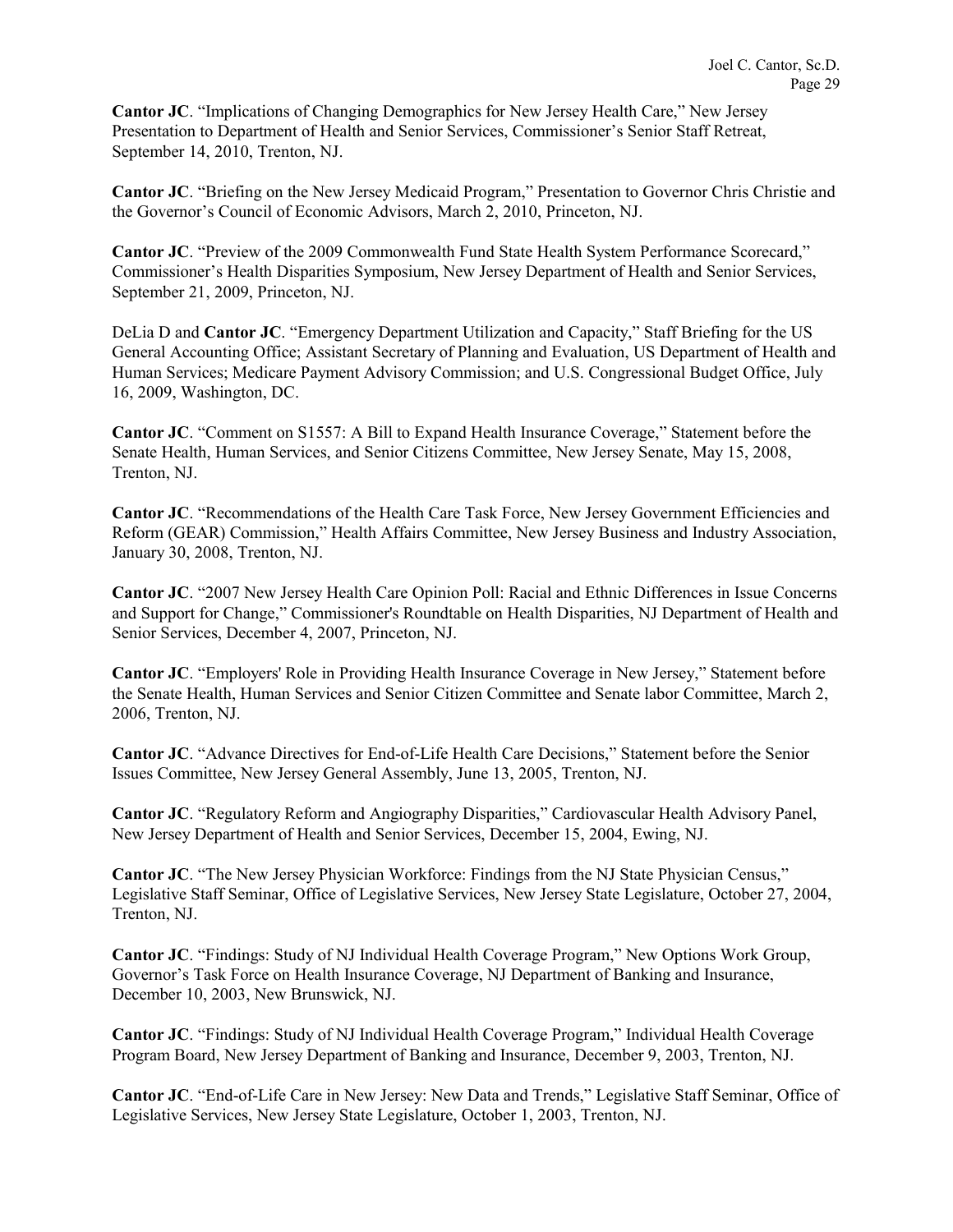**Cantor JC**. "Findings from the New Jersey State Physicians Census," Executive Committee, New Jersey Board of Medical Examiners, February 25, 2003, Newark, NJ.

**Cantor JC**. (Discussant) "Enhancing the Design, Access and Analytical Utility of Federal Surveys through Coordinated Efforts between Sponsors, Stakeholders and Data Users," Federal Committee on Statistical Methodology Seminar, U.S. Office of Management and Budget, November 6, 2002, Bethesda, MD.

**Cantor JC**. "Covering the Medically Uninsured in New Jersey: Trends and Challenges," New Jersey Public Policy Seminar Series, New Jersey Office of Legislative Services, April 18, 2000, Trenton, NJ.

**Cantor JC**. "Achieving Universal Access to Basic Health Care," Statement before the Subcommittee on Retirement Income and Employment, Select Committee on Aging, U.S. House of Representatives, September 4, 1992, Vineland, NJ.

### **Invited Addresses to Academic Audiences**

**Cantor JC**. "How Well Does the U.S. Health System Perform? A Global Perspective," 2018 Global Health Symposium, sponsored by the Rutgers Camden College of Arts and Sciences, April 10, 2018, Camden, NJ.

**Cantor JC**. "How Will Health Insurance Markets Change under the ACA? Learning from Two Decades of Reform in New Jersey," Future of the U.S. Health Delivery System Speaker Series, Rutgers Biomedical and Health Sciences, March 14, 2014, New Brunswick, NJ.

**Cantor JC**. "Achieving Better Care and Lower Costs in Health Care for Low-Income Populations: The Case of the New Jersey Medicaid ACO Demonstration Project," Public Health & Preventive Medicine Grand Rounds, Rutgers New Jersey Medical School, January 27, 2014, Newark, NJ.

**Cantor JC**. "State and Federal Young Adult Expansion Policies: Further Analysis and New Questions," Webinar Presentation, State Health Access Reform Evaluation Program, University of Minnesota School of Public Health, April 2, 2013, Minneapolis, MN. http://www.shadac.org/YoungAdultDependentWebinar.

**Cantor JC**. "The Changing Face of NJ's Insurance Buying Public," Expert Panel on Preparing the New Jersey Public for Implementation of the Affordable Care Act, Center for State Health Policy, Rutgers University, June 21, 2011, New Brunswick, NJ.

**Cantor JC**. "Private Health Insurance for Children in New Jersey and the Affordable Care Act," Woodrow Wilson School of Public and International Affairs, Princeton University, March 18, 2011, Princeton, NJ.

**Cantor JC**. "Health Care Reform 2011," Northeast Conference on Public Administration, Rutgers School of Public Affairs and Administration, October 22, 2010, Newark, NJ.

**Cantor JC**. "State Experiences Expanding Dependent Health Insurance Coverage to Young Adults," Webinar Presentation, State Health Access Reform Evaluation Program, University of Minnesota School of Public Health, April 21, 2010, Minneapolis, MN.

http://www.shadac.org/publications/share-webinar-April2010-dependent-coverage-expansions.

**Cantor JC**. "Health Care in the New Jersey Economy: Life Boat or Albatross?" Rutgers Economic Advisory Service (R/Econ), Fall 2009 Conference, Edward J. Bloustein School of Planning and Public Policy, Rutgers University, October 29, 2009, New Brunswick, NJ.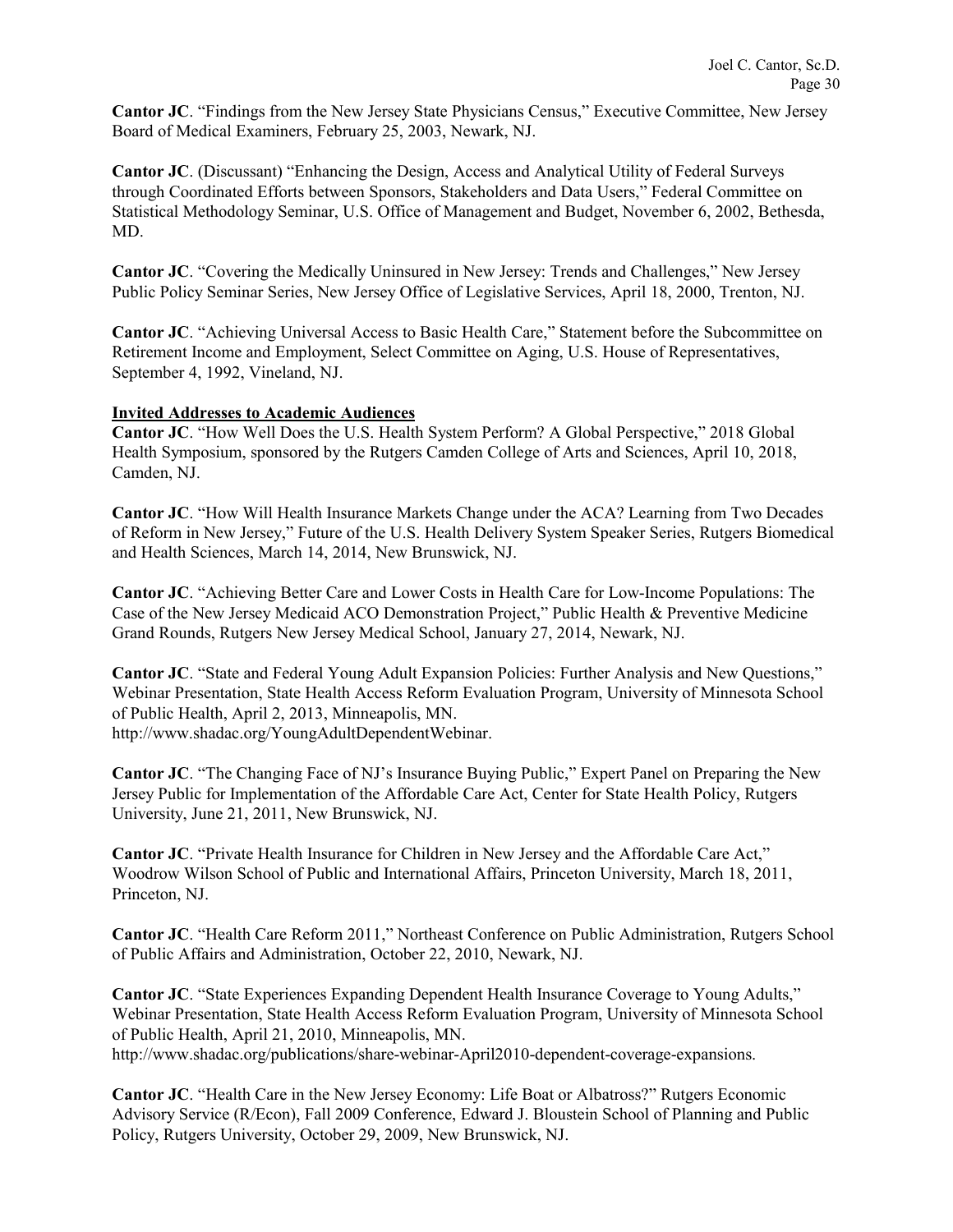**Cantor JC**, Brownlee S and Zukin C. "Effect of Wireless Substitution in a NJ Health Care Opinion Poll," State Health Access Reform Evaluation Program Workshop, Current Issues in Survey Methods for State Health Surveys, University of Minnesota, School of Public Health, January 13, 2009, Washington, DC.

**Cantor JC**. "Sustaining the Charitable Mission of Horizon Blue Cross Blue Shield of New Jersey," Health Plan Conversion Summit Meeting, Woodrow Wilson School, Princeton University, December 5, 2008, Princeton, NJ.

**Cantor JC**. "The Uninsured," Health Care Reform and the 2008 U.S. Presidential Election: A Cross-Academic Forum, Edward J. Bloustein School of Planning and Public Policy, October 10, 2008, New Brunswick, NJ.

**Cantor JC**. "Findings from Aiming Higher: State Scorecard on Health System Performance," Population Health Institute, University of Wisconsin, July 17, 2007, Madison, WI.

**Cantor JC**. "Health Insurance Coverage and the Uninsured in New Jersey: Current Status and Policy Options," Department of Medicine Grand Rounds, Robert Wood Johnson Medical School, April 25, 2007, New Brunswick, NJ.

**Cantor JC**. "Shaping State Health Coverage Policy: A Case Study of the Role of a University Health Policy Center," College of Public Health, University of Ohio, April 18, 2007, Columbus, OH.

**Cantor JC**. "Health Care Issues," Princeton-Rutgers New Jersey Legislators Academy, Princeton University, January 10, 2007, Princeton, NJ.

**Cantor JC**. "Employment-Based Health Insurance in New Jersey," School of Management and Labor Relations, Rutgers University, January 26, 2006, New Brunswick, NJ.

**Cantor JC**. "Assessing Policy Options for the Non-Group Health Insurance Market: Simulation of the Impact of Modified Community Rating in the New Jersey Individual Health Coverage Program," Center for State Health Policy, Rutgers University, May 18, 2005, New Brunswick, NJ.

**Cantor JC**, Monheit AC, Brownlee S and Schneider C. "Bias in Estimates of Non-Group Health Insurance Coverage: Comparison of Survey and Administrative Data," Medicaid Undercount Workshop, University of Minnesota State Health Access Data Assistance Center and Robert Wood Johnson Foundation Health Care Financing and Organization Initiative, May 5, 2005, Washington, DC.

**Cantor JC**. "How Can Research Influence Health Care Policy?" National Hispanic Medical Association Leadership Fellowship Program, Robert F. Wagner School of Public Service, New York University, July 13, 2004, New York, NY.

**Cantor JC**. "Covering the Uninsured in New Jersey What Will it Take?" Cover the Uninsured Week Robert Wood Johnson Medical School, University of Medicine and Dentistry of New Jersey, March 22, 2004, New Brunswick, NJ.

**Cantor JC**. "Employment-Based Health Insurance in New Jersey," School of Management and Labor Relations, Rutgers University, January 16, 2004, New Brunswick, NJ.

**Cantor JC**. "Can We Get the Employer-Based Health Insurance System to Work Better?" Safe Table Legislator Forum Series, Health Policy Analysis Program, University of Washington, May 14–15, 2002, Seattle, WA.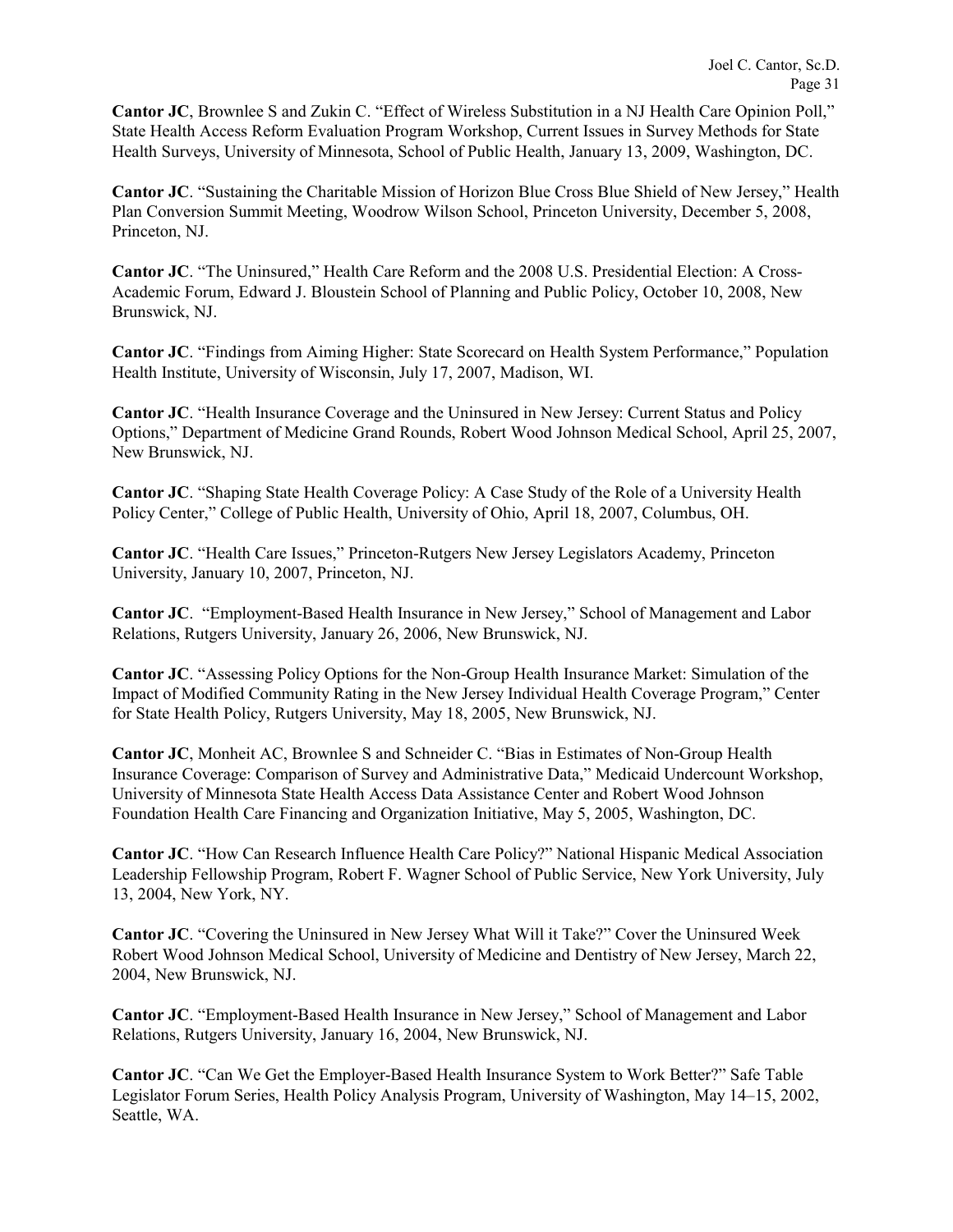**Cantor JC**. "Results from a Study of Newark School-Based Health Clinics: A Case Study in State Health Policy Analysis," Institute for Health, Health Care Policy and Aging Research, Rutgers University, April 18, 2002, New Brunswick, NJ.

**Cantor JC**. "Providing Coverage for the Medically Uninsured: Experience of Subsidy Programs," Statement before the New Jersey Essential Health Services Commission, July 13, 1993, Lawrenceville, NJ.

### **Other Invited Presentations** (selected)

**Cantor JC**. "Preliminary Findings on Homeless Service Use and Medicaid Spending in New Jersey," 2017 New Jersey Governor's Conference on Housing and Economic Development, October 5, 2017, Atlantic City, NJ.

**Cantor JC**. "New Jersey Safety Net ACOs: New Findings on Opportunities for Better Care and Lower Costs," Promoting Good Care: Innovation and Organizing in Health Care conference, PICO New Jersey, September 19, 2013, Newark, NJ.

**Cantor JC** and DeLia D. "Calculating Savings in the New Jersey Medicaid Accountable Care Organization Demonstration Program," Webinar Presentation, Affiliated Accountable Care Organizations, New Jersey Health Care Quality Institute, September 10, 2013, Pennington, NJ. http://affiliatedacos.org/index.php/resources-main/webinars.

**Cantor JC**. "Update on Health Reform Implementation in New Jersey: Accountable Care Organizations & Health Insurance Exchanges," Law and Disability Issues Conference, New Jersey State Bar Foundation, New Jersey Institute for Continuing Legal Education, and Community Health Law Project, March 27, 2012, New Brunswick, NJ.

**Cantor JC**. "What's Really Happening in New Jersey Health Reform?" New Jersey Health Care Funders, April 15, 2011, Florham Park, NJ.

**Cantor JC**. "Health and Health Care in New Jersey & Camden," Board of Trustees, the Robert Wood Johnson Foundation, October 28, 2010, Camden, NJ.

**Cantor JC.** "Health Care Plans of the 2008 Presidential Candidates," Robert Wood Johnson Medical School, Physician's Business Electives, and American Medical Students Association, January 29, 2008, Piscataway, NJ.

**Cantor JC**. "Do We Need to Worry About Wireless Substitution in Public Opinion Polls About Health Reform?" Research and Evaluation Conference, Robert Wood Johnson Foundation, September 28, 2007, Princeton, NJ.

**Cantor JC**. "Findings from Aiming Higher: State Scorecard on Health System Performance," Kansas Health Institute, July 18, 2007, Topeka, KS.

**Cantor JC**. "Findings from Aiming Higher: State Scorecard on Health System Performance," Arkansas Center for Health Improvement, July 10, 2007, Little Rock, AR.

**Cantor JC**. "Results from the 2006 Medical Residency Director Survey," Academic Affairs Council, New Jersey Council of Teaching Hospitals, January 17, 2007, Jamesburg, NJ.

**Cantor JC**. "Small Business Health Insurance in New Jersey: Issues & Options," Forum on Reforming the Small Business Health Insurance Market, New Jersey Appleseed Public Interest Law Center, May 10, 2005, Trenton, NJ.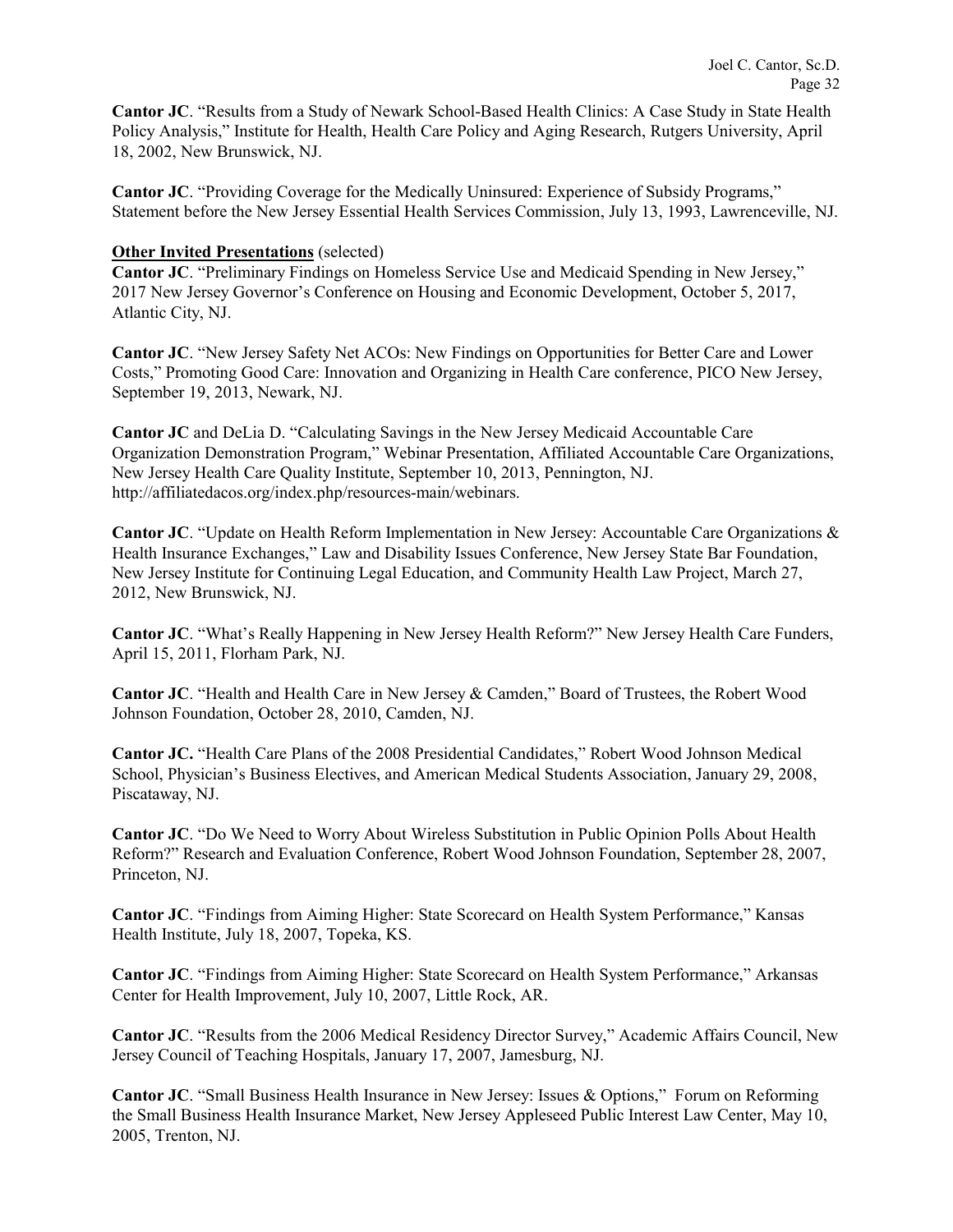**Cantor JC.** "The New Jersey Physician Workforce: Findings from the NJ State Physician Census," Physician Executive Constituency Group, New Jersey Hospital Association, February 17, 2005, Princeton, NJ.

**Cantor JC**. "Health and Health Care in New Brunswick and New Jersey," Board of Trustees, the Robert Wood Johnson Foundation, October 27, 2004, New Brunswick, NJ.

**Cantor JC**. "Access & Disparities in Health Outcomes," Leadership New Jersey Seminar on Human Services and Health Care Policy, Leadership New Jersey, April 8, 2004, New Brunswick, NJ.

**Cantor JC**. "New Data & Trends: End-of-Life Care in New Jersey," New Jersey Hospital Association, December 2, 2003, Princeton, NJ.

**Cantor JC**. "Safety Net Data Collection Strategies," Webinar Presentation, Monitoring the Health Care Safety Net, Agency for Healthcare Research and Quality, US Department of Health and Human Services, September 24, 2003, Washington, DC. http://archive.ahrq.gov/news/ulp/safetynetaud/#sessions.

**Cantor JC**. "Employer-Sponsored Insurance: Is New Jersey Different?," New Jersey Forums Institute for Public Policy, Thomas Edison State College, June 24, 2003, Trenton, NJ.

**Cantor JC**. "Federalism and Public/Private Payer Interaction," Insurance Regulation and Cost Containment, Reforming States Group, National Association of Insurance Commissioners, and Milbank Memorial Fund, May 5, 2003, Chicago, IL.

**Cantor JC**. "Individual Market Reforms in New Jersey," The Commonwealth Fund Task Force on the Future of Health Insurance, April 1, 2003, New York, NY.

**Cantor JC**. "Creating a Charitable Foundation after Conversion of Horizon Blue Cross and Blue Shield: Review of Issues and Best Practices," Public Forum on the Horizon Blue Cross Blue Shield Conversion, Council of New Jersey Grantmakers, February 14, 2003, Trenton, NJ.

**Cantor JC**. "Addressing Racial and Ethnic Disparities: A Framework for State Action," Annual Meeting, Robert Wood Johnson Foundation, New Jersey Health Initiatives, May 19, 2000, Spring Lake, NJ.

**Cantor JC**. "Program Evaluation in State Health Policy," New Jersey Health Initiatives and the Healthcare Foundation of New Jersey, Workshop on Planning Useful Project Evaluations, November 17, 1999, Newark, NJ.

**Cantor JC**. "Stability of NYC's Safety Net," New York Academy of Medicine, October 26, 1999, New York, NY.

**Cantor JC**. "Structure of the Safety Net in New York City," Institute of Medicine, National Academy of Sciences, Committee on the Changing Market, Managed Care, and the Future Viability of Safety Net Providers, January 13, 1999, New York, NY.

**Cantor JC**. "Evaluation of the NBC News Special: To Your Health," Council on Foundations Evaluation Workshop, November 15, 1994, Philadelphia, PA.

### **Research and Policy Conference Panels, Posters, and Presentations**

**Cantor JC**. "Estimating Eligibility for Medicaid Homeless Support Service Benefits and Potential Healthcare Savings in New Jersey," Association for Public Policy Analysis and Management 2018 Fall Research Conference, Oral Presentation, November 9, 2018, Washington, DC.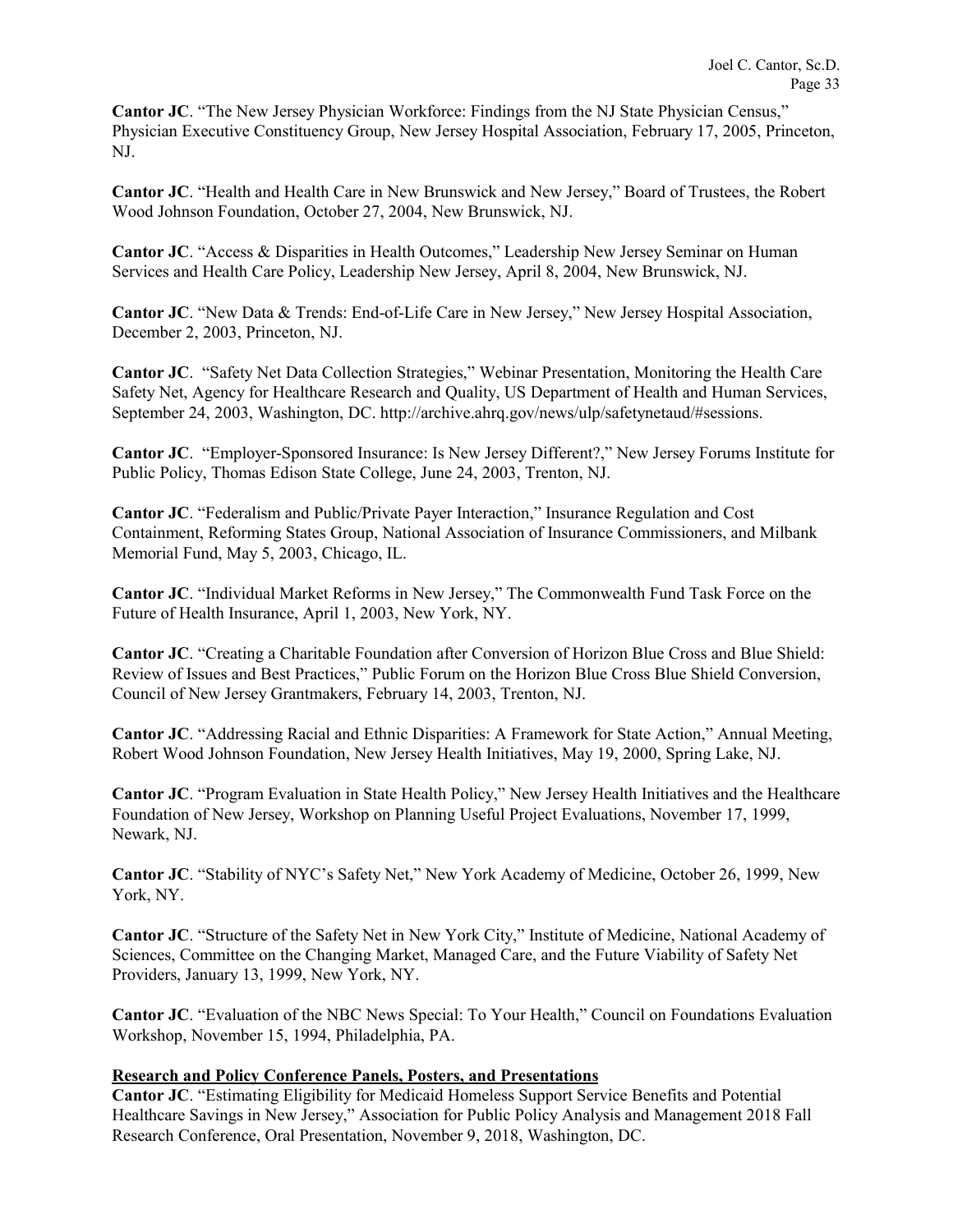Tsui J, DeLia D, Nova J, Kumar R, Stroup A, and **Cantor JC**. "The Effects of Primary Care Utilization on Total Cost of Care Among Medicaid Cancer Patients," 2018 Academy Health, Annual Research Meeting, June 24, 2018, Seattle, WA.

**Cantor JC**, Tiderington E, Chakravarty S, Nova J, DeLia D, Kelly T and Brown R. "The Intersection of Homelessness and Medicaid: Preliminary Analysis and Research Plans for New Jersey," 2018 Corporation for Supportive Housing Summit, Oral Presentation, June 6, 2018, Los Angeles, CA.

**Cantor JC**. "Homeless Service Use and Medicaid Spending in New Jersey: Research Plans & Early Findings," Homeless Service Use and Medicaid Spending in New Jersey Stakeholder Meeting, Oral Presentation, January 26, 2018, Trenton, NJ.

Tsui J, Stroup A, Rotter D, Herman N, Moore D, **Cantor J** and Yao GL. "Population-Based Disparities in the Financial Burden of Cancer Care and Access to Cancer Treatment during the Early Affordable Care Act Implementation Period," AcademyHealth Annual Research Meeting, Oral Presentation, June 25, 2017, New Orleans, LA.

Hempstead K and **Cantor JC**. "Trends in Emergency Department Use by Medicaid Expansion Status," AcademyHealth State Health Research and Policy Interest Group Meeting, Oral Presentation, June 24, 2017, New Orleans, LA.

**Cantor JC**. "Seeking Opportunities to Improve Care for High-Need, High-Cost Medicaid Beneficiaries," Association of Public Policy Analysis and Management, Fall Research Meeting, Oral Presentation, November 3, 2016, Washington, DC.

**Cantor JC**, Chou J and Koller M. "Adapting the Sustainable High-Utilization Team Model in Four Diverse Sites," Oral Presentation, 7th Annual NIH/AcademyHealth Conference on the Science of Dissemination and Implementation, December 8, 2014, Washington, DC.

Chakravarty S, **Cantor JC**, Walkup JT and Tong J. "Behavioral Health Conditions in Avoidable Hospital Use and Cost: Pre-release Briefing," Webinar Presentation, Rutgers Center for State Health Policy, November 18, 2014, New Brunswick, NJ.

Lloyd K, DeLia D and **Cantor JC**. "Disparities in the Use of Emergency Departments for Oral Care," Poster Presentation, AcademyHealth Annual Research Meeting 2014, June 8, 2014, San Diego, CA.

Chakravarty S, **Cantor JC**, DeLia D and Tong J. "Avoidable Hospitalizations among Medicaid and Dual Eligible Beneficiaries: Implications for State Policy Strategies," Poster Presentation, AcademyHealth Annual Research Meeting 2014, June 7, 2014, San Diego, CA.

Chakravarty S, **Cantor JC**, Nova J and Park JD. "Hospital Market Competition, Profitability and Distance Travelled by Patients," Poster Presentation, AcademyHealth Annual Research Meeting 2014, June 7, 2014, San Diego, CA.

Lloyd K, DeLia D and **Cantor JC**. "Use of Emergency Departments (EDs) for Non-traumatic Oral Care in New Jersey, 2008-2010," Webinar Presentation, Rutgers Center for State Health Policy, March 31, 2014, New Brunswick, NJ.

Chakravarty S, **Cantor JC**, Tong J and DeLia D. "Advancing New Jersey Safety Net ACOs: New Findings on Opportunities for Better Care and Lower Costs," New Jersey Office of Legislative Services State House Seminar, March 26, 2013, Trenton, NJ.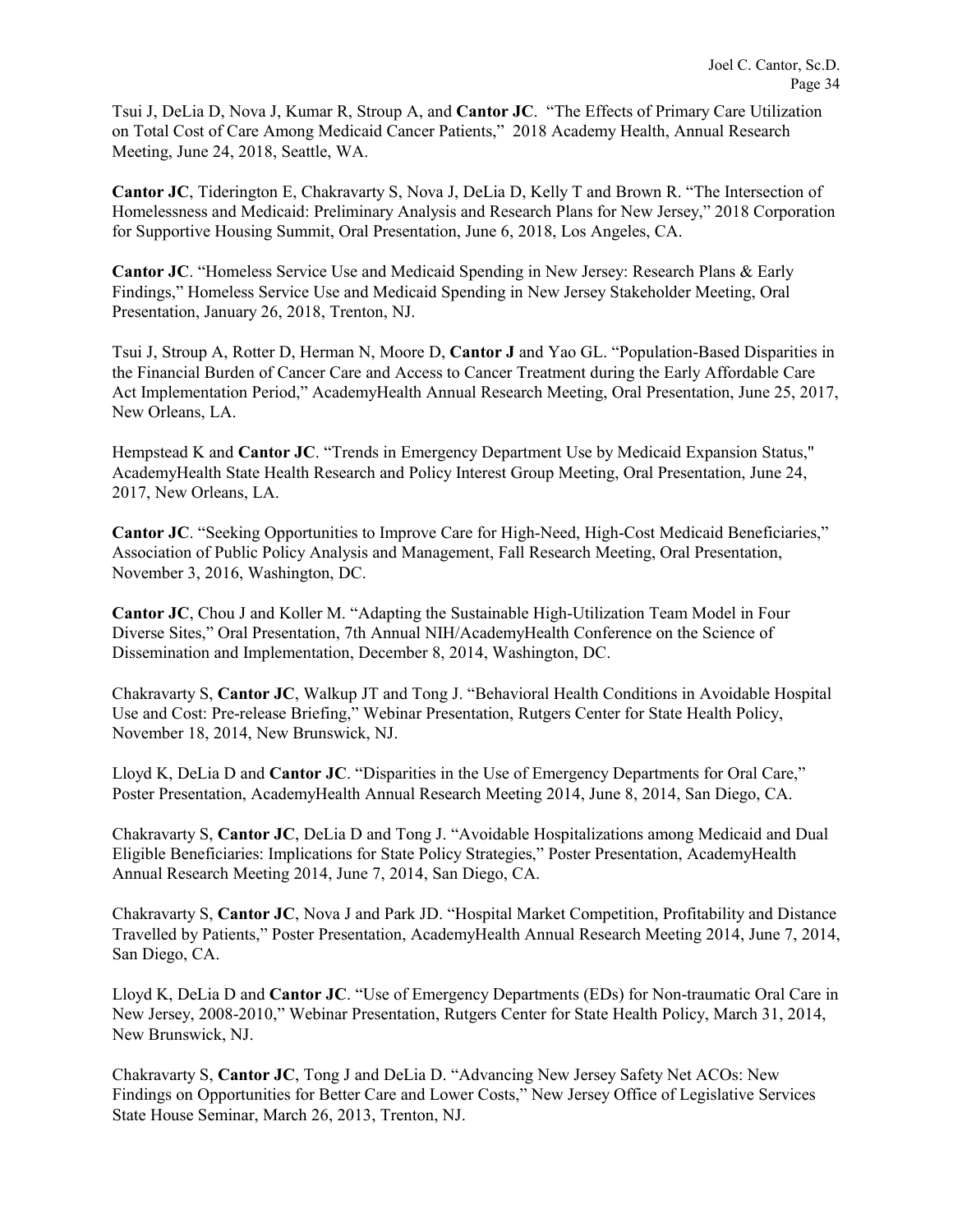**Cantor JC**, Monheit AC, DeLia D and Lloyd K. "Early Impact of the Affordable Care Act on Health Insurance Coverage of Young Adults," AcademyHealth Annual Research Meeting 2012, June 25, 2012, Orlando, FL.

Lloyd K, Gaboda D and **Cantor JC**. "Correlates of Care-Seeking for New or Flaring Symptoms," Poster Presentation, AcademyHealth Annual Research Meeting 2012, June 25, 2012, Orlando, FL.

Hempstead K, DeLia D and **Cantor JC**. "Factors Affecting the Fragmentation of Hospital Use: A Poisson Regression Analysis," Poster Presentation, AcademyHealth Annual Research Meeting 2012, June 25, 2012, Orlando, FL.

Chakravarty S, Gaboda D, DeLia D, Nova J and **Cantor JC**. "Prescription Drug Coverage and Access among New Jersey Seniors after Implementation of Medicare Part D," Poster Presentation, AcademyHealth Annual Research Meeting 2012, June 25, 2012, Orlando, FL.

**Cantor JC**, Thompson F and Farnham J. "State Commitment to Medicaid Before the Affordable Care Act: Analysis of Trends," Poster Presentation, AcademyHealth Annual Research Meeting 2012, June 25, 2012, Orlando, FL.

DeLia D, Wang H, Kutzin J, Merlin M and **Cantor JC**. "Post-Cardiac Arrest Therapeutic Hypothermia in New Jersey Hospitals: Analysis of Adoption and Implementation," AcademyHealth Annual Research Meeting 2012, June 24, 2012, Orlando, FL.

Hempstead K, DeLia D, **Cantor JC** and Brenner J. "Fragmentation of Hospital Use Among High-Utilizing Urban Residents," AcademyHealth Annual Research Meeting 2011, June 13, 2011, Seattle, WA.

DeLia D, **Cantor JC**, Brownlee S, Gaboda D and Nova J. "Patient Preference for Emergency Care: Can and Should It Be Changed?," Poster Presentation, AcademyHealth Annual Research Meeting 2011, June 13, 2011, Seattle, WA.

DeLia D, **Cantor JC** and Hoover DR. "Statistical Risks in the Establishment of ACO Expenditure Savings," AcademyHealth Annual Research Meeting 2011, June 13, 2011, Seattle, WA.

Monheit AC, **Cantor JC**, DeLia D, Belloff D, Koller M and Gaboda D. "State Policies Expanding Dependent Coverage to Young Adults in Private Health Insurance Plans," AcademyHealth 2009 State Health Research and Policy Interest Group Meeting, June 27, 2009, Chicago, IL.

Boyle JM and **Cantor JC**. "Cell Phone Mostly or Cell Phone Mainly: A Comparison of Two Approaches to Dual Frame Cell Phone and Landline Samples: Preliminary results from the 2008-2009 New Jersey Health Care Opinion Poll," American Association of Public Opinion Research 64th Annual Conference, May 17, 2009, Hollywood, FL.

**Cantor JC**, Yedidia MJ, DeLia D, Kronebusch K and Tiedemann AM. "State Policy, Health Care Disparities, and the Invisible Hand of the Market," State Health Research and Policy Interest Group, Poster Presentation, AcademyHealth Annual Research Meeting, June 7, 2008, Washington, DC.

**Cantor JC**. "Findings from Aiming Higher: A State Scorecard on Health System Performance," State Health Research and Policy Interest Group, AcademyHealth Annual Research Meeting, June 2, 2007, Orlando, FL.

**Cantor JC**. "Evaluation of a State Hospital Regulatory Strategy Addressing Racial Disparities in use of Cardiac Angiography," AcademyHealth Annual Research Meeting, June 25, 2006, Seattle, WA.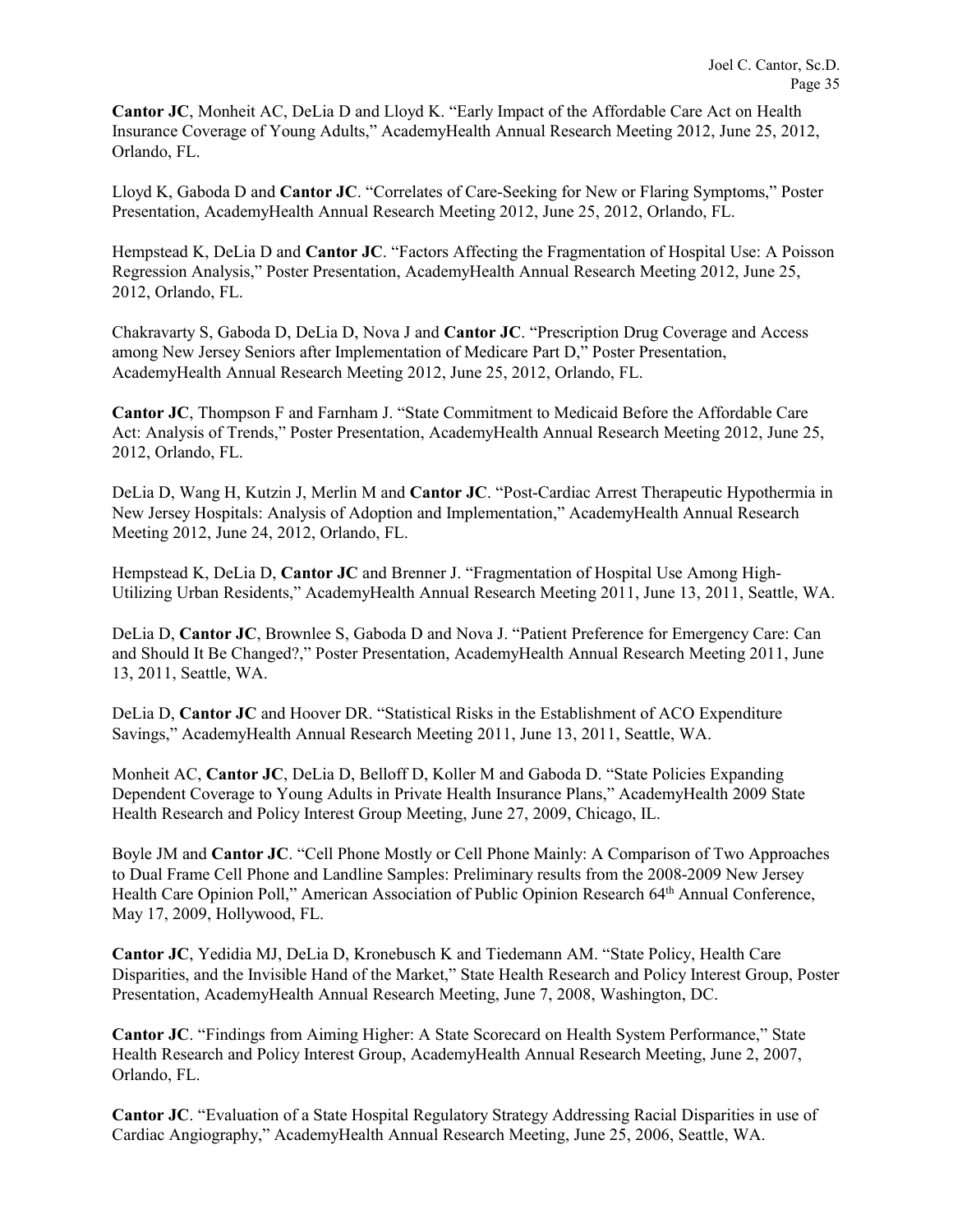Jones T, Brownlee S and **Cantor JC**. "The Impact of Health Attitudes on Health Seeking Behavior." Annual Public Health Symposium: "Partners in Designing Health Communities," UMDNJ School of Public Health, April 3, 2006, Piscataway, NJ*.*

Thompson J, Brownlee S and **Cantor JC**. "Demographic and Attitudinal Predictors of Safety Net Utilization in New Jersey." Annual Public Health Symposium: "Partners in Designing Health Communities," UMDNJ School of Public Health, April 3, 2006, Piscataway, NJ.

Sambamoorthi U, Boyer CA, Gaboda D and **Cantor JC**. "Receipt of Clinical Preventive Services and Psychiatric Symptomatology among Older Individuals." Annual Meeting of the American Public Health Association, December 10–14, 2005, Philadelphia, PA.

Schneider C, **Cantor JC** and Fox K. "The Impact of Specific Pharmacy Coverage Policies on the Use of and Access to Prescription Drugs." State Health Research and Policy Interest Group, AcademyHealth Annual Research Meeting, June 25, 2005, Boston, MA.

**Cantor JC**, Brownlee S and Huang C. "Predictive Validity of a Survey Measure of Physicians Plans to Leave Practice." Physician Workforce Research Conference, Association of American Medical Colleges, May 6, 2005, Washington, DC.

**Cantor JC**. "Improving Federal Health Data for Access, Coverage, and State-specific Needs," Federal Health Data Invitational Meeting, AcademyHealth, June 16, 2004, Washington, DC.

**Cantor JC**. "Bias in Estimates of Non-Group Health Insurance Coverage: Comparison of Surveys and Administrative Data." AcademyHealth Annual Research Meeting, June 6–8, 2004, San Diego, CA.

Miller JE, Gaboda D and **Cantor JC**. "Does context affect S-CHIP disenrollment? Findings from a Multilevel Analysis." AcademyHealth Annual Research Meeting, June 23, 2002, Washington, DC.

Miller JE, Gaboda D, **Cantor JC**, Videon T and Diaz Y. "Factors Associated with Retention in the State Children's Health Insurance Program (SCHIP): Evidence from NJKidCare." Population Association of America Annual Meeting, May 9–11, 2002, Atlanta, GA.

**Cantor JC**. (Discussant) "The IOM Challenge: How to Monitor the Adequacy of the Safety Net" Academy for Health Services and Health Policy Annual Meeting, June 11, 2001, Atlanta, GA.

Hoover DR, **Cantor JC**, Kumar R, Sambamoorthi U and Crystal S. "End of Life Expenditures in the 1992–1996 Medicare Current Beneficiary Survey." American Public Health Association Annual Meeting, November 14, 2000, Boston, MA.

**Cantor JC** and Fraser T. "Opportunities Lost? The Use of Health Care Proxies in New York." Annual Symposium on Health Care Services in New York: Research and Practice, November 9, 2000, New York, NY.

Koblin B, **Cantor JC**, Ren L, Guilin V and Torian L. "Access to Health Care Among Young Gay Men in New York City." Annual Symposium on Health Care Services in New York: Research and Practice, November 9, 2000, New York, NY.

**Cantor JC**. "Linking HSR to State Health Policy: What Have We Learned?," Association for Health Services Research Annual Meeting, June 25, 2000, Los Angeles, CA.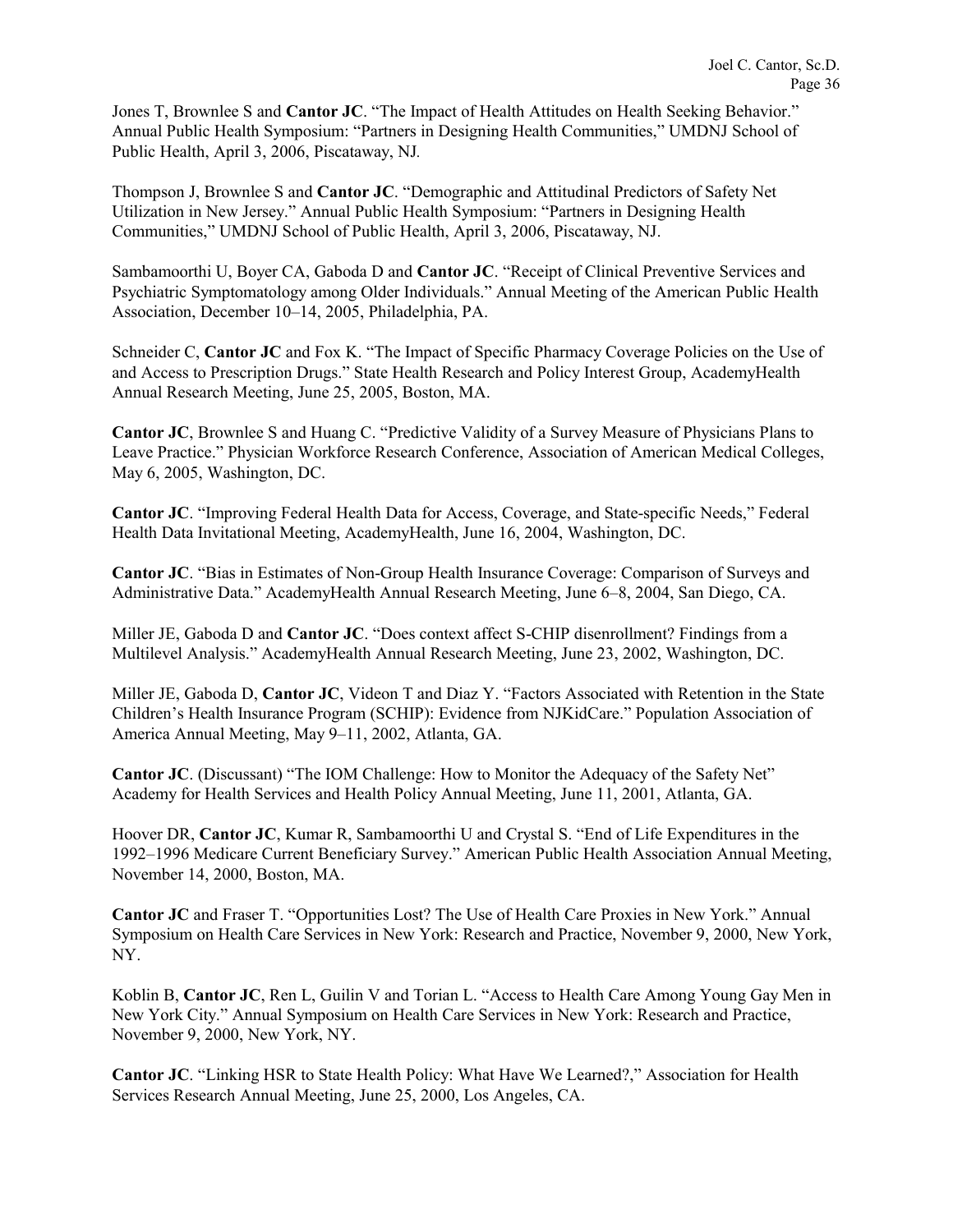**Cantor JC**, Carlson M and Weiss E. "Family Satisfaction with Care Near the End of Life: Results of the United Hospital Fund Family Perspectives Survey." Annual Symposium on Health Care Services in New York: Research and Practice, November 16, 1999, New York, NY.

DeLia D, **Cantor JC** and Wojas E. "The Uninsured Access Gap in New York City: Trends and Contrasts with Other Major Cities." Annual Symposium on Health Care Services in New York: Research and Practice, December 1998, New York, NY.

DeLia D, **Cantor JC** and Sandman D. "Voluntary Enrollment in Medicaid Managed Care in New York City." Association for Health Services Research Annual Meeting, June 21–23, 1998, Washington, DC.

Weiss E, **Cantor JC** and Haslanger K. "The Niche of Academic Medical Centers for Providing Access to Ambulatory Care for Underserved Groups in New York City." American Public Health Association Annual Meeting, November 9, 1997, Indianapolis, IN.

**Cantor JC**. (Discussant) "The Role of Employers in Insuring the Health of American Workers," American Public Health Association Annual Meeting, November 19, 1996, New York, NY.

**Cantor JC** and Stevens BA. "Evaluation of the Use of Mass Media to Educate the Public About Health Care Reform." Association for Health Services Research Annual Meeting, June 6, 1995, Chicago, IL.

Baker LC, **Cantor JC**, Long SH and Marquis MS. "The Relationship of Employment-Based Health Insurance Premiums to HMO Market Share." National Bureau of Economic Research, Health Program Meeting, March 14, 1995, Cambridge, MA.

**Cantor JC**, Long SH and Marquis MS. "Private Employment-Based Health Insurance in Five States." Association for Health Services Research Annual Meeting. June 14, 1994, San Diego, CA.

Kabcenell A, **Cantor JC**, Boychuck T, Henderson C and Cohen A. "Perceptions of Quality in Three Nations: United States, Canada, and Germany." American Public Health Association Annual Meeting. October 27, 1993, San Francisco, CA.

**Cantor JC**. "Cost-Effectiveness of Educational Interventions to Improve Patient Outcomes in Blood Pressure Control." National Conference on High Blood Pressure Control, April 30, 1985, Chicago, IL.

## **Service News Media**

Op. Ed. Columnist, *NJSpotlight.com* (Online non-profit news service) (2011–present)

Interviewed as health policy expert by major national and regional news outlets (e.g., *New York Times*, *Philadelphia Inquirer*, WNYC radio, WHYY radio, *PBS Newshour*, *Kaiser Health News*, *Modern Healthcare,* Associated Press, *Star Ledger* (NJ Advance Media), *The Record*, *Asbury Park Press, ROI New Jersey* and others)

### **Contributions to Rutgers University**

*Institute for Health, Health Care Policy, and Aging Research* (IFH) Co-chair, IFH Strategic Planning Committee (2016) Chair, IFH Health Policy and Services Faculty Search Committee (2015) Member, Search Committee for IFH Director (2013–2014)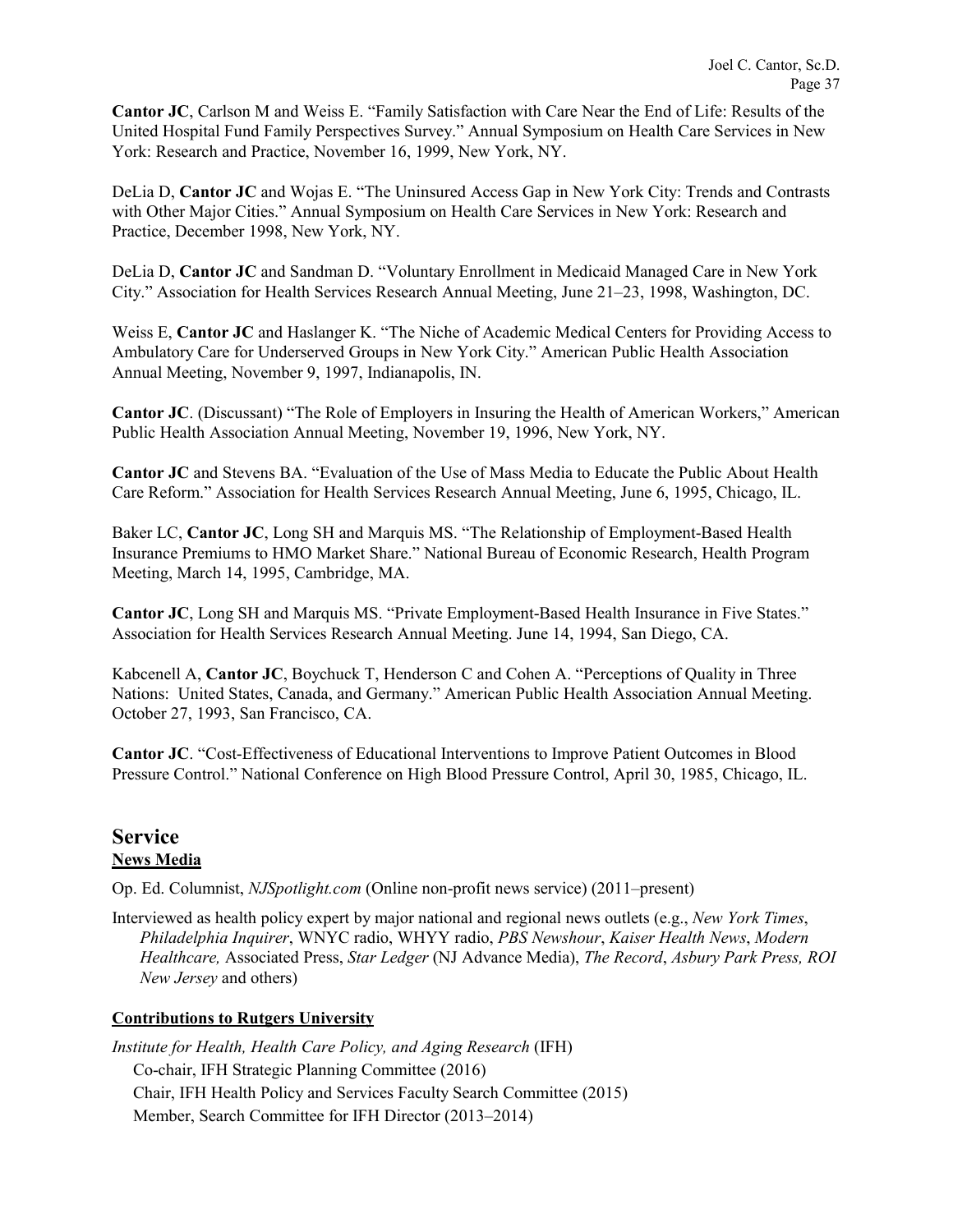Member, IFH Executive/Leadership Committee (2005–present) Chair, IFH Building and Space Planning Committee (2004–2012)

*Other Rutgers Biomedical and Health Sciences* (RBHS) and *Rutgers Health Group* (RHG) Member, RWJ Medical School, Appointments & Promotions Committee (2017) Member, Promotion Review Committee, School of Public Health (2017) Member, Rutgers Health Group IT Informatics and Analytics Committee (2017–2018) Member, Dean Search Committee, School of Public Health (2014–15) Co-Chair, RBHS Community Health and Health Systems Emerging Signature Area (2014–present) Member, RBHS Strategic Planning Steering Committee (2014–present)

*Edward J. Bloustein School of Planning and Public Policy* (EJB)

- Leader, Health Research Cluster (2019-20) Member, Appointment and Promotions Committee (2003–04, 2007–08, 2011–12, 2015–16, 2016–17, 2017–18, 2018-19) Member, Tenure Track Associate or Full Professor in Urban or Environmental Health (2019-20) Member, Tenure Track Faculty Search in Urban Planning and Public Policy (2018-19) Member, Dean Search Committee (2016) Member, Methods Course Review Committee, Public Policy Program (2008) Member, PhD Track in Health Policy and Planning Committee (2000–02)
- *Other Rutgers Service*
	- Member, Departmental Promotion Review Committee, Department of Educational Psychology, Rutgers Graduate School of Education (2016)
	- Delegate, New Brunswick Faculty Council, Representative of the New Brunswick Social Science Research Centers and Institutes (2005–2008)
	- Member, School of Social Work, Dean Search Committee (2004–2005)
	- Member, Collaborating Center for Nursing Workforce, College of Nursing, Executive Director Search Committee (2010–2011)
	- Member, System-Wide Hospital Affairs Issues Working Group, State University Restructuring Initiative (2003)

## **Contributions to the Profession**

### *Grant/Contract Review Panels*

- Scientist Merit Reviewer, Improving Healthcare Systems, Patient-Centered Outcomes Research Institute (2017)
- Scientist Merit Reviewer, Pragmatic Clinical Studies Program, Patient-Centered Outcomes Research Institute (2015)
- Member, Special Emphasis Panel, Partnerships for Sustainable Research & Dissemination of Evidence-based Medicine (R24), Agency for Healthcare Research and Quality, RFA-HS-12-005 (2010)
- Chair, Special Emphasis Panel, Medical Liability Reform and Patient Safety Grants, Agency for Healthcare Research and Quality, RFA-HS-10-022 (2010)
- Member, Health Systems and Value Research (HSRV) Study Section, Agency for Healthcare Research and Quality (2008–2012)
- Member, Task Order Proposal Review Panel, Improving Patient Flow and Reducing Emergency Department Crowding (RFTO #14), Agency for Healthcare Research and Quality (2008)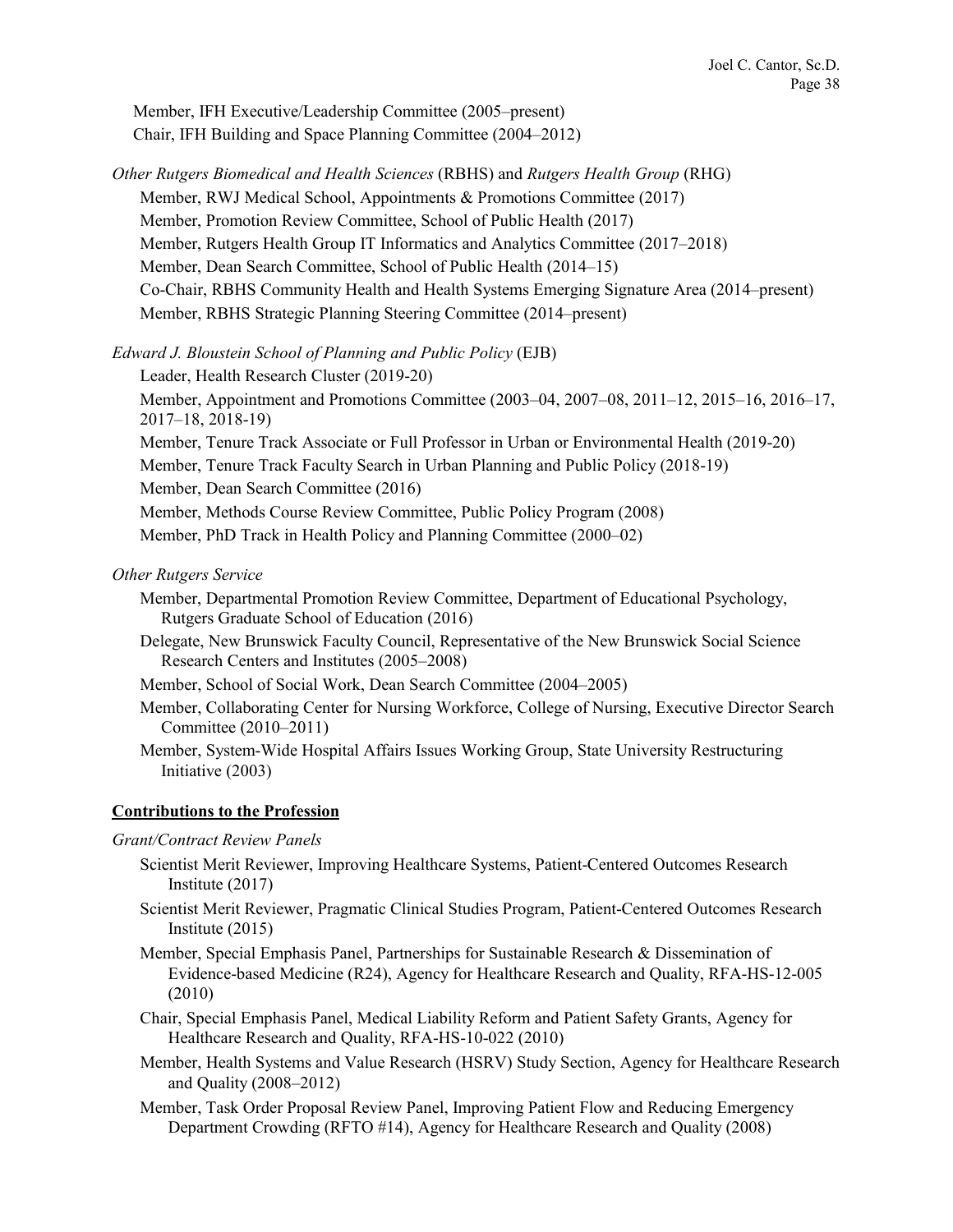- Member, National Advisory Committee, Improving Malpractice Prevention and Compensation Systems (IMPACS), Robert Wood Johnson Foundation (1996–1998)
- Chair, Special Emphasis Review Panel on Consumer Assessment Surveys, Agency for Healthcare Policy and Research (1995)
- Member, Technical Review Panel, Data Processing for the National Medical Expenditure Survey and Health Care Cost & Utilization Project, Agency for Health Care Policy and Research (1994)

#### *Editorial*

Member, Editorial Board, *The Milbank Quarterly* (2020–present)

- Member, Editorial Board, *Inquiry (Journal of Health Care Organization, Provision, and Financing)*  (2002–present)
- Referee, *Journal of the American Medical Association*; *JAMA-Internal Medicine; Health Affairs*; *Journal of Health Politics, Policy and Law*; *New England Journal of Medicine*; *Medical Care; Health Services Research*; *Pediatrics, Milbank Quarterly*, and others.

*Other Leadership, Advisory, & Consultation*

- Member, Expert Panel, Actionable Intelligence for Social Policy Project, University of Pennsylvania (2016)
- Member, State-University Partnership Learning Network (SUPLN), AcademyHealth (2012–present)
- Member, Advisory Committee, Institute for Translation and Dissemination, AcademyHealth (2012– present)
- External Evaluator, Georgia Health Policy Center, Andrew Young School of Policy Studies, Georgia State University (2015).
- Chair, State Health Research and Policy Interest Group, AcademyHealth (2008–2009)
- Member, Annual Research Meeting Planning Committee, 2008 AcademyHealth Annual Research Meeting (2007–2008)
- Member, Technical Advisory Group, Robert Wood Johnson Foundation State Health Access Reform Evaluation, University of Minnesota, School of Public Health, (2006–2007)
- Member, Technical Review Panel, Medical Expenditure Panel Survey Household Component and Medical Provider Survey, Agency for Healthcare Policy and Research (2002)
- Member, Advisory Committee, Tobacco Control Baseline Evaluation Survey of Health Plan Cessation Benefits and Services Study, UMDNJ-School of Public Health, (2001–2002)
- Member, Advisory Panel, Michigan Center for Excellence in Health Statistics, University of Michigan, Institute for Social Research, (2001–2003)
- Member, National Advisory Committee, State Coverage Initiatives, Robert Wood Johnson Foundation (2001–2006)
- Member, Council of Academic Policy Advisors, Office of Legislative Services, New Jersey Legislature (2000–2004)
- Member, Review Committee, State Planning Grants Program, Health Resources and Services Administration, US Department of Health and Human Services (2000)
- Member, National Advisory Committee, State Forums Partnership Program, Robert Wood Johnson Foundation (1998–2004)
- Member, Advisory Committee, Changes in Health Care Financing and Organization, Special Solicitation on Community Health Tracking, Robert Wood Johnson Foundation (1998–1999)
- Advisor, Health Care Improvement Fund, Commonwealth Fund (1997–2002)
- Member, Advisory Panel, PHS Evaluation '94: Evaluation Activities of the Public Health Service, Office of the Assistant Secretary for Health, US Department of Health and Human Services (1995)